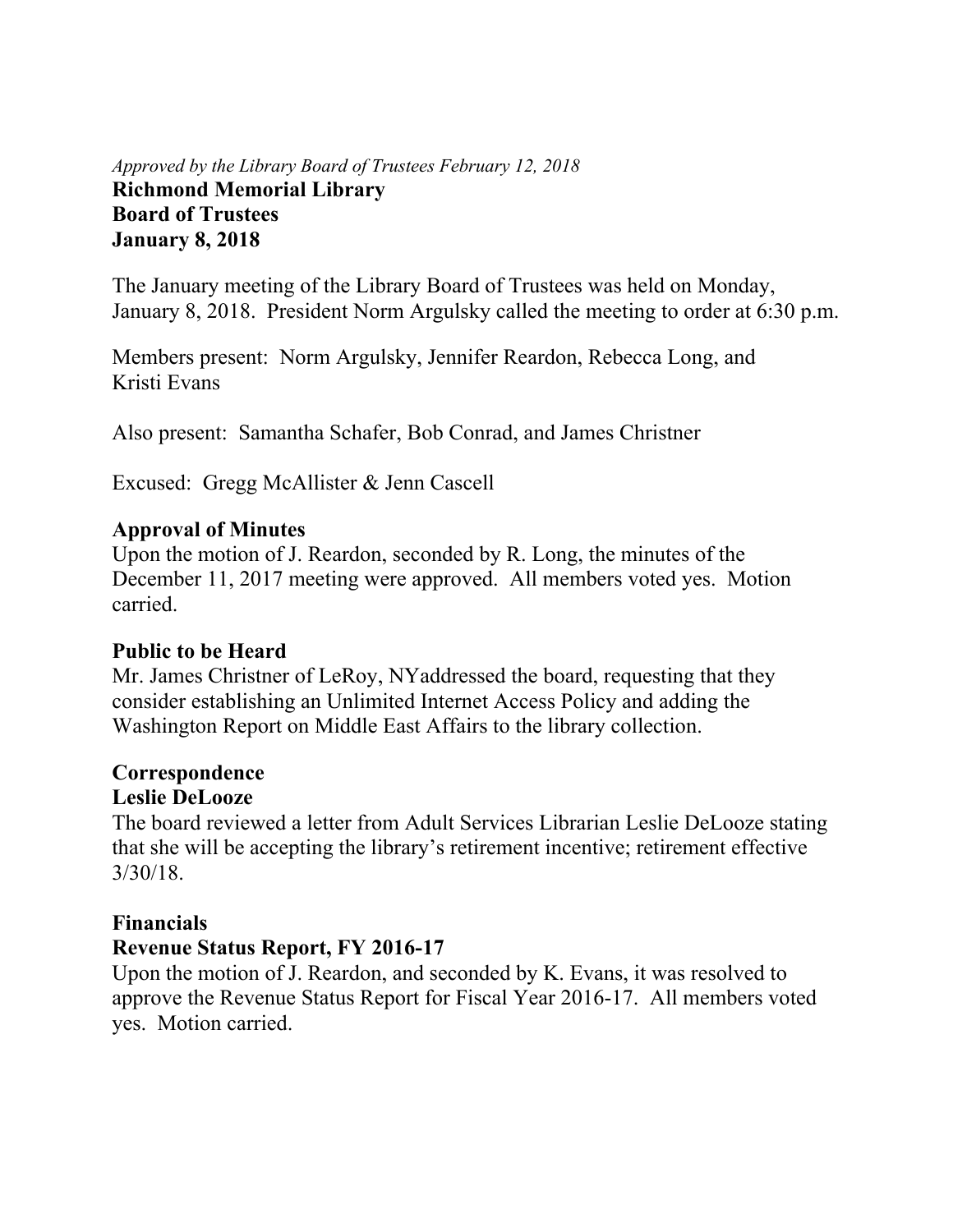### **Appropriation Status Report, FY 2016-17**

Upon the motion of J. Reardon, and seconded by K. Evans, it was resolved to approve the Appropriation Status Reports for Fiscal Year 2016-17. All members voted yes. Motion carried.

## **Comparison Figures, FY 2015-16 vs FY 2016-17**

Comparison figures of Fiscal Year 2015-16 to Fiscal Year 2016-17 were reviewed.

### **Approval of Invoices for Payment**

Upon the motion of J. Reardon, seconded by K. Evans, it was resolved to approve the payment of \$2,530.95 on Supplemental Warrant 34. All members voted yes. Motion carried.

Upon the motion of J. Reardon, seconded by K. Evans, it was resolved to approve the manual checks on Warrant 37. The amount of \$3,361.96 was received by Proflex Administrators LLC for December Health Care costs. All members voted yes. Motion carried.

Upon the motion of J. Reardon, seconded by K. Evans, it was resolved to approve the payment of \$9,374.96 on Supplemental Warrant 39. All members voted yes. Motion carried.

Upon the motion of J. Reardon, seconded by K. Evans, it was resolved to approve the payment of \$39,437.46 on Warrant 38. All members voted yes. Motion carried.

### **Director's Report**

### **Charter Amendment update**

Director Conrad relayed to the Board that the charter amendment is set for Regent's action at the Division of Library Development, NYS Education Department at their January 22, 2018 meeting.

### **Retiree Healthcare (over 65) Options**

After Freed Maxick looked into the Retiree Healthcare (over 65) options, Library Director B. Conrad stated that the Library will proceed to offer the post-retirement benefit in the manner that the school does, unless we learn from a more authoritative source that we cannot.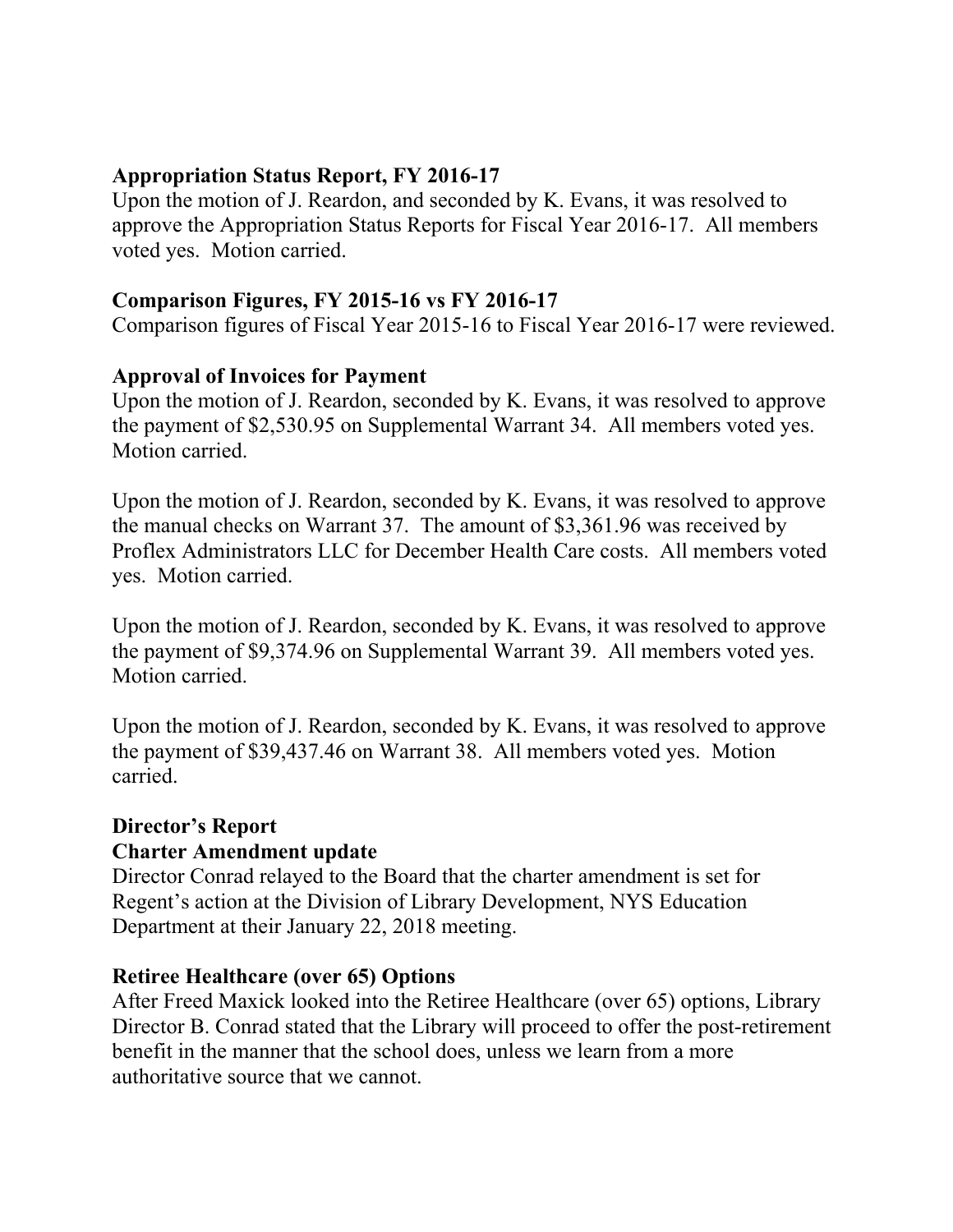# *Helping All Trustees Succeed* **(HATS) Training Webinars**

The Director apprised the Board of upcoming webinar trainings that are specifically for trustees.

### **Reports of Librarians**

The Board reviewed monthly reports from Reference Librarian Kathleen Facer, Community and Adult Services Librarian Leslie DeLooze, Media Services Librarian Rita McCormack, and the Combined Youth Services staff.

### **New Business**

# **Approval of Closure for Staff Safety Training Day**

Upon the motion of J. Reardon, seconded by R. Long, it was resolved to approve closing the Library on May  $17<sup>th</sup>$  for a staff safety training day. All members voted yes. Motion carried.

### **Approval of 2018 standard mileage**

Upon the motion of R. Long, seconded by J. Reardon, it was resolved to approve the increase of the standard mileage rate to 54.5 cents for every mile of business travel driven as of January 1, 2018. All members voted yes. Motion carried.

### **Adjournment**

Upon the motion of K. Evans, seconded by J. Reardon, it was resolved to adjourn the meeting at 7:28 p.m. All members voted yes. Motion carried.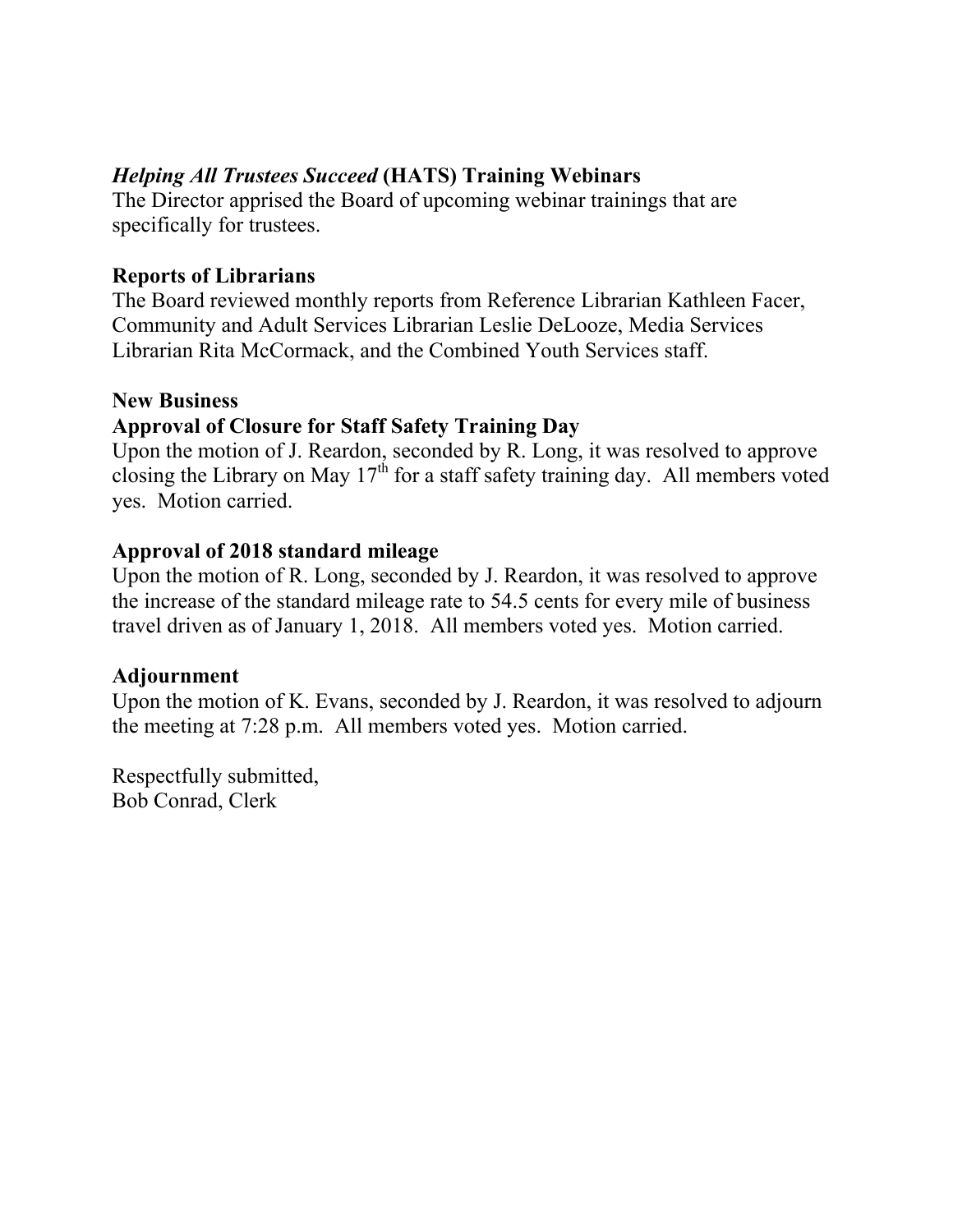### *Approved by the Library Board of Trustees March 12, 2018* **Richmond Memorial Library Board of Trustees February 12, 2018**

The February meeting of the Library Board of Trustees was held on Monday, February 12, 2018. President Norm Argulsky called the meeting to order at 6:35 p.m.

Members present: Norm Argulsky, Jennifer Reardon, Jenn Cascell, Rebecca Long, and Kristi Evans

Also present: Gregg McAllister, Samantha Schafer, Bob Conrad, Debra Levins, Kathleen Facer, and Michele Balonek

### **Approval of Minutes**

Upon the motion of J. Reardon, seconded by R. Long, the minutes of the January 8, 2018 meeting were approved. All members voted yes. Motion carried.

### **Public to be Heard -** None

### **Correspondence**

### **The State Education Department re: Charter Amendment**

Director B. Conrad just received approval to amend the Richmond Memorial Library Charter to specify the number of trustees to be not less than five nor more than fifteen.

#### **Resignation of Lydia Dear**

Lydia Dear resigned from her position as Library Clerk. Her last day will be February 10, 2018.

### **Financials**

### **November 2017 Summary of Revenues and Appropriations**

Upon the motion of J. Cascell, seconded by J. Reardon, it was resolved to approve the November 2017 Summary of Revenues and Appropriations. All members voted yes. Motion carried.

### **December 2017 Summary of Revenues and Appropriations**

Upon the motion of J. Cascell, seconded by J. Reardon, it was resolved to approve the December 2017 Summary of Revenues and Appropriations. All members voted yes. Motion carried.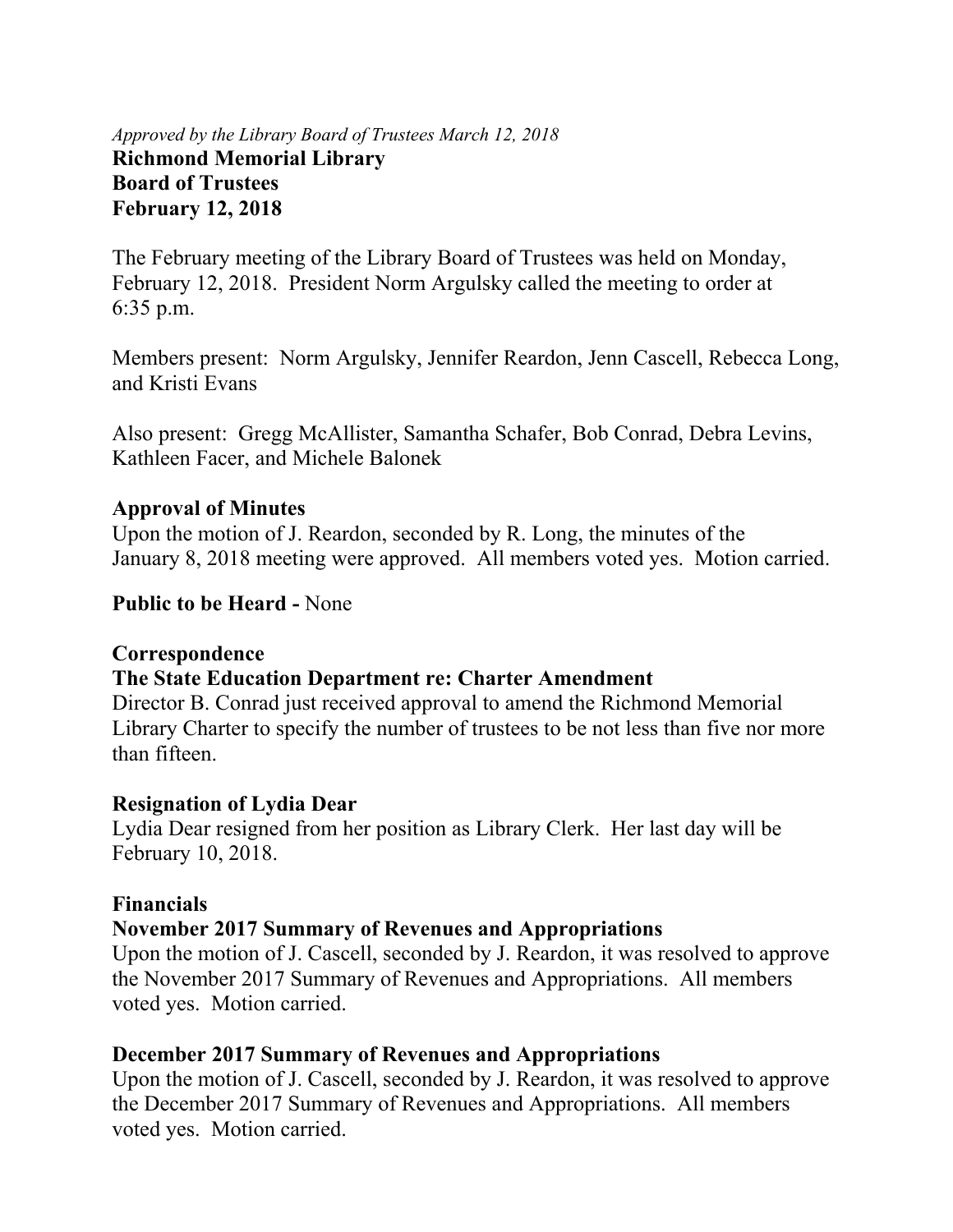### **Comparison Figures, December 2017**

Comparison figures of 2015-16 vs 2016-17 Revenues and Appropriations were reviewed.

# **Trust Balances, December 2017**

Upon the motion of J. Cascell, seconded by J. Reardon, it was resolved to approve the Trust balances as through December 31, 2017. All members voted yes. Motion carried.

### **Bank Reconciliations, November 2017**

Upon the motion of J. Cascell, seconded by J. Reardon, it was resolved to approve the November 2017 Bank Reconciliations. All members voted yes. Motion carried.

### **Bank Reconciliations, December 2017**

Upon the motion of J. Cascell, seconded by J. Reardon, it was resolved to approve the December 2017 Bank Reconciliations. All members voted yes. Motion carried.

### **Approval of Invoices for Payment**

Upon the motion of J. Cascell, seconded by J. Reardon, it was resolved to approve the payment of \$1,304.58 on Supplemental Warrant 42. All members voted yes. Motion carried.

Upon the motion of J. Cascell, seconded by J. Reardon, it was resolved to approve the manual checks on Warrant 47. The amount of \$2,210.94 was received by Proflex Administrators LLC for January Health Care costs. All members voted yes. Motion carried.

Upon the motion of J. Cascell, seconded by J. Reardon, it was resolved to approve the payment of 1\$13,464.18 on Supplemental Warrant 44. All members voted yes. Motion carried.

Upon the motion of J. Cascell, seconded by J. Reardon, it was resolved to approve the payment of \$35,712.49 on Warrant 43. All members voted yes. Motion carried.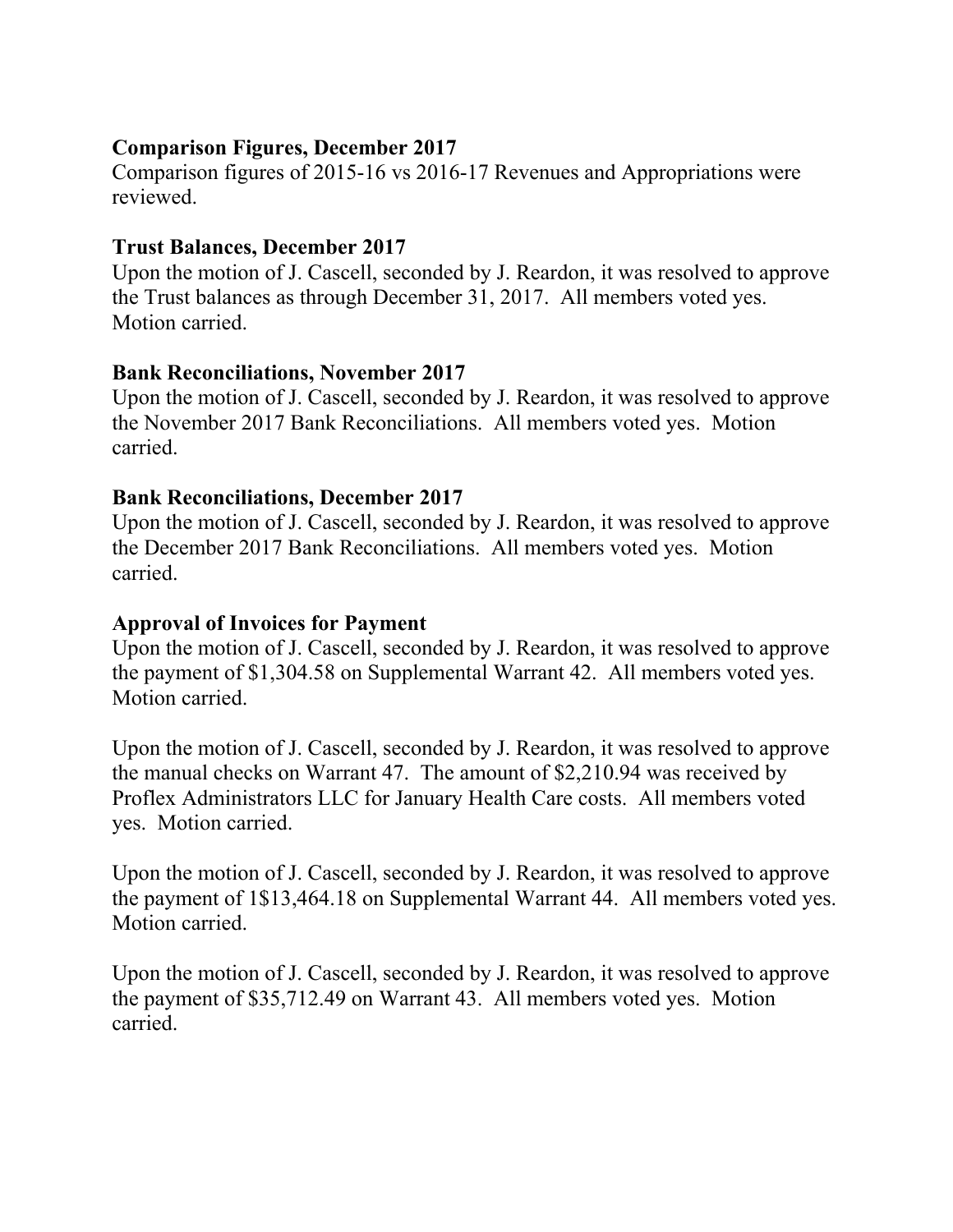# **Request for Budgetary Transfer**

Upon the motion of R. Long, seconded by K. Evans, it was resolved to approve a transfer of \$4,000.00 from Other Expenses to Imagination Library line for March – June 2018 expenses. All members voted yes. Motion carried.

#### **Reports of Librarians**

The Board reviewed monthly reports from Reference Librarian Kathleen Facer, Community and Adult Services Librarian Leslie DeLooze.

Director Conrad did a brief recap of the meeting with the Board of Trustees President N. Argulsky, the Foundation Board President G. McAllister, and the Friends Board President Kathy Zipkin. Among items discussed was the feasibility of fine amnesty, and the upcoming final review of the architect's plans which will be February 13, 2018 at 10:30 a.m. at the BCSD Central Office.

### **Old Business -** None

#### **New Business**

**Approval of Appointment of Morgan Wagner to Library Clerk vacancy**  Upon the motion of J. Cascell, seconded by R. Long, Morgan Wagner was appointed to the Library Clerk vacancy at the starting rate of \$12.00 per hour. All members voted yes. Motion carried.

### **Approval of 2018-19 Budget Vote/Trustee Election Resolutions**

Upon the motion of J. Reardon, seconded by K. Evans, it was resolved to approve the following 5 (five) resolutions. All members voted yes. Motion carried.

### **1) RESOLUTION APPOINTING BOARD OF REGISTRATION**

RESOLVED that, pursuant to section 2606 of Education Law, the Board of Trustees of Richmond Memorial Library, Batavia, Genesee County, New York hereby appoints a Board of Registration for the term of one (1) year, consisting of one (1) member which number the Board of Trustees deems necessary, to wit, the following person:

Ms. Debra Levins

BE IT RESOLVED, that the Board of Trustees hereby designates Richmond Memorial Library, 19 Ross Street, Batavia, New York, which is a place within the said Batavia City School District, as the place where such Board of Registration shall oversee for the purpose of preparing a register of qualified voters of the District pursuant to Section 2606 of Education Law, and the compensation for Ms. Debra Levins is hereby fixed at a stipend of \$210.00.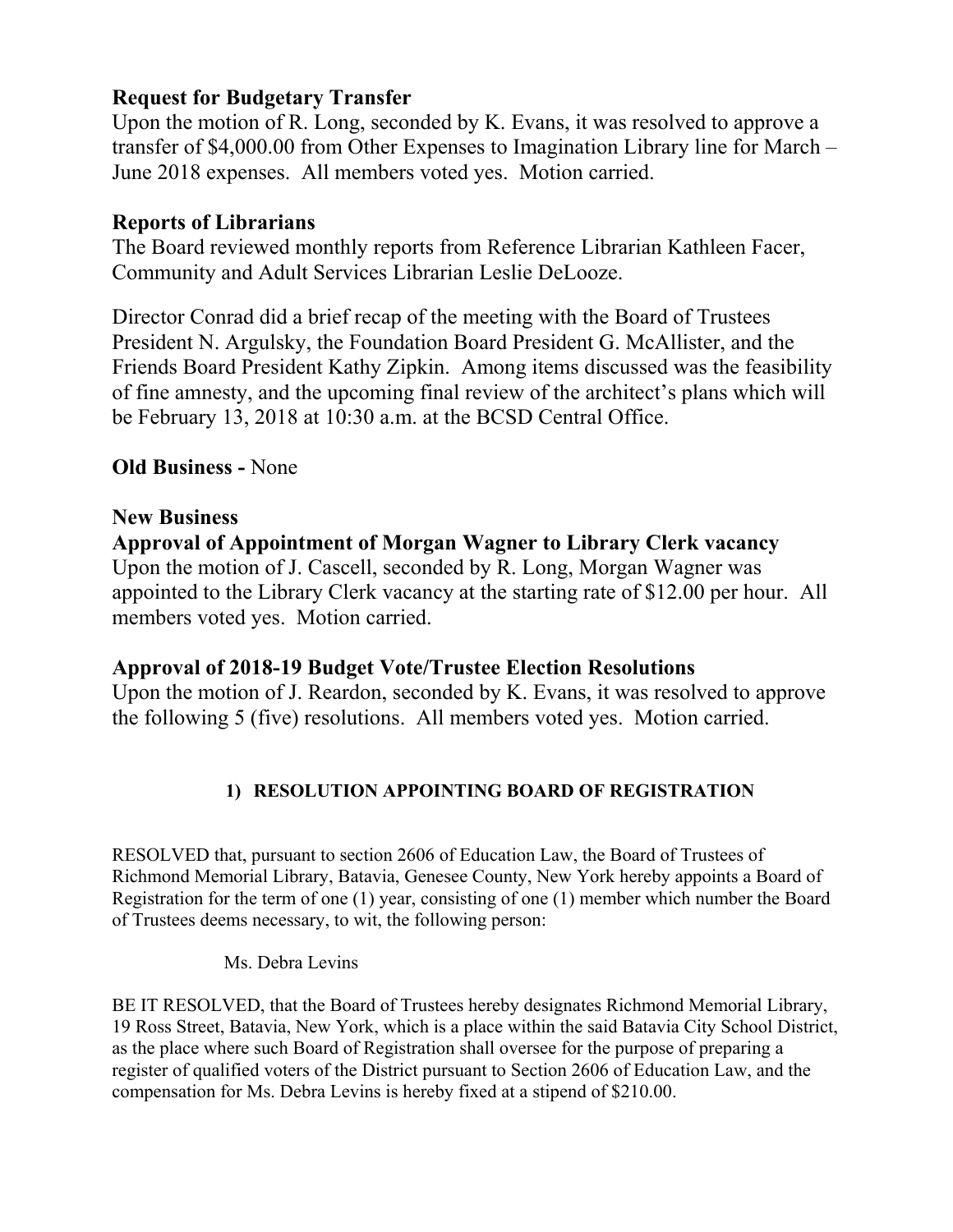By the order of the Board of Trustees Richmond Memorial Library Dated: February 12, 2018

> Robert Conrad, Clerk of the Board of Trustees of Richmond Memorial Library

#### **2) RESOLUTION NOTICING TIME AND PLACE OF REGISTRATION OF VOTERS FOR SPECIAL DISTRICT MEETING OF RICHMOND MEMORIAL LIBRARY, 19 ROSS STREET, BATAVIA, NEW YORK**

BE IT RESOLVED, that the said Board of Registration is hereby directed to meet on April 10, 2018 at Richmond Memorial Library, 19 Ross Street, Batavia, New York, during the hours of 1:00 o'clock PM to 5:00 o'clock PM and from 7:00 o'clock PM to 9:00 o'clock PM, for the purpose of preparing the registers for the forthcoming special district meeting,

BE IT FURTHER RESOLVED, that this Board of Trustees shall publish a notice of registration, and the clerk is hereby directed to do so, once in each of the two (2) weeks preceding the 10th of April, to wit, on March 29th and April 5th in the Batavia Daily News, which notice shall be in the following form:

#### **NOTICE OF TIME AND PLACE OF REGISTRATION OF VOTERS FOR SPECIAL DISTRICT MEETING RICHMOND MEMORIAL LIBRARY, BATAVIA, GENESEE COUNTY, NEW YORK**

 NOTICE IS HEREBY GIVEN that for the purpose of preparing registers of the qualified voters of the City School District of the City of Batavia, New York, at Richmond Memorial Library, 19 Ross Street, Batavia, New York on April 10, 2018 from 1:00 o'clock PM to 5:00 o'clock PM and from 7:00 PM to 9:00 PM. "Any person otherwise qualified to vote who is not currently registered under permanent personal registration in the election district in which he or she resides, or who has moved to another residence within that district following the date of such registration, or who has not voted at a general election at least once in the last four successive calendar years, should, in order to be entitled to vote, present himself or herself personally for the registration or otherwise register at the Genesee County Board of Elections."

By order of the Board of Trustees Richmond Memorial Library Dated: February 12, 2018

> Robert Conrad, Clerk of the Board of Trustees of Richmond Memorial Library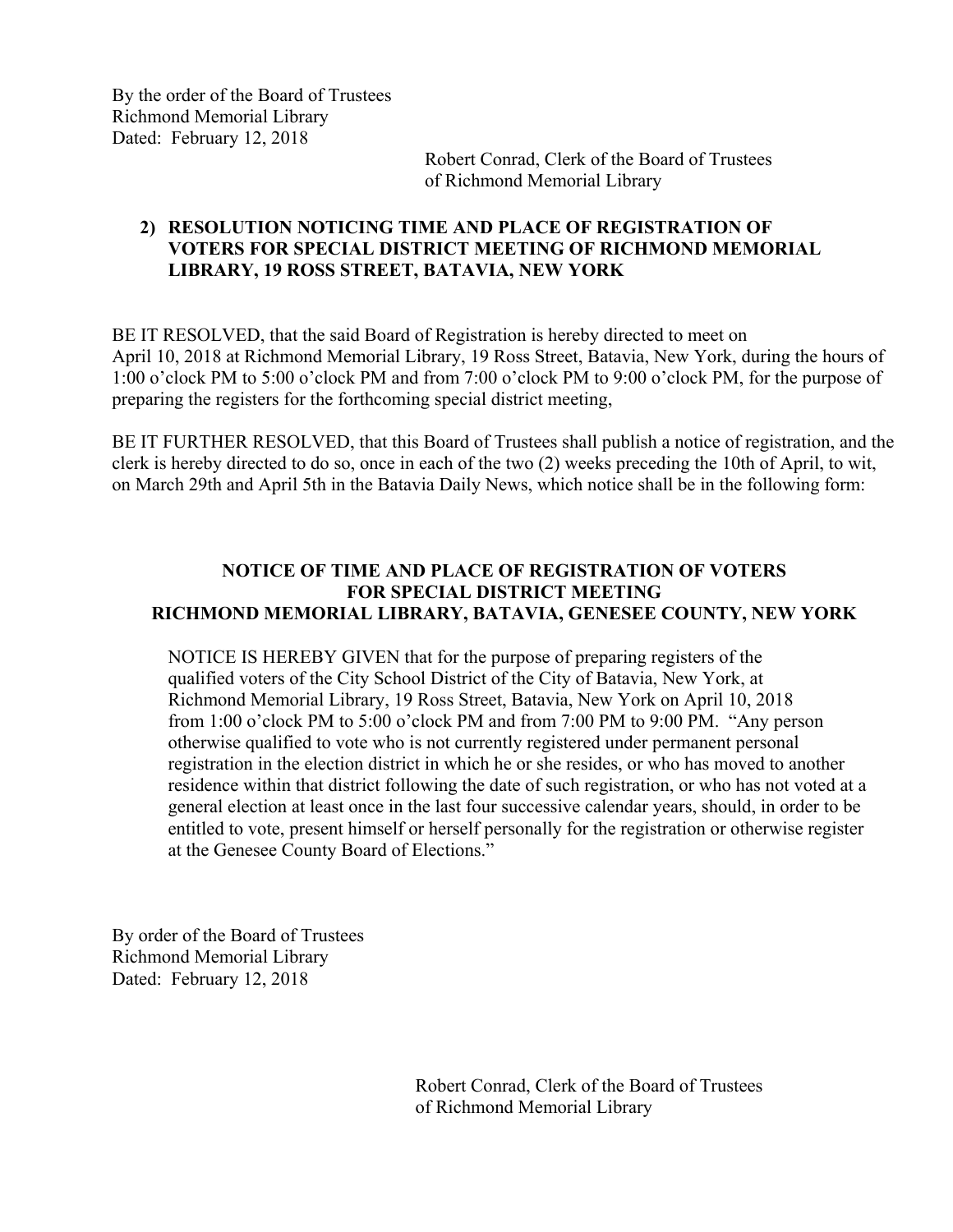#### **3) RESOLUTION TO NOTICE THE FILING OF REGISTERS FOR THE SPECIAL DISTRICT MEETING OF RICHMOND MEMORIAL LIBRARY BATAVIA , GENESEE COUNTY, NEW YORK**

RESOLVED: that pursuant to Section 2606 of Education Law, the Board of Trustees of Richmond Memorial Library publish, and it hereby directs the clerk thereof so to do, a motion stating that the library election registers have been filed and noting that the Richmond Memorial Library, 19 Ross St., Batavia, New York as the place at which they are on file, and setting the hours to wit: from 9:00 o'clock AM to 5:00 o'clock PM in each week day other than Saturday from date of the notice up to May 3, 2018 when they will be open for inspection and such notice shall be published once in each of the two weeks preceding such election in the *Batavia Daily News*, as newspaper having a general circulation in said City School District of Batavia, to wit: on April 19 and April 26, 2018 which said notice shall be in the following form:

#### **NOTICE OF FILING OF REGISTERS SPECIAL DISTRICT MEETING RICHMOND MEMORIAL LIBRARY, BATAVIA, GENESEE COUNTY, NEW YORK**

NOTICE IS HEREBY GIVEN that the registers prepared as provided in section 2606 of the Education Law have been completed and have been filed in the Richmond Memorial Library and notice is further given that said registers will continue to be on file at the Richmond Memorial Library, 19 Ross St., and will be open for inspection from the hours of 9:00 o'clock AM to 5:00 o'clock PM in each week day other than Saturday from the date hereof up to the date of annual meeting to wit: May 3, 2018.

By order of the Board of Trustees Richmond Memorial Library Dated: February 12, 2018

> Robert Conrad, Clerk of the Board of Trustees of Richmond Memorial Library

#### **4) RESOLUTION NOTICING SPECIAL DISTRICT MEETING OF RICHMOND MEMORIAL LIBRARY**

RESOLVED, that pursuant to section 2004 of Education Law, that the Board of Trustees of Richmond Memorial Library, cause, and hereby does direct the clerk to cause a notice to be published four times within the seven weeks, next preceding such district meeting, the first publication to be at least forty-five days before said meeting on May 3, 2018, which dates of publication shall be on March 15, March 22, March 29 and April 5 in the following form: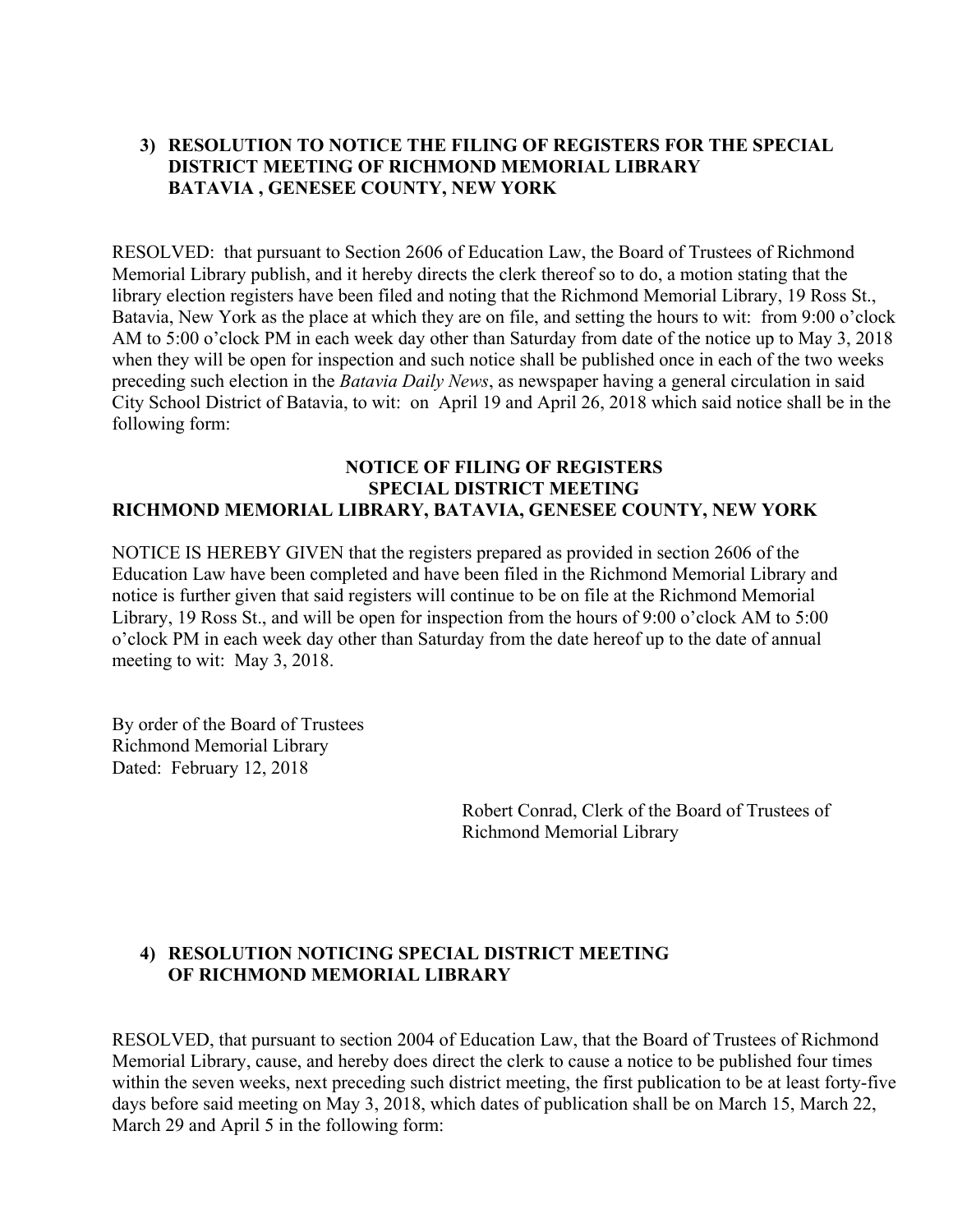#### **NOTICE OF SPECIAL DISTRICT MEETING OF BATAVIA CITY SCHOOL DISTRICT BATAVIA, GENESEE COUNTY, NEW YORK ON BEHALF OF RICHMOND MEMORIAL LIBRARY**

NOTICE IS HEREBY GIVEN, that a special district meeting of the qualified voters of the Batavia City School District, Batavia, Genesee County, New York, will be held at Richmond Memorial Library, 19 Ross Street, Batavia, New York on Tuesday, May 3, 2018 during the hours of 9:00 o'clock AM to 9:00 o'clock PM, prevailing time, during which hours polls will be open for the purposes of voting, by paper ballot, upon the following items:

- (1) To adopt the Annual Library District Budget of Richmond Memorial Library for the fiscal year 2018-2019 and to authorize the requisite portion thereof to be raised by taxation on the taxable property of said School District; and,
- (2) To elect one (1) Trustee of Richmond Memorial Library to fill a five-year term commencing July 1, 2018 and ending June 30, 2023, as a result of the expiration of the term of office presently held by Jennifer Reardon; and,

FURTHER NOTICE IS HEREBY GIVEN, that for the purposes of voting at such meeting on May 3, 2018, the polls will be open between the hours of 9:00 o'clock AM and 9:00 o'clock PM, prevailing time, and voting will be held in the Richmond Memorial Library, 19 Ross Street, Batavia, New York; and,

FURTHER NOTICE IS HEREBY GIVEN, that a copy of the statement of the amount of money which will be required for the ensuing year for Richmond Memorial Library's purposes, exclusive of public monies, may be obtained by any taxpayer in Batavia City School District during the seven days immediately preceding said meeting, except Sunday and holidays, from Richmond Memorial Library, located at 19 Ross Street, Batavia, New York, during the hours of 9:00 o'clock AM to 5:00 o'clock PM, prevailing time; and,

FURTHER NOTICE IS HEREBY GIVEN, that pursuant to Section 2017 of Education Law a public information meeting for purposes of discussion of the expenditure of funds and the budgeting thereof, will be held at Richmond Memorial Library, 19 Ross Street, Batavia, New York, on Monday, April 09, 2018 at 7:00 PM; and,

FURTHER NOTICE IS HEREBY GIVEN, that petitions nominating candidates for the office of Trustee of Richmond Memorial Library shall be filed in the Office of the Clerk of the Richmond Memorial Library, 19 Ross Street, Batavia, New York, not later than Tuesday, April 3, 2018 which petitions shall be filed between the hours of 9:00 o'clock AM to 5:00 o'clock PM, prevailing time. Vacancies on the library board are not considered separate, specific offices, and the nominating petitions, therefore, shall not describe any specific vacancies upon the library board for which the candidate is nominated. Each petition must be directed to the Clerk of the Richmond Memorial Library, must be signed by at least twenty-five (25) qualified voters of the School District, and must state the residence of each signer, and the name and residence of the candidate; and,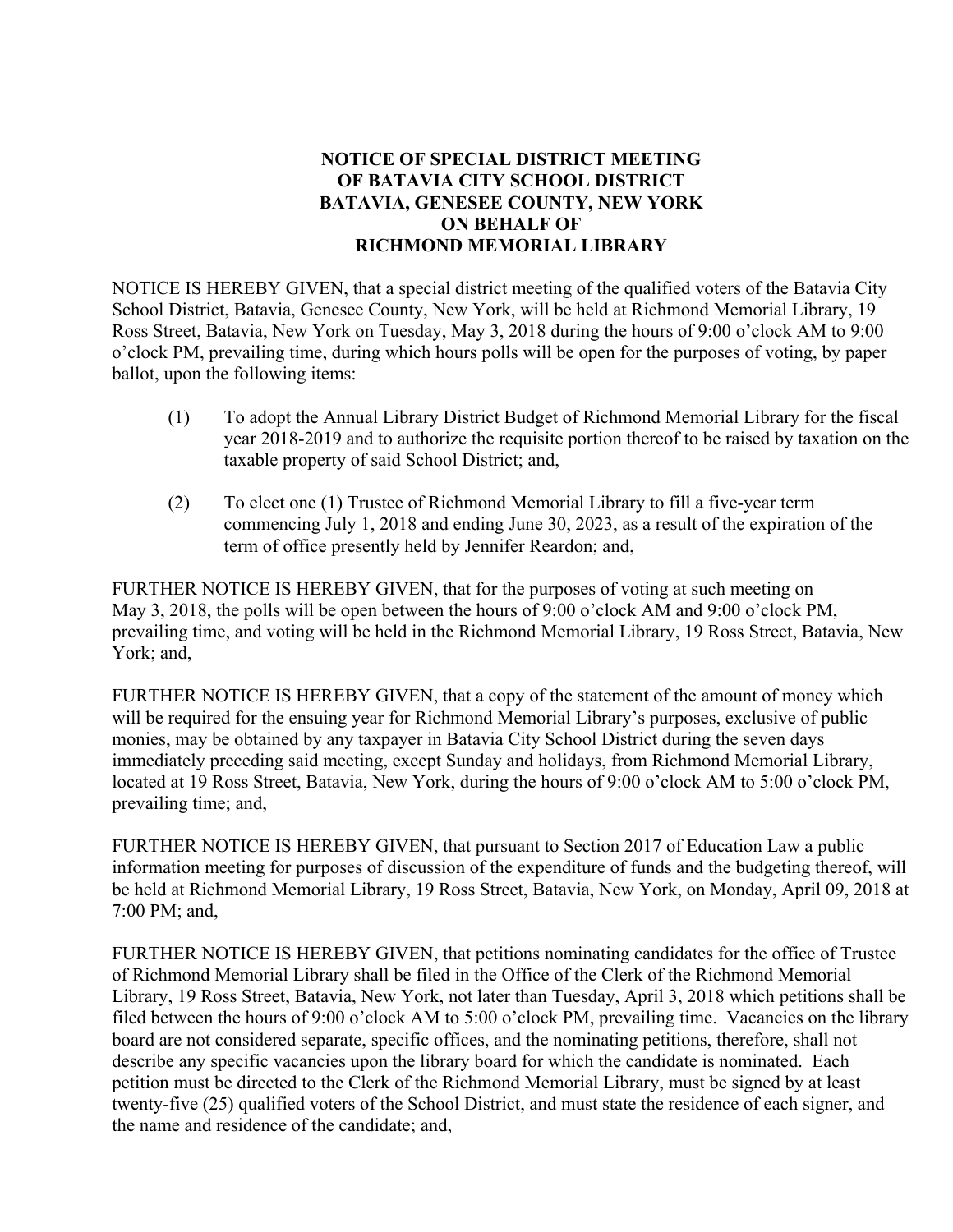FURTHER NOTICE IS HEREBY GIVEN, that personal registration of voters is required either pursuant to Section 2606 of Education Law or pursuant to article 5 of the Education Law. If a voter has heretofore registered pursuant to Section 2606 of Education Law and has voted at any annual or specific district meeting within the past four years, such voter is eligible to vote at this election; if a voter is registered and eligible to vote pursuant to Article 5 of the Election Law, such voter is also eligible to vote at this election. All other persons who wish to vote must register. The Board of Registration will meet for the purpose of registering all qualified voters of the District pursuant to Section 2606 of Education Law at Richmond Memorial Library on Tuesday, April 10, 2018 between the hours of 1:00 o'clock PM and 5:00 o'clock PM, and 7:00 o'clock PM and 9:00 o'clock PM, prevailing time, and in addition, voters may register at the Genesee County Board of Elections, to add any additional names to the register to be used at the aforesaid election, at which time any person will be entitled to have his or her name placed on such registers, providing that at the meeting of the Board of Registration he or she is known, or proven to the satisfaction of the Board of Registration to be then or thereafter entitled to vote at such public hearing or election for which such registers are prepared, and that the registers so prepared pursuant to section 2606 of the Education Law of the State of New York and the registration list prepared by the Board of Elections of Genesee County will be filed in the office of the Clerk of Richmond Memorial Library, 19 Ross Street, Batavia, New York and will be open for inspection by any qualified voter of the District between the hours of 9:00 o'clock AM to 5:00 o'clock PM, prevailing time, on and after April 19, 2018 and each day thereafter prior to the day set for the special district meeting, except holidays, Saturdays and Sundays; and,

FURTHER NOTICE IS HEREBY GIVEN, that pursuant to the provisions of 2018-a of the Education Law, absentee ballots for the election of Trustee of the Library and the adoption of the annual budget may be applied for at the Richmond Memorial Library, 19 Ross Street between the hours of 9:00 o'clock AM to 5:00 o'clock PM. Such application must be received by the Clerk of the Richmond Memorial Library by 4:00 o'clock PM on April 25, 2018 if the ballot is to be mailed to the voter or by 4:00 o'clock PM on May 1, 2018 if the ballot is to be delivered personally to the voter. Absentee ballots shall be available at Richmond Memorial Library during regular business hours beginning April 5, 2018. A list of all persons to whom absentee ballots shall have been issued will be available in the Richmond Memorial Library on each of the five (5) days prior to May 3, 2018, except Saturday, Sunday and holidays, and such list will be posted at the polling place in the Richmond Memorial Library on May 3, 2018.

By order of the Board of Trustees Richmond Memorial Library Dated: February 12, 2018

> Robert Conrad, Clerk of the Board of Trustees of Richmond Memorial Library

#### **5) RESOLUTION APPROVING RULES AND REGULATIONS GOVERNING PROOF OF IDENTITY FOR NEW VOTERS**

RESOLVED: That pursuant to section 2607 of the Education Law, and establishing the same procedures approved by the Batavia Board of Education for governing proof of identity of new voters at their April 23, 1996 meeting, the Board of Trustees of Richmond Memorial Library hereby approves for the Special District Meeting of Richmond Memorial Library on May 3, 2018 the following rules and regulations: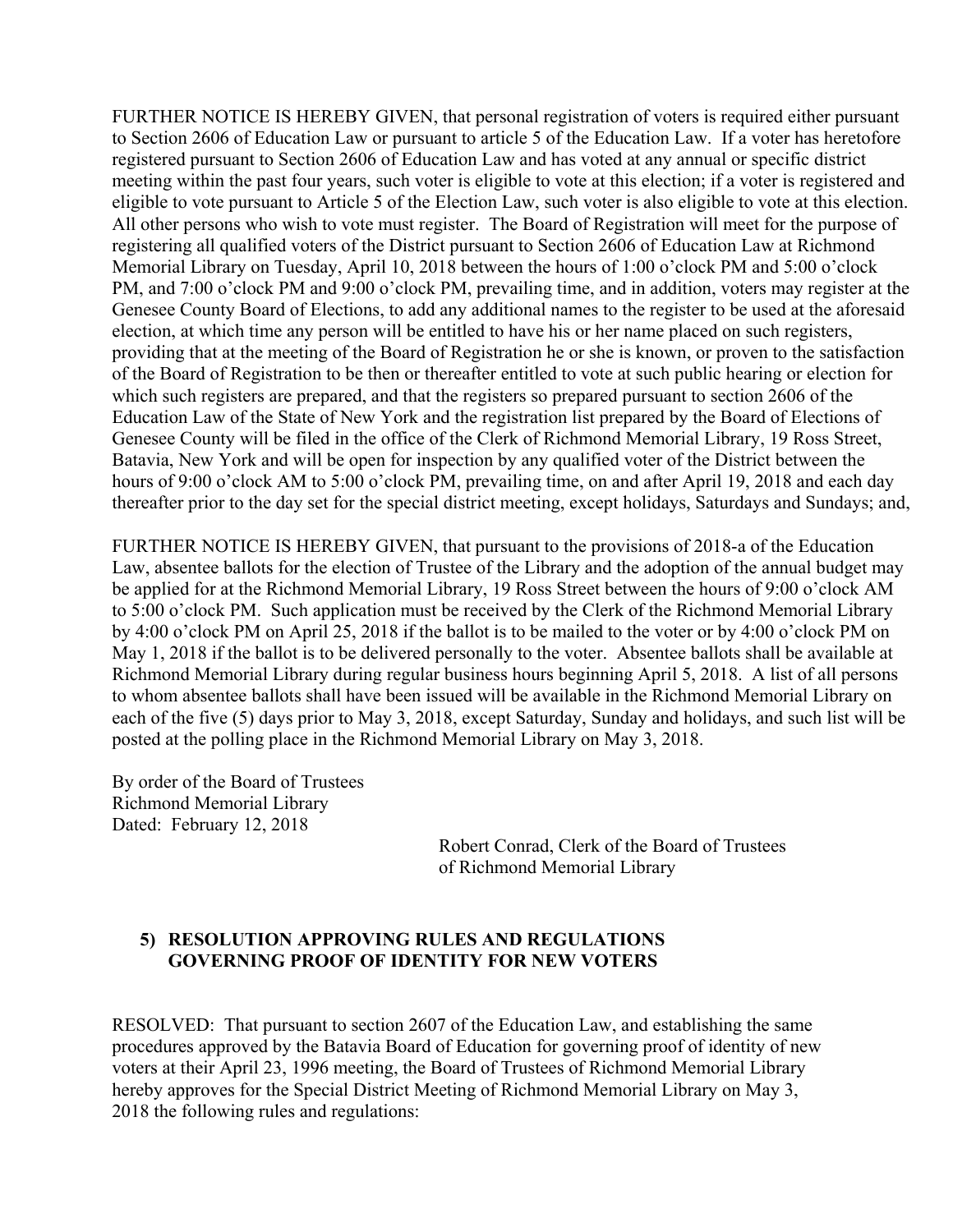#### **RULES AND REGULATIONS GOVERNING PROOF OF IDENTITY FOR NEW VOTERS**

- 1. A personal acquaintance by any one member of the Inspectors of Election shall be sufficient evidence to establish identity.
- 2. The production of a New York State Driver's license with a signature shall be sufficient evidence of identity.
- 3. The production of a Social Security card shall be sufficient evidence of identity.
- 4. The production of a Selective Service registration card shall be sufficient evidence of identity.
- 5. The making of a statement by the voter in writing before the chairman of the Inspectors of Election that he or she is the person who seeks to vote shall be sufficient proof of identity.

By order of the Board of Trustees Richmond Memorial Library Dated: February 12, 2018

> Robert Conrad, Clerk of the Board of Trustees of Richmond Memorial Library

### **Approval of Resolution Adopting Changes to Employee Handbook and Convening an Employee Handbook Subcommittee to recommend further changes**

Changes to the Employee Handbook were discussed. It was decided to table the discussion upon further information.

### **Executive Session to Discuss an Appointment**

Upon the motion of N. Argulsky, seconded by R. Long, it was resolved to enter into executive session at 7:25 p.m. All members voted yes. Motion carried.

K. Facer and M. Balonek left the meeting at 7:25 p.m.

Upon the motion of R. Long, seconded by K. Evans, it was resolved to end executive session at 8:33 p.m. All members voted yes. Motion carried.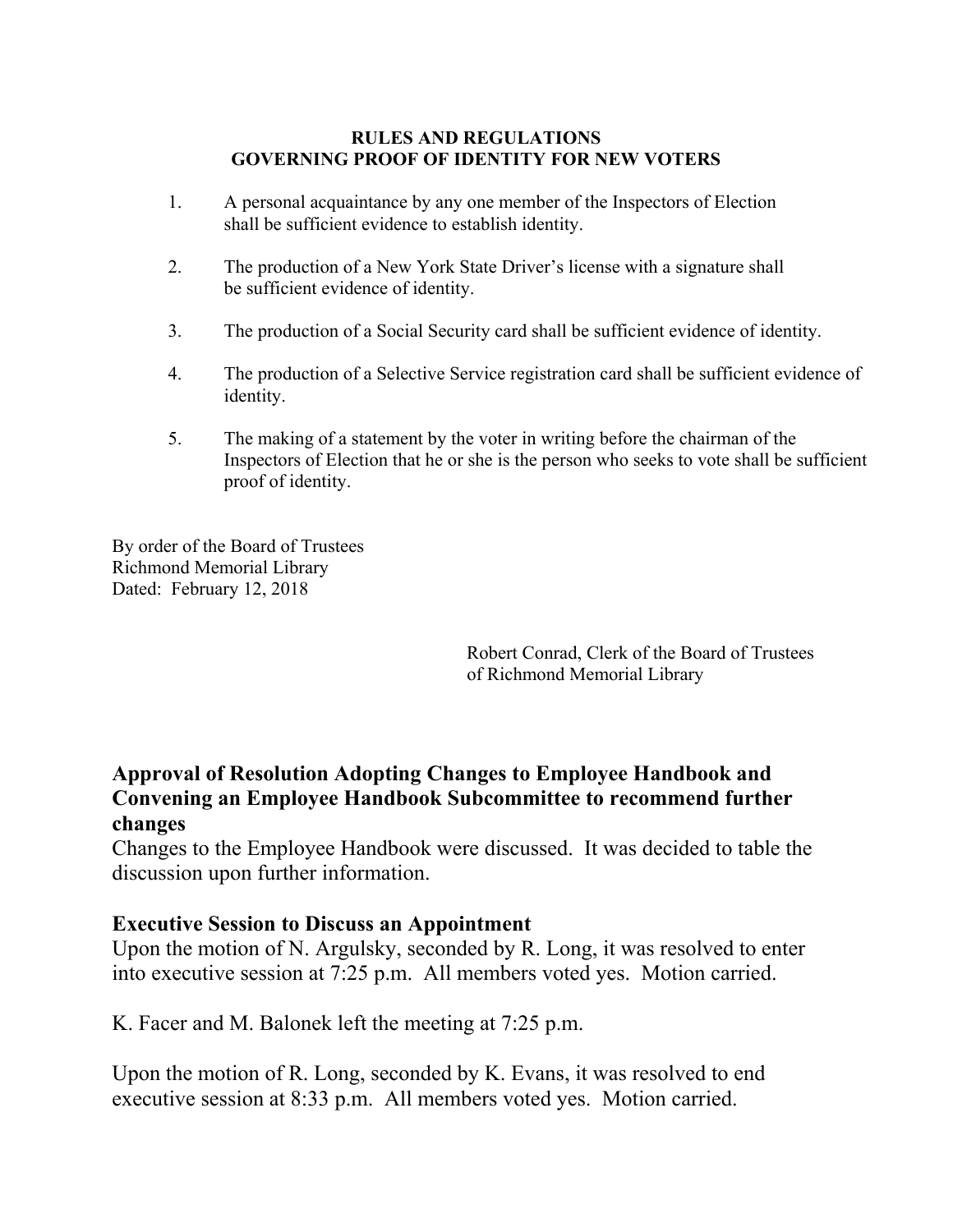Upon the motion of J. Cascell, seconded by J. Reardon, Gregg McAllister was appointed to the Board of Trustees for a term of 5 (five) years. All members voted yes. Motion carried.

#### **Adjournment**

Upon the motion of J. Reardon, seconded by R. Long, it was resolved to adjourn the meeting at 8:35 p.m. All members voted yes. Motion carried.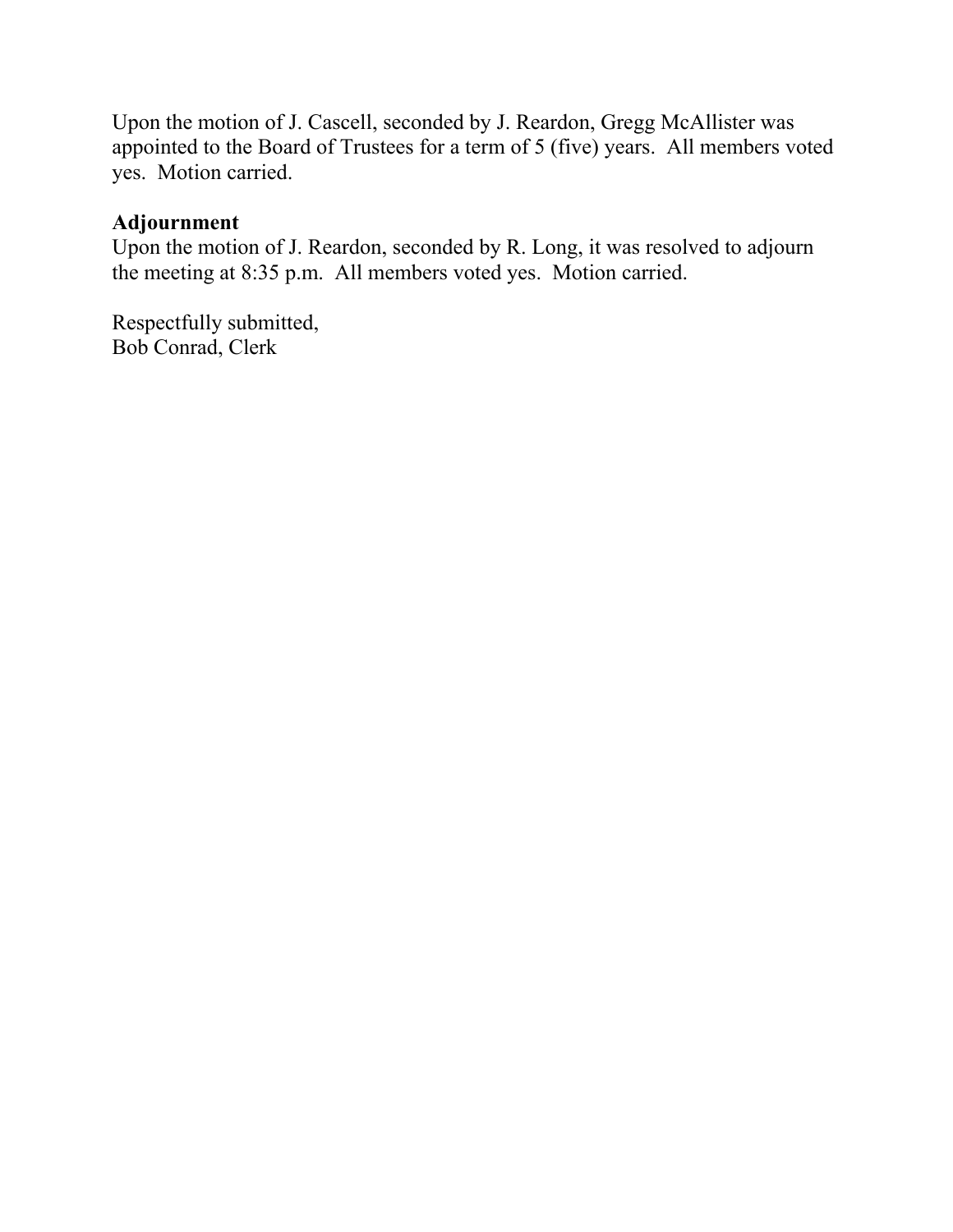### *Approved by the Library Board of Trustees April 9, 2018* **Richmond Memorial Library Board of Trustees March 12, 2018**

The March meeting of the Library Board of Trustees was held on Monday, March 23, 2018. President Norm Argulsky called the meeting to order at 6:25 p.m.

Members present: Norm Argulsky, Jennifer Reardon, Jenn Cascell, Rebecca Long, and Kristi Evans

Also present: Bob Conrad

Excused: Gregg McAllister

# **Approval of Minutes**

Upon the motion of R. Long, seconded by J. Reardon, the minutes of the February 12, 2018 meeting were approved. All members voted yes. Motion carried.

**Public to be Heard -** None

### **Financials**

# **January 2018 Summary of Revenues and Appropriations**

Upon the motion of K. Evans, seconded by J. Cascell, it was resolved to approve the January 2018 Summary of Revenues and Appropriations. All members voted yes. Motion carried.

### **January 2018 Bank Reconciliations**

Upon the motion of K. Evans, seconded by J. Cascell, it was resolved to approve the January 2018 Bank Reconciliations. All members voted yes. Motion carried.

# **Approval of Invoices for Payment**

Upon the motion of K. Evans, seconded by J. Cascell, it was resolved to approve the payment of \$853.93 on Supplemental Warrant 46. All members voted yes. Motion carried.

Upon the motion of K. Evans, seconded by J. Cascell, it was resolved to approve the manual checks on Warrant 53. The amount of \$3,549.39 was received by Proflex Administrators LLC for February Health Care costs. All members voted yes. Motion carried.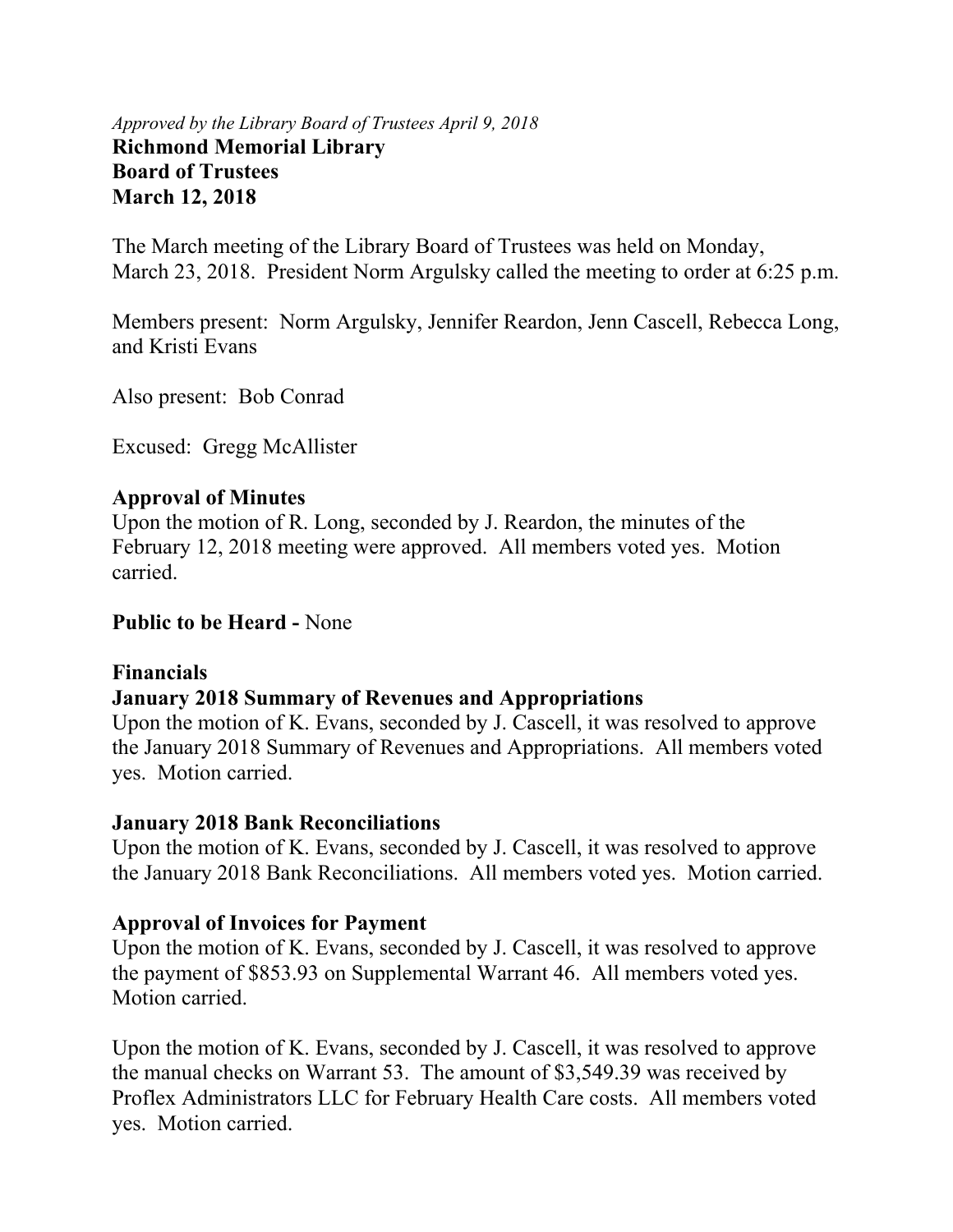Upon the motion of K. Evans, seconded by J. Cascell, it was resolved to approve the payment of \$10,342.94 on Supplemental Warrant 49. All members voted yes. Motion carried.

Upon the motion of K. Evans, seconded by J. Cascell, it was resolved to approve the payment of \$14,899.76 Warrant 50. All members voted yes. Motion carried.

### **Correspondence**

### **Letter of Resignation, Carol Richardson**

A letter of resignation was received from part-time Accounts Payable Library Clerk Carol Richardson effective April 18, 2018.

# **Report of Librarian School District Art Reception, March 16th, 6pm**

The Batavia City Schools Art Reception will be held on March 16, 2018 at 6:00 pm.

### **Petitions for Library Trustee Position available March 9 through April 3, 2018**

Petitions for the Richmond Memorial Library Board of Trustee position became available on March 9, 2018. They are due on or before April 3, 2018 by 5 pm.

### **Friends of the Library's Annual Reception: Tuesday, April 10 (3pm) Irene Hickey to be honored as Friend of the Year**

Irene Hickey will be honored as Friend of the Year at the Friends of the Library Annual Reception on Tuesday, April  $10^{th}$  at 3:00 p.m.

# **Nioga Annual Dinner: May 23, Hickory Ridge Golf & Country Club, Holley, NY**

The Nioga Annual Dinner will be held this year at Hickory Ridge Golf & Country Club in Holley, NY on May 23rd.

# **Reports of Librarians Kathy Facer, Rita McCormack, Leslie DeLooze**

The Board reviewed monthly reports from Reference Librarian Kathleen Facer, Media Services Librarian Rita McCormack, and Community and Adult Services Librarian Leslie DeLooze.

# **Combined Youth Services Report**

The Board reviewed the combined youth services report for February.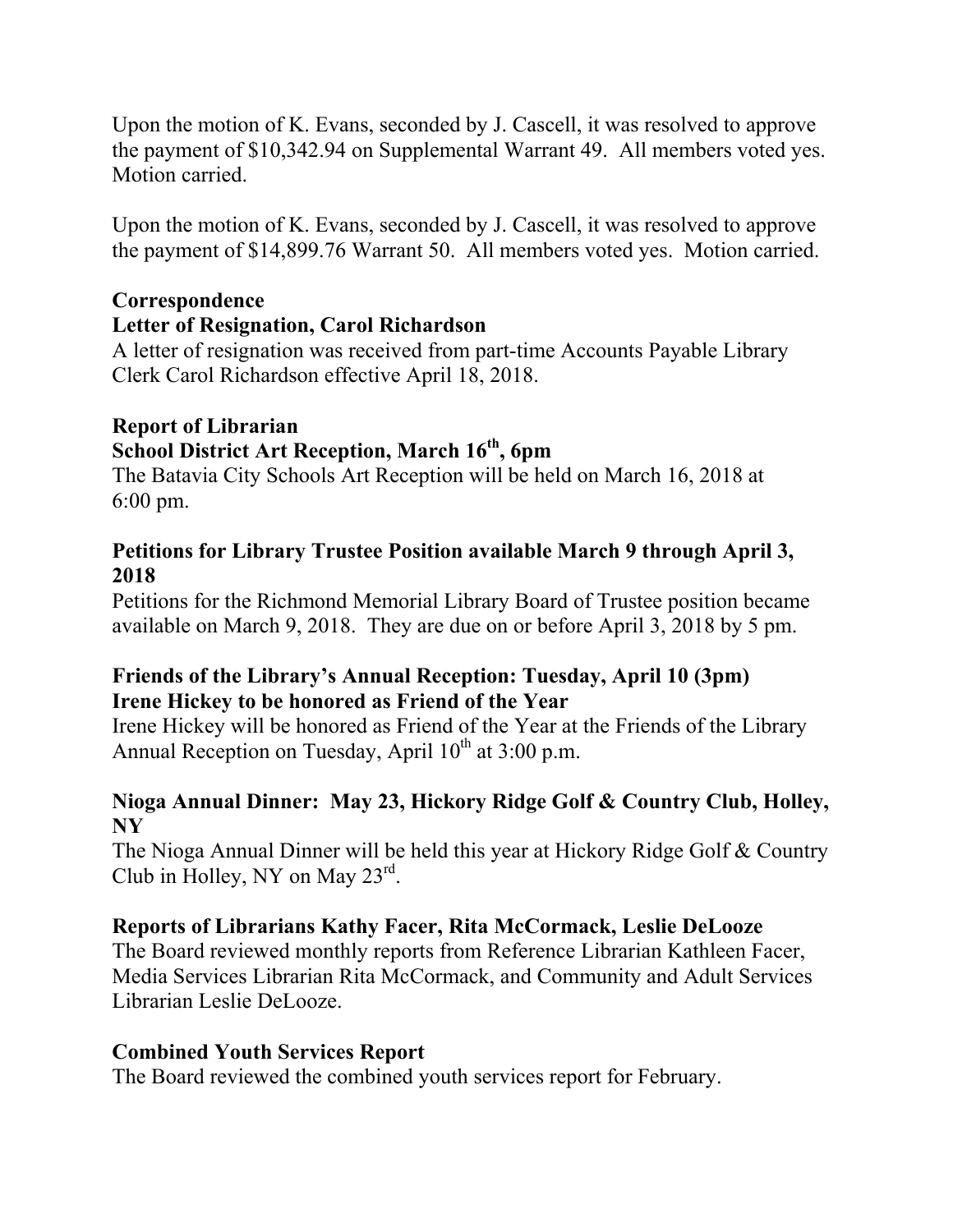### **Old Business**

# **Approval of Resolution Amending Employee Handbook and Convening a Subcommittee**

Upon the motion of R. Long, seconded by J. Cascell, it was resolved to make changes to the three sections of the Employee Handbook as presented and that an Ad Hoc Employee Handbook Subcommittee be convened to recommend further changes at a future meeting of the Library Board of Trustees. All members voted yes. Motion carried.

# Amend Bylaws to Create and Fill up to 15 Seats on Board – Discussion only

# **Motion to Amend Last Month's Appointment to the Board**

Upon the motion of R. Long, seconded by J. Cascell, it was resolved to amend last month's appointment of Gregg McAllister to the Library Board of Trustees to be for a term of five years or until the next election with an open seat, or until the next vacancy on the board shall occur, whichever comes first. All members voted yes. Motion carried.

### **New Business**

# **Ban Dylan Andrews and Landon Coles from library premises for 3 months**

Upon the motion of R. Long, seconded by J. Reardon, it was resolved to ban Dylan Andrews and Landon Coles from the Library premises for 3 months. All members voted yes. Motion carried.

# **Approval of Commendation for Friend of the Year – Irene Hickey**

Upon the motion of K. Evans, seconded by R. Long, it was resolved to approve the Commendation for the 2018 Friend of the Year Irene Hickey as presented. All members voted yes. Motion carried.

### **Approval of Appointment of Michael Boedicker to Librarian I at \$45,000/year starting 3/12/2018 and Approval of Appointment of Jennifer Potter to Librarian I at \$45,000/year starting 3/26/2018**

Upon the motion of J. Cascell, seconded by J. Reardon, it was resolved to approve the appointment of Michael Boedicker to Librarian I at \$45,000/year starting 3/12/2018, and the appointment of Jennifer Potter to Librarian I at \$45,000/year starting 3/26/2018. All members voted yes. Motion carried.

# **Approval of Resolution Appointing Election Inspectors**

Upon the motion of R. Long, seconded by K. Evans, the following Resolution Appointing Election Inspectors was adopted. All members voted yes. Motion carried.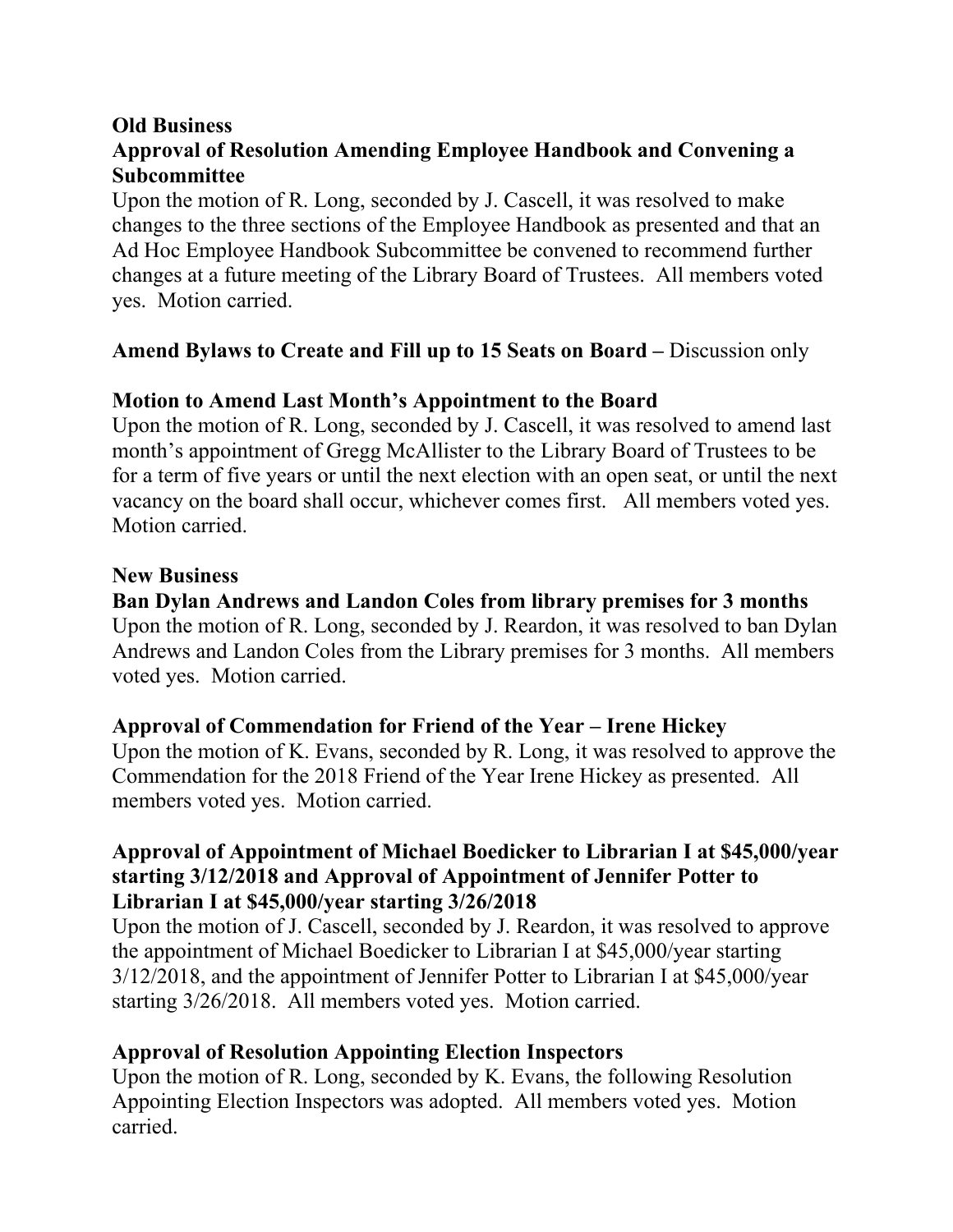#### **RESOLUTION APPOINTING ELECTION INSPECTORS FOR MAY 3, 2018 BUDGET VOTE/TRUSTEE ELECTION**

RESOLVED: That pursuant to section 2607 of the Education Law this Board of Trustees of Richmond Memorial Library hereby appoints as Inspectors of Election for the Annual Budget Vote/Trustee Election to be held at Richmond Memorial Library on May 3, 2018 the following qualified voters residing in Batavia City School District:

> Debra Levins, Chairperson Barbara Matarazzo John Deleo William Sargent

And the clerk is hereby directed to give written notice of the appointment to the persons so appointed, and

BE IT FURTHER RESOLVED: That the compensation of each inspector is hereby fixed at \$135.00 and \$210.00 for the Chairperson.

By order of the Board of Trustees Richmond Memorial Library Dated: March 12, 2018

> Robert Conrad, Clerk of the Board of Trustees of Richmond Memorial Library

#### **Approval of Preliminary FY 2018-19 Budget**

Upon the motion of J. Cascell, seconded by J. Reardon, it was resolved to approve the Preliminary FY 2018-19 Budget as presented. All members voted yes. Motion carried.

#### **Approval of Annual Report 2017**

Upon the motion of J. Reardon, seconded by R. Long, it was resolved to approve the 2017 Annual Report as presented. All members voted yes. Motion carried.

#### **Adjournment**

Upon the motion of R. Long, seconded by J. Cascell, it was resolved to adjourn the meeting at 8:06 p.m. All members voted yes. Motion carried.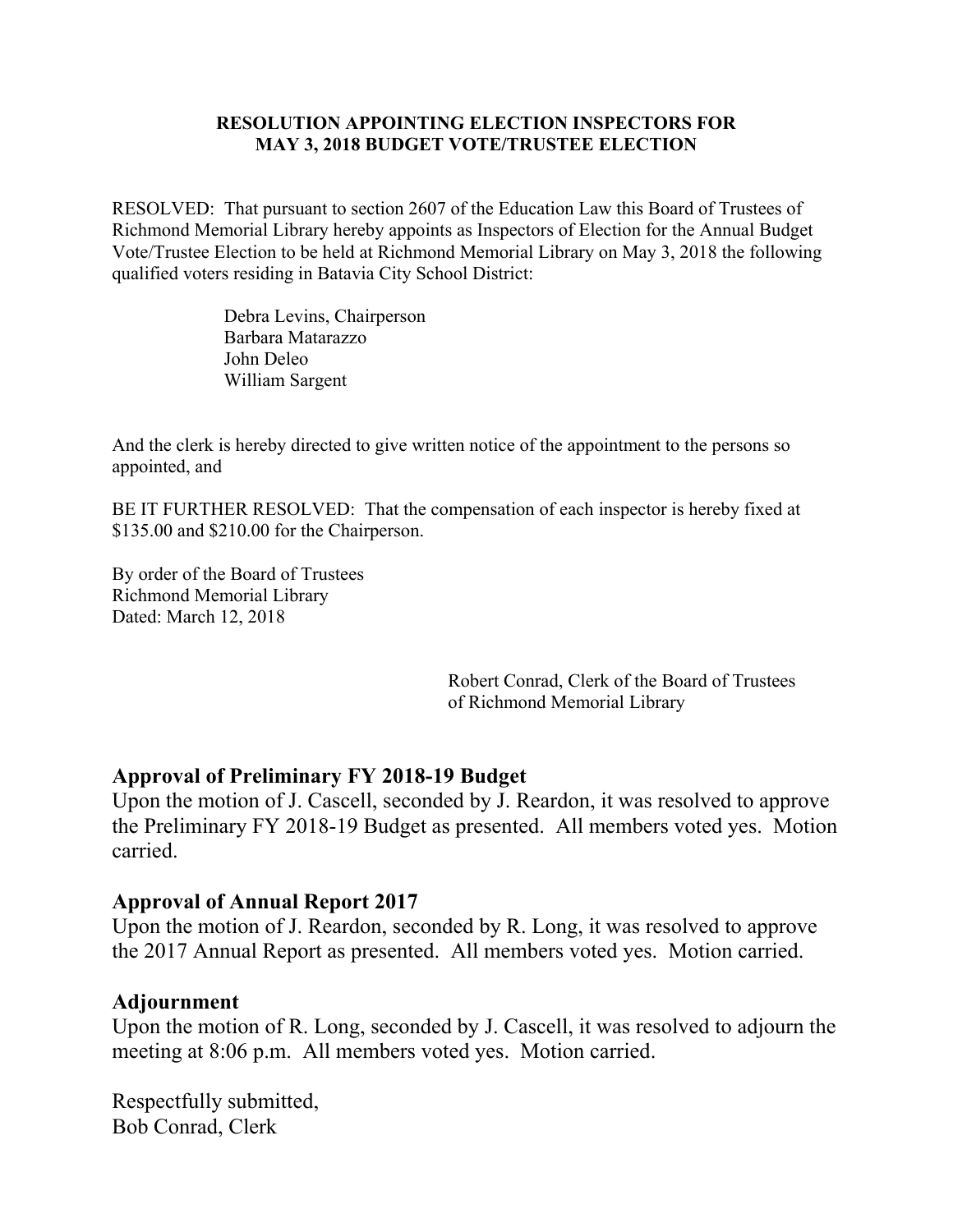*Approved by the Library Board of Trustees May 14, 2018* **Richmond Memorial Library Board of Trustees April 9, 2018**

### **Public Information Meeting**

A Public Information meeting of the Board of Trustees of Richmond Memorial Library was held on Monday, April 9, 2018. Director B. Conrad called the meeting to order at 6:30 PM.

Trustees present were: Norm Argulsky, Jennifer Reardon, Jenn Cascell, Rebecca Long, Kristi Evans, and Gregg McAllister

Also present were: Bob Conrad, Kathleen Facer, Debbie Levins, John Deleo, and Jim Krencik

### **Welcome/Introduction of Trustees**

Library Director Bob Conrad welcomed the attendees. Members of the Library Board of Trustees were introduced.

### **Library Review/Budget Presentation**

B. Conrad presented the proposed budget for fiscal year 2018-19, including comparisons with the current operating budget, and answered questions from the public. The proposed budget calls for a 1.9% increase to the tax levy equaling \$24,878.

### **Public comment –** None.

### **Adjournment**

With no further public comments, B. Conrad thanked all for attending the Public Information Meeting.

There being no further business, President Norm Argulsky adjourned the meeting at 6:40 p.m.

# **Regular Meeting**

The regular April meeting of the Board of Trustees was held following the Public Information Meeting on Monday, April 9, 2018. President N. Argulsky called the meeting to order at 6:40 p.m.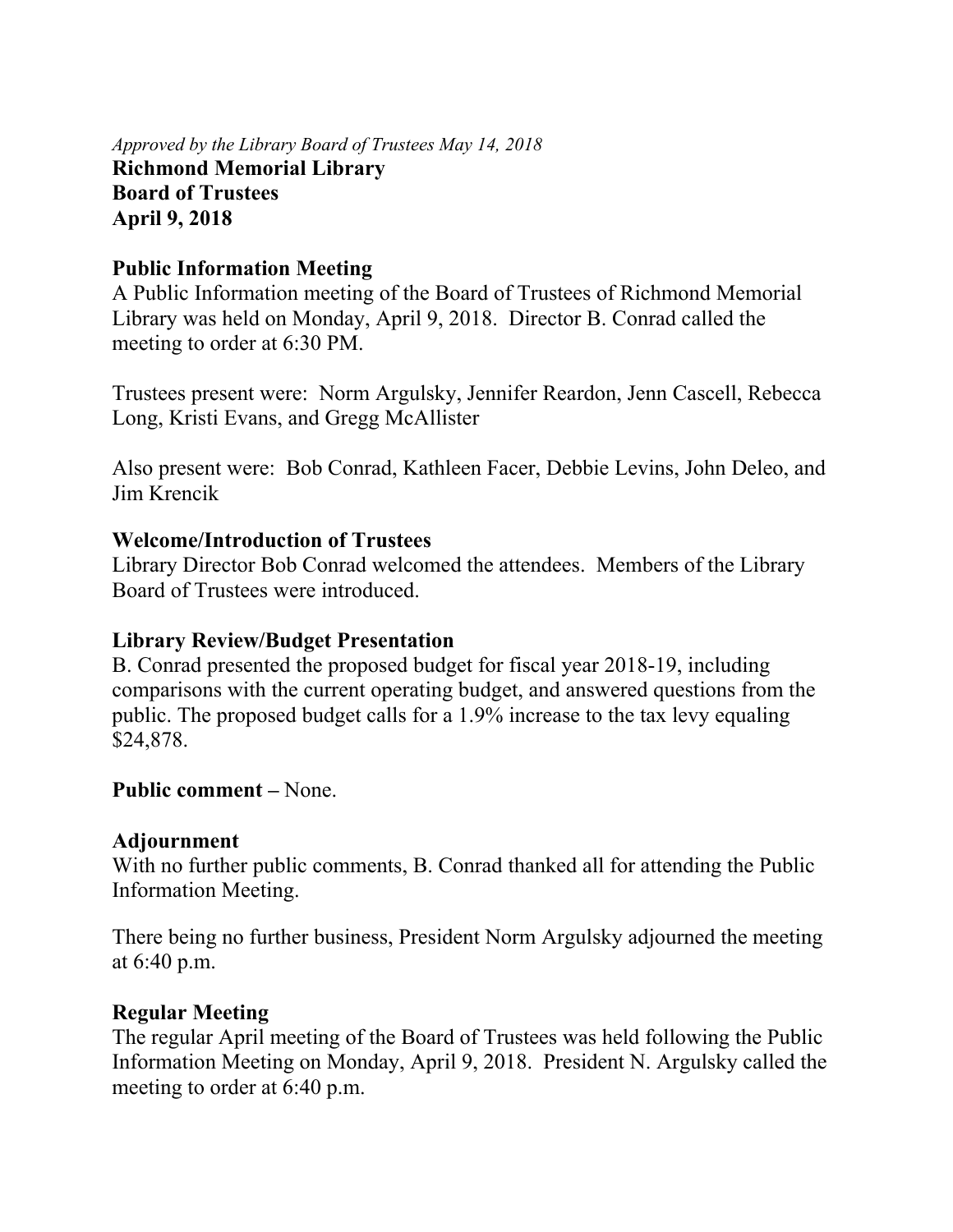Members present: Norm Argulsky, Jennifer Reardon, Jenn Cascell, Rebecca Long, Kristi Evans, Gregg McAllister

Also present were: Bob Conrad and Debbie Levins.

### **Approval of Minutes**

Upon the motion of R. Long, seconded by J. Reardon, it was resolved to approve the minutes of the March 12, 2018 meeting. All members voted yes. Motion carried.

### **Public to be Heard – None**

### **Library Director's Report**

**Reports of Librarians Kathy Facer, Leslie DeLooze, and Mike Boedicker** The Board reviewed monthly reports from Librarians Kathleen Facer, Leslie DeLooze and Mike Boedicker.

### **Combined Youth Services Report**

The Board also reviewed the combined Youth Services Report.

### **December 2017 stats**

| <b>Materials Circulation</b> | 11,495 |
|------------------------------|--------|
| Ebooks                       | 593    |
| Freegal Downloads            | 349    |
| Zinio                        | 40     |
| Hoopla                       | 275    |
| <b>Internet Usage</b>        | 2,143  |
| <b>Literacy Stations</b>     | 204    |
| Attendance                   | 11,249 |
| Website Usage                | 6,762  |

### **January 2018 stats**

| <b>Materials Circulation</b> | 13,254 |
|------------------------------|--------|
| Ebooks                       | 705    |
| Freegal Downloads            | 290    |
| Zinio                        | 89     |
| Hoopla                       | 357    |
| <b>Internet Usage</b>        | 2,366  |
| <b>Literacy Stations</b>     | 332    |
| Attendance                   | 12,930 |
| Website Usage                | 9,172  |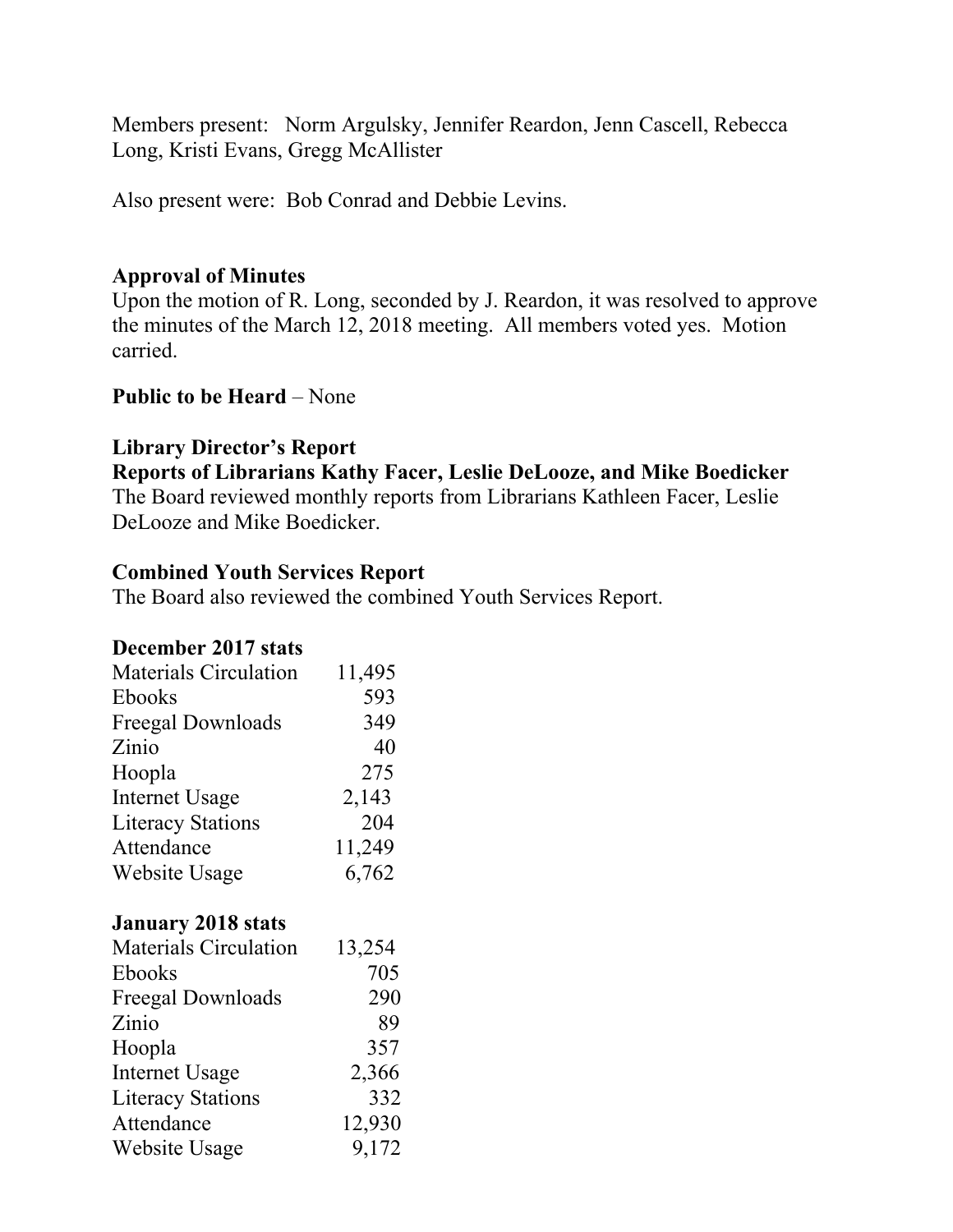### **Committee Reports –** None

### **Financial Reports February 2018 Summary of Revenues and Appropriations**

Upon the motion of K. Evans, seconded by J. Reardon, it was resolved to approve the February 2018 Summary of Revenues and Appropriations. All members voted yes. Motion carried.

### **February 2018 Bank Reconciliations**

Upon the motion of K. Evans, seconded by J. Reardon, it was resolved to approve the February 2018 Bank Reconciliations. All members voted yes. Motion carried.

### **March 2018 Summary of Revenues and Appropriations**

Upon the motion of K. Evans, seconded by J. Reardon, it was resolved to approve the March 2018 Summary of Revenues and Appropriations. All members voted yes. Motion carried.

# **March 2018 Bank Reconciliations**

Upon the motion of K. Evans, seconded by J. Reardon, it was resolved to approve the March 2018 Bank Reconciliations. All members voted yes. Motion carried.

# **Quarterly Comparisons, March 2017 to March 2018**

Comparison figures of 2016-17 vs 2017-18 Revenues and Appropriations were reviewed.

# **Approval of Invoices for Payment**

Upon the motion of K. Evans, seconded by J. Reardon, it was resolved to approve the payment of \$863.35 on Supplemental Warrant 52. All members voted yes. Motion carried.

Upon the motion of K. Evans, seconded by J. Reardon, it was resolved to approve the payment of \$8,491.44 on Supplemental Warrant 59. All members voted yes. Motion carried.

Upon the motion of K. Evans, seconded by J. Reardon, it was resolved to approve the manual check on Warrant 56. The amount of \$8,233.30 was received by Proflex Administrators LLC for March Health Care costs. All members voted yes. Motion carried.

Upon the motion of K. Evans, seconded by J. Reardon, it was resolved to approve the payment of \$18,625.17 on Warrant 57. All members voted yes. Motion carried.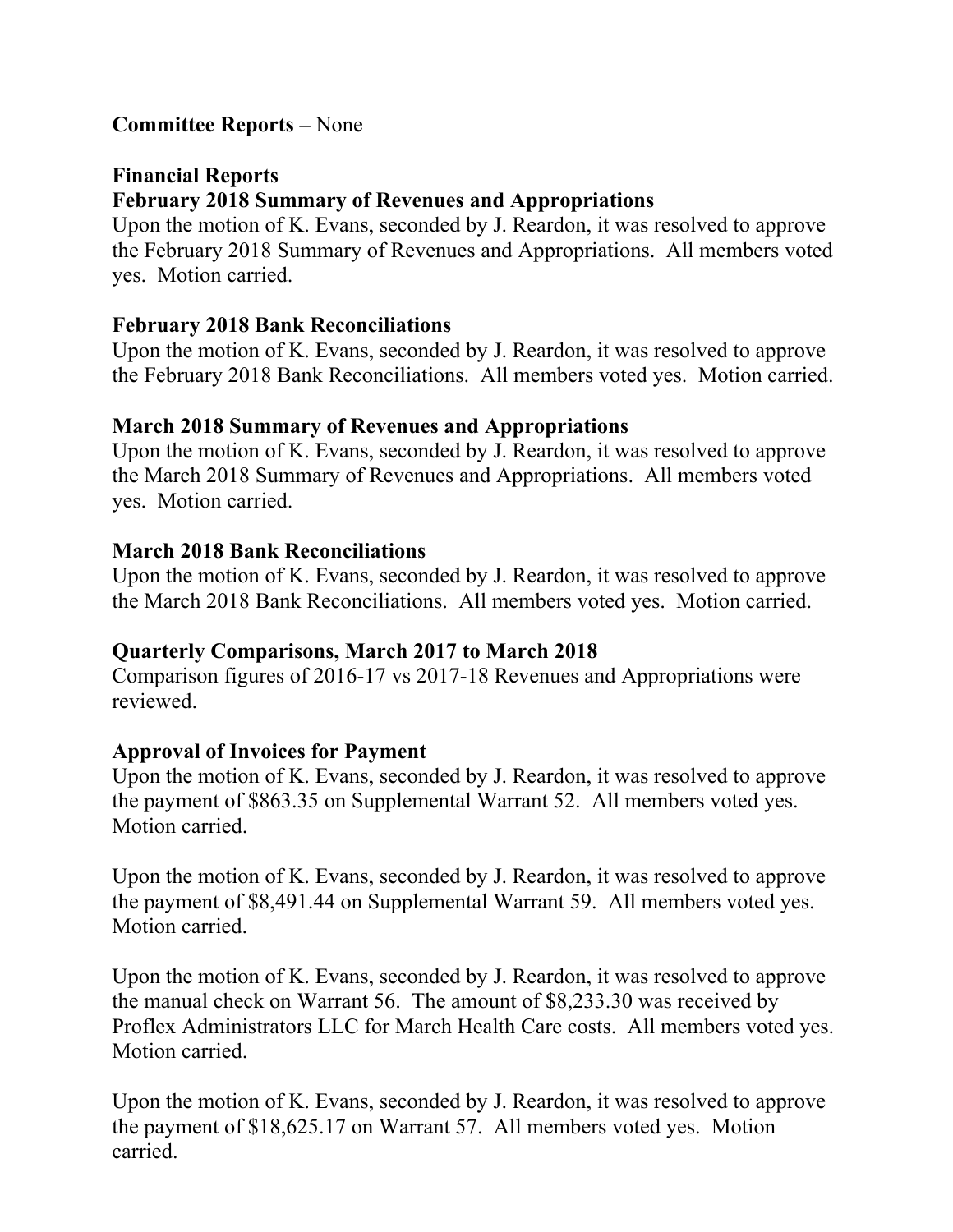### **Request for Budgetary Transfers**

Upon the motion of R. Long, seconded by J. Cascell, it was resolved to approve the following transfers:

\$1,800.00 from NYS Retirement–Marshall Grant to AV–Marshall Grant

\$2,000.00 from NYS Retirement–Marshall Grant to Books–Marshall Grant

\$250.00 from NYS Retirement–Marshall Grant to Materials & Supplies–Marshall Grant

\$250.00 from NYS Retirement–Marshall Grant to Travel & Meetings–Marshall Grant.

All members voted yes. Motion carried.

### **Communications**

# **Letter of Resignation (Retirement), Kathleen Facer**

Kathleen Facer submitted her retirement request. Her last day before retirement will be June 29, 2018. Miss Facer's many years of devoted service to Richmond Memorial Library was gratefully acknowledged.

### **Letter of Resignation, Robin Amatrano**

Robin Amatrano submitted a letter of resignation effective April 19, 2018. She will be pursuing other opportunities while she continues library school.

# **Donation of Watercolors, Margaret Zerby Minneman**

Margaret Zerby Minneman offered to donate two watercolor paintings by Batavia artists.

# **Unfinished Business**

### **Adopt amendments to the Bylaws**

Upon the motion of J. Reardon, seconded by R. Long, it was resolved to approve the Bylaws as amended. All members voted yes. Motion carried.

### **New Business**

# **Set the number of Trustees to be elected on May 3 to: one**

Upon the motion of K. Evans, seconded by J. Cascell, it was resolved to approve the number of trustees to be elected on May  $3<sup>rd</sup>$  to one. All members voted yes. Motion carried.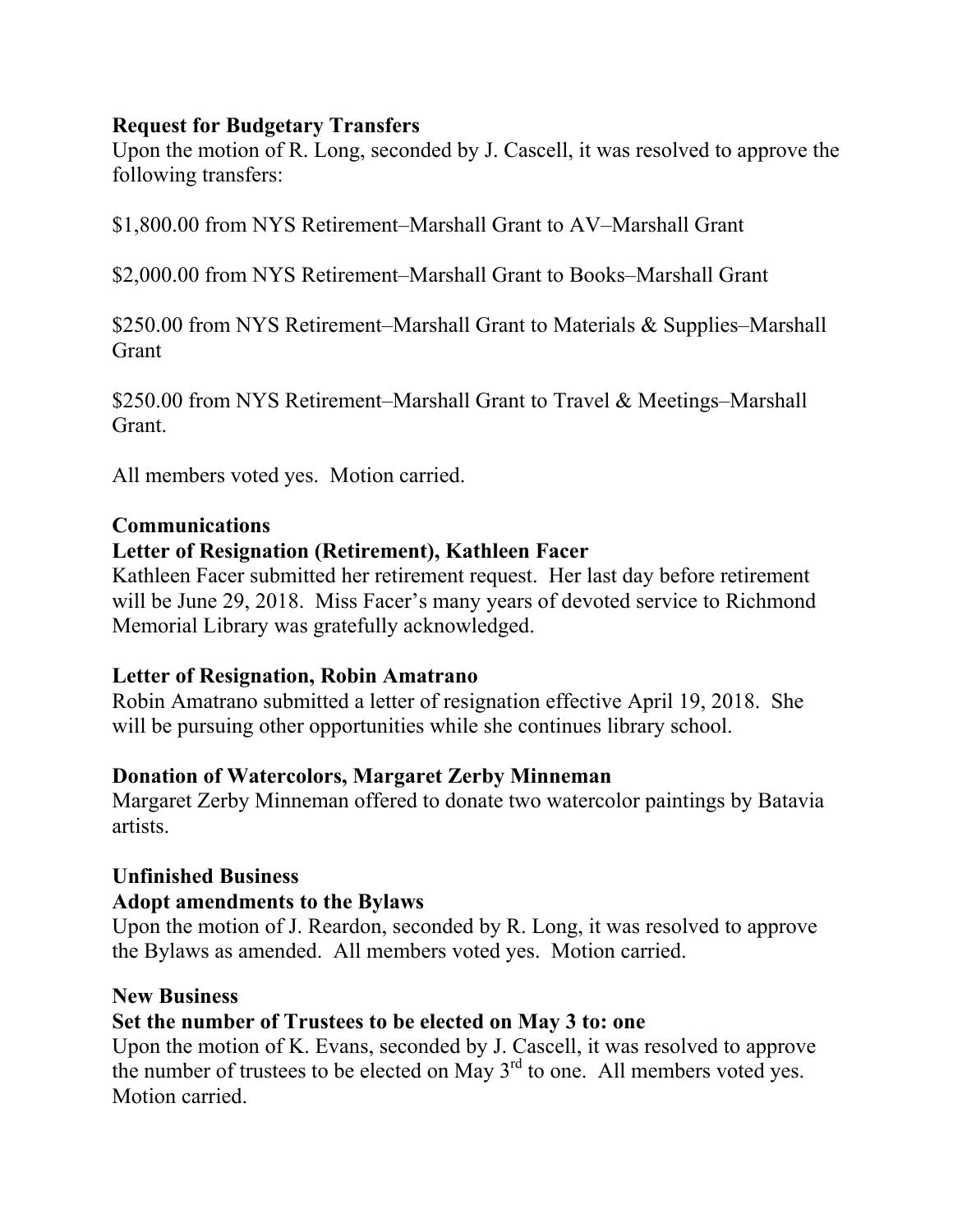# **Ban J. Richardson, M. Wormley, and Q. Reichart from the library for 3 months**

Upon the motion of R. Long, seconded by J. Reardon, it was resolved to approve to ban Jamarion Richardson, Malcolm Wormley and Quincy Reichart. All members voted yes. Motion carried.

## **Approval of appointment of Samantha Stryker to Librarian I at \$45,000 effective 5/1/18**

Upon the motion of J. Reardon, seconded by R. Long, it was resolved to approve the appointment of Samantha Stryker to Librarian I at \$45,000 per year effective May 1, 2018. All members voted yes. Motion carried.

# **Approval of Donation of Watercolors from Margaret Zerby Minneman**

Upon the K. Evans, seconded by J. Reardon, the donation by Margaret Zerby Minneman of two watercolor paintings by Batavia artists was approved. All members voted yes. Motion carried.

### **Adjournment**

Upon the motion of J. Cascell, seconded by J. Reardon, it was resolved to adjourn the meeting at 7:38 p.m. All members voted yes. Motion carried.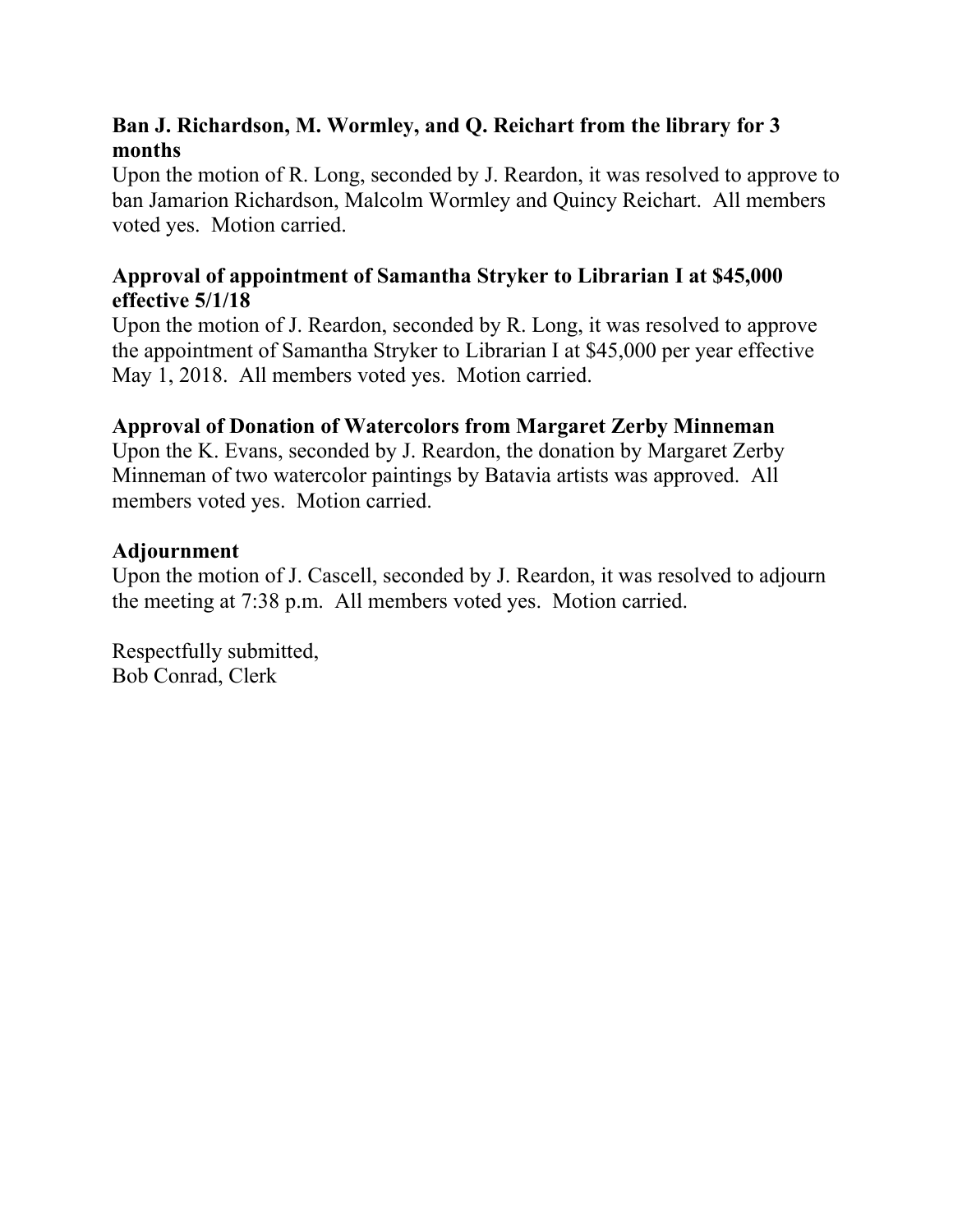### *Approved by the Library Board of Trustees June 11, 2018* **Richmond Memorial Library Board of Trustees May 14, 2018**

The May meeting of the Library Board of Trustees was held on Monday, May 14, 2018. President Norm Argulsky called the meeting to order at 6:29 p.m.

Members present: Norm Argulsky, Jennifer Reardon, Jenn Cascell, Rebecca Long, and Kristi Evans and Gregg McAllister

Also present: Bob Conrad, and Debra Levins

### **Approval of Minutes**

Upon the motion of K. Evans, seconded byJ. Reardon, the minutes of the April 9, 2018 meeting were approved. All members voted yes. Motion carried.

# **Public to be Heard** - None

### **Library Director's Report Budget Vote & Trustee Election results**

Director B. Conrad reviewed the results of the May 3, 2018 budget and trustee election. The budget passed 214 to 30, which is by 88% **-** the 2nd highest percentage since library votes began in 1997. (The 1999 vote passed by 89%.)

Gregg McAllister was elected to a 5 (five) year term beginning July, 2018. This will bring his appointed term to a conclusion.

# **Reports of Librarians**

The Board reviewed monthly reports from Librarians Kathleen Facer, Mike Boedicker, and Rita McCormack – along with her PLA Conference report.

The Board also reviewed the Combined Youth Services Report from Librarian Jennifer Potter, including the Imagination Library Initiative information.

# **Personnel Updates**

Director Conrad gave a quick review of personnel changes.

# **Friends of the Library board meeting 5/10/2018**

The Director gave a brief update on the 5/10/18 Friends Board meeting.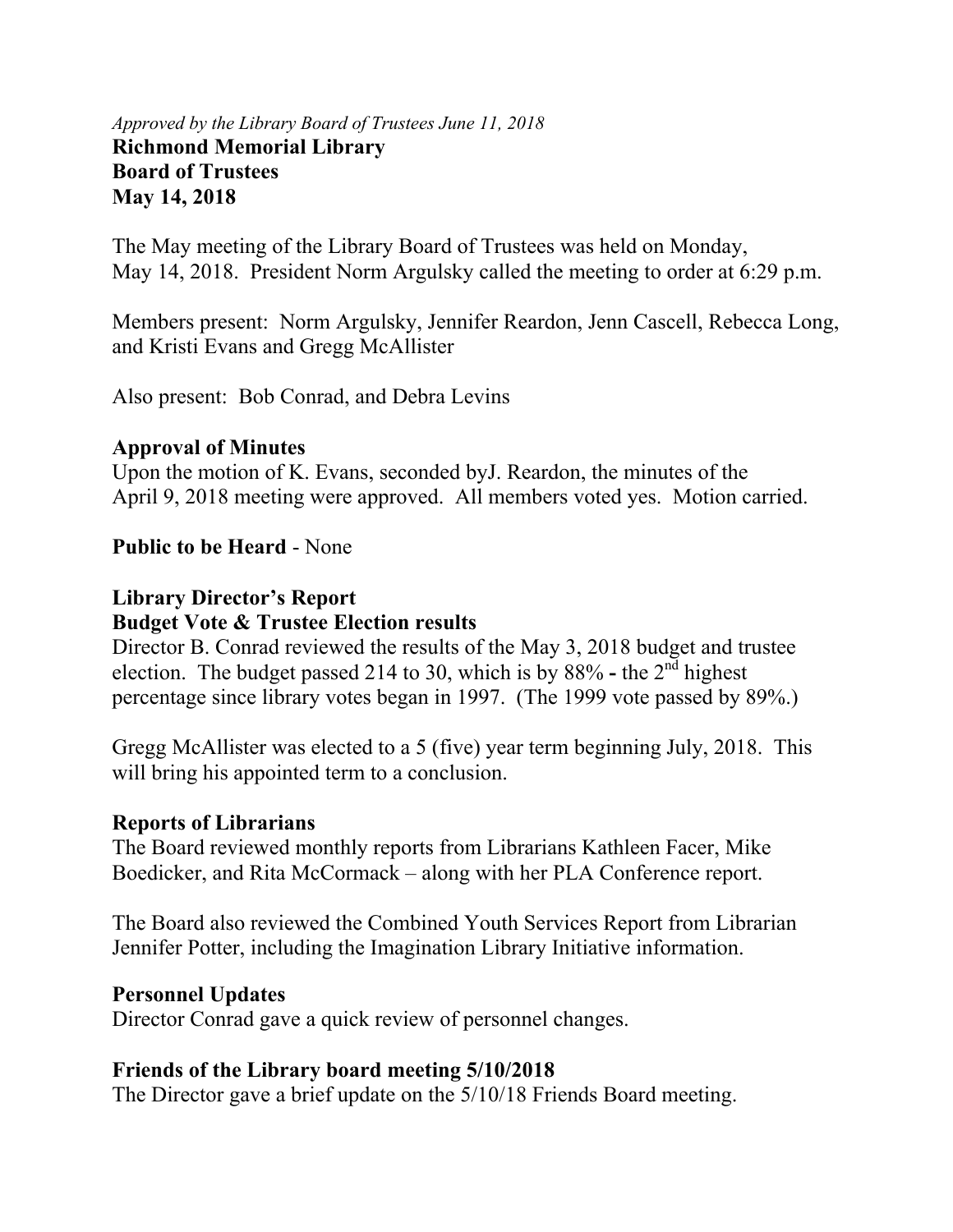## **Staff In-Service Safety Training Day 5/17/2018**

The staff in-service day on May  $17<sup>th</sup>$  will include the following:

- CPR and AED training
- Fire safety and fire extinguisher training
- Active shooter scenarios and police lockdown procedures
- Information on bedbugs

### **Library Statistics – February 2018**

| <b>Materials Circulation</b> | 12,526 |
|------------------------------|--------|
| Ebooks                       | 659    |
| <b>Freegal Downloads</b>     | 293    |
| Zinio                        | 114    |
| Hoopla                       | 313    |
| <b>Internet Usage</b>        | 2,076  |
| <b>Literacy Stations</b>     | 316    |
| Attendance                   | 12,453 |
| <b>Website Usage</b>         | 7,971  |

### **Library Statistics – March 2018**

| <b>Materials Circulation</b> | 14,735 |
|------------------------------|--------|
| Ebooks                       | 664    |
| Freegal Downloads            | 304    |
| Zinio                        | 80     |
| Hoopla                       | 416    |
| <b>Internet Usage</b>        | 2,216  |
| <b>Literacy Stations</b>     | 287    |
| Attendance                   | 15,262 |
| Website Usage                | 7,209  |

# **Committee Reports Building & Grounds Committee**

B. Conrad gave the board a brief update on the 1 male, 1 female and 2 unisex family style bathrooms.

# **Financial Reports**

### **Summary of Revenues and Appropriations, April 2018**

Upon the motion of R. Long, seconded by J. Cascell, it was resolved to approve the April 2018 Summary of Revenues and Appropriations. All members voted yes. Motion carried.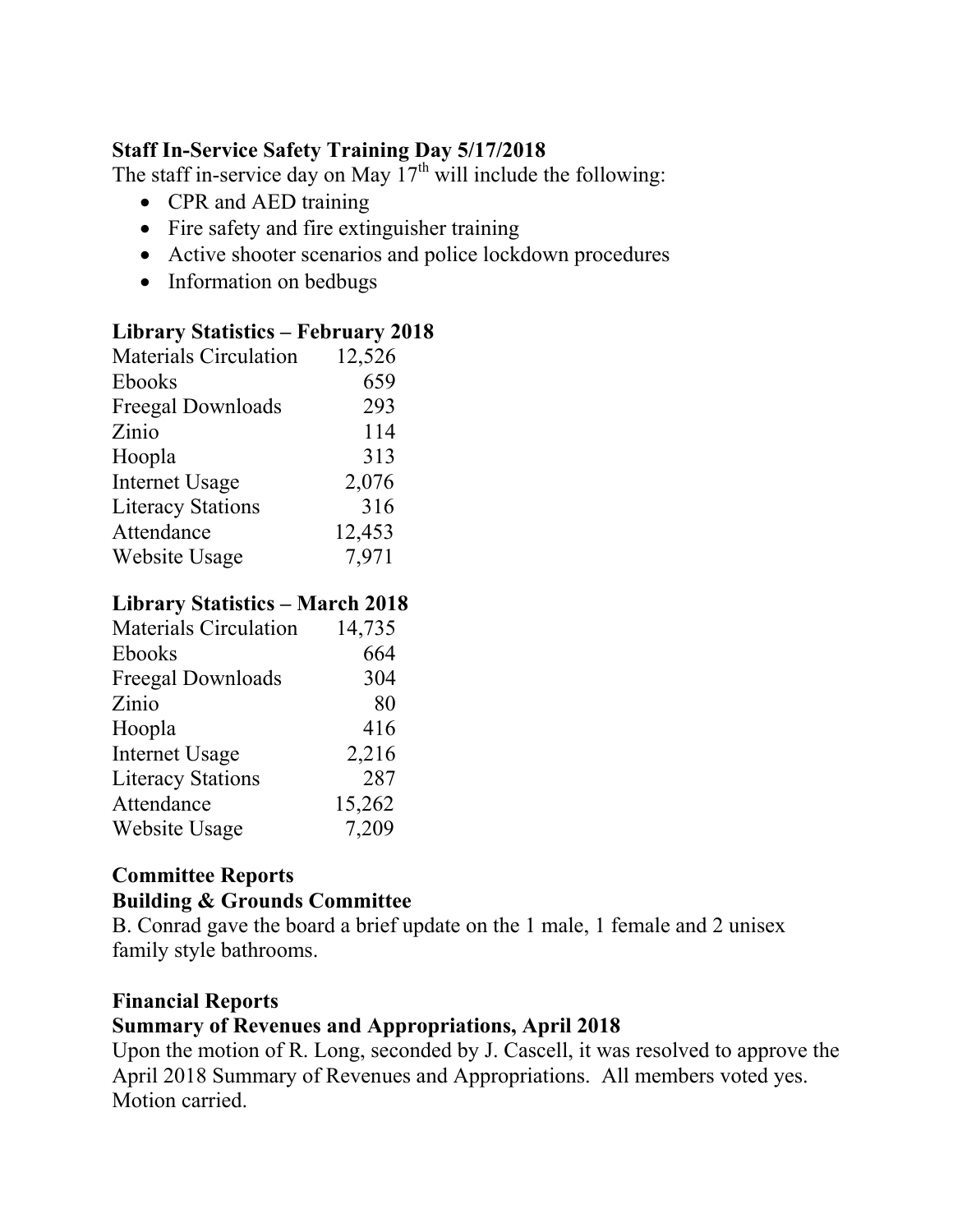### **Bank Reconciliations, April 2018**

Upon the motion of R. Long, seconded by J. Cascell, it was resolved to approve the April 2018 Bank Reconciliations. All members voted yes. Motion carried.

### **Approval of Invoices for Payment**

Upon the motion of R. Long, seconded by J. Cascell, it was resolved to approve the credit of \$1,013.11 on Warrant 62. All members voted yes. Motion carried.

Upon the motion of R. Long, seconded by J. Cascell, it was resolved to approve the payment of \$1,917.30 on Supplemental Warrant 60. All members voted yes. Motion carried.

Upon the motion of R. Long, seconded by J. Cascell, it was resolved to approve the payment of \$14,693.57 on Supplemental Warrant 63. All members voted yes. Motion carried.

Upon the motion of R. Long, seconded by J. Cascell, it was resolved to approve the payment of \$4,347.06 on Supplemental Warrant 64. All members voted yes. Motion carried.

Upon the motion of R. Long, seconded by J. Cascell, it was resolved to approve the payment of \$28,514.23 on Warrant 58. All members voted yes. Motion carried.

**Communications** - None

### **Unfinished Business -** None

# **New Business**

#### **Adoption of the 2018-19 Budget**

Upon the motion of R. Long, seconded by J. Reardon, it was resolved to adopt the 2018-19 Budget. All members voted yes. Motion carried.

### **Bans Tristan DiLaura and Camaeron Craddock from the library**

Upon the motion of R. Long, seconded by G. McAllister, it was resolved to approve to the following library bans:

Tristan DiLaura for 3 months Camaeron Craddock for 9 months

All members voted yes. Motion carried.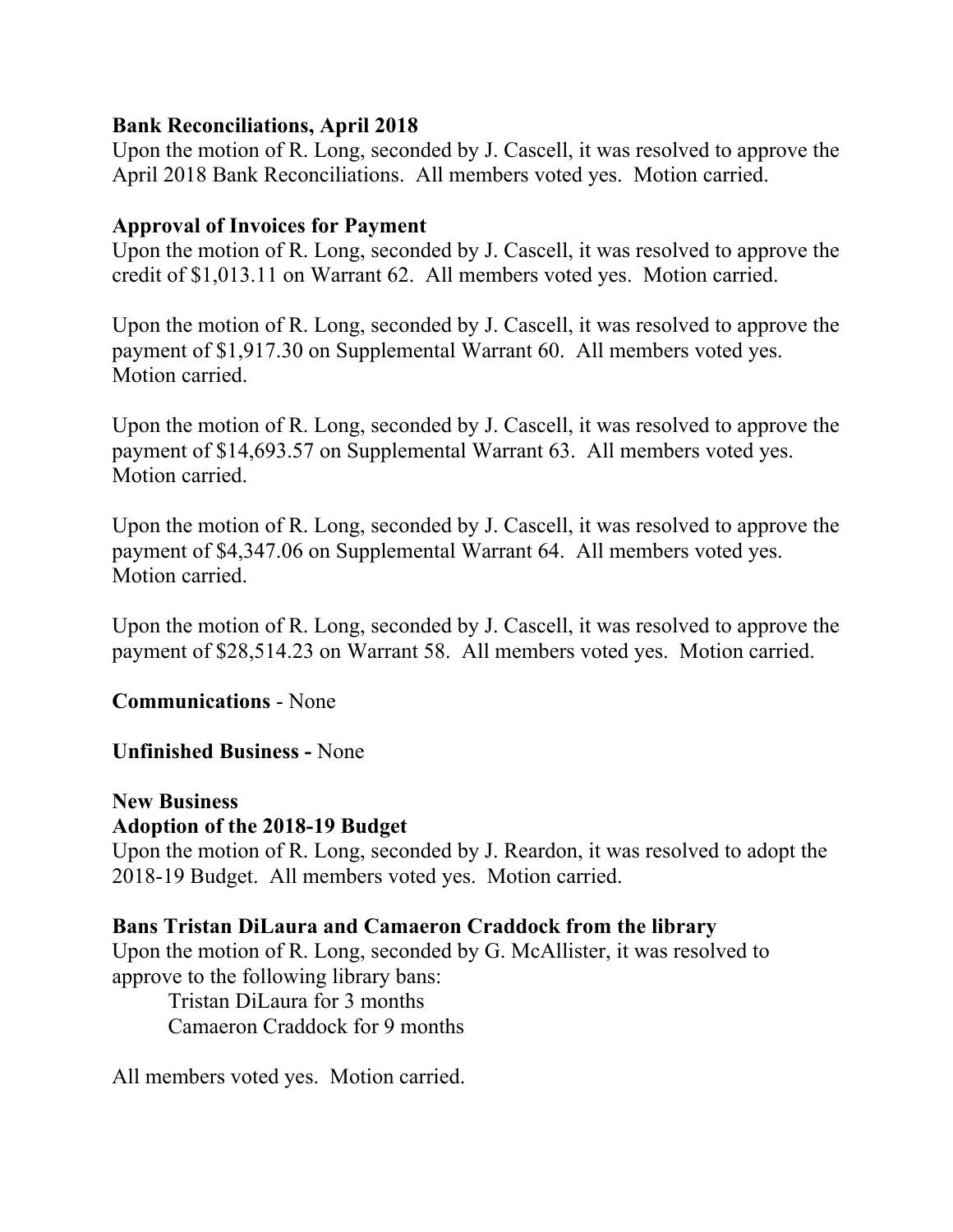# **Adjournment**

Upon the motion of J. Reardon, seconded by J. Cascell, it was resolved to adjourn the meeting at 7:24 p.m. All members voted yes. Motion carried.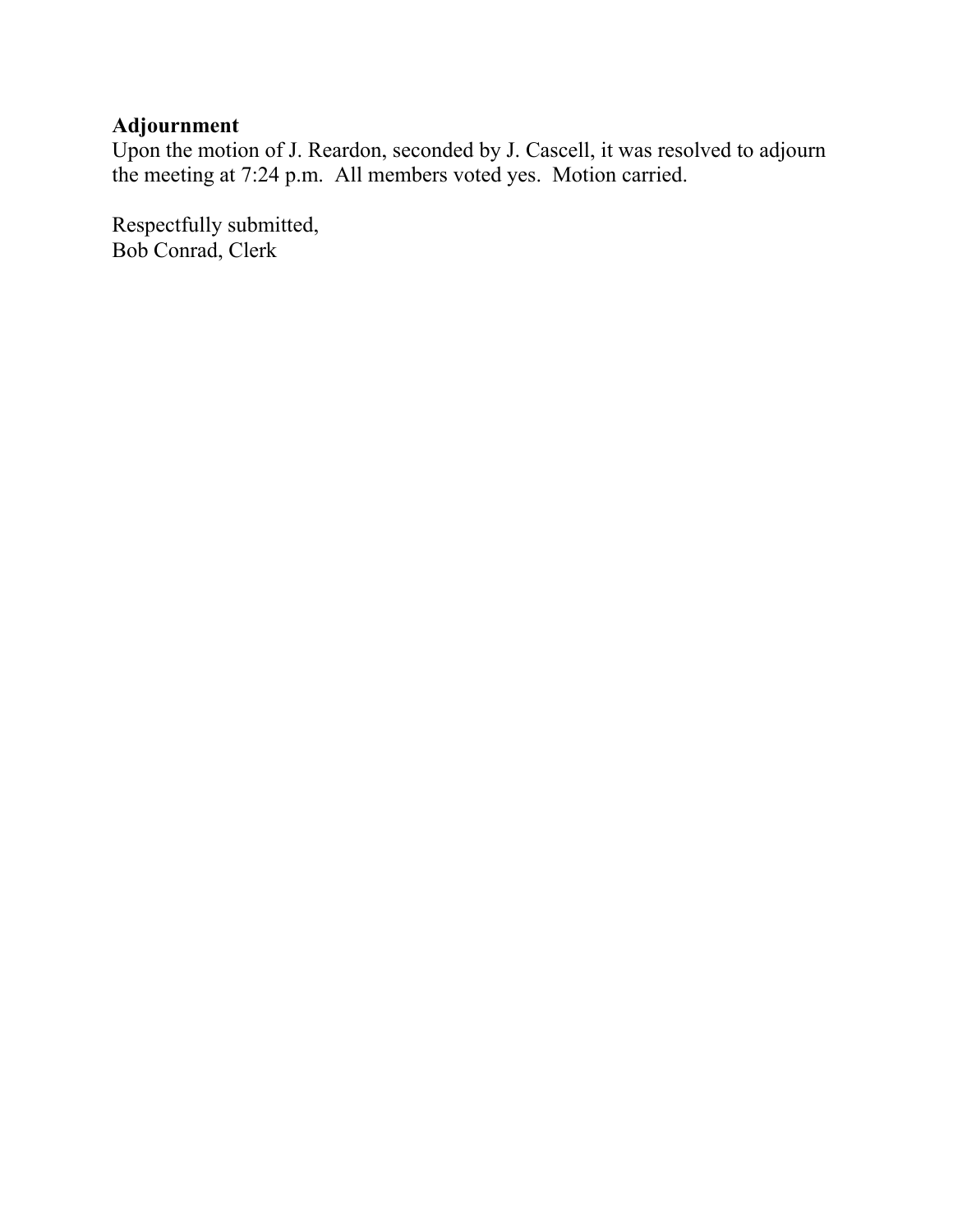#### *Approved by the Library Board of Trustees July 9, 2018* **Richmond Memorial Library Board of Trustees June 11, 2018**

The June meeting of the Library Board of Trustees was held on Monday, June 11, 2018. President Norm Argulsky called the meeting to order at 6:28 p.m.

Members present: Norm Argulsky, Jenn Cascell, Rebecca Long, Kristi Evans, and Gregg McAllister

Also present: Bob Conrad and Debra Levins

Excused: Jennifer Reardon

### **Approval of Minutes**

Upon the motion of R. Long, seconded by G. McAllister, the minutes of the May 14, 2018 meeting were approved. All members voted yes. Motion carried.

### **Public to be Heard**

#### **Library Director's Report Reports of Librarians**

The Board reviewed monthly reports from Librarians Kathleen Facer, Mike Boedicker, and Rita McCormack .

### **Discussion of alternatives to** *Rules of Conduct* **outcomes**

Upon the motion of G. McAllister, seconded by J. Cascell, it was resolved to approve the Rules of Conduct as amended. All members voted yes. Motion carried.

### **Library Statistics – April 2018**

| <b>Materials Circulation</b> | 13,808 |
|------------------------------|--------|
| Ebooks                       | 644    |
| Freegal Downloads            | 184    |
| Zinio                        | 60     |
| Hoopla                       | 373    |
| <b>Internet Usage</b>        | 1,798  |
| <b>Literacy Stations</b>     | 358    |
| Attendance                   | 12,382 |
| Website Usage                | 5,864  |
|                              |        |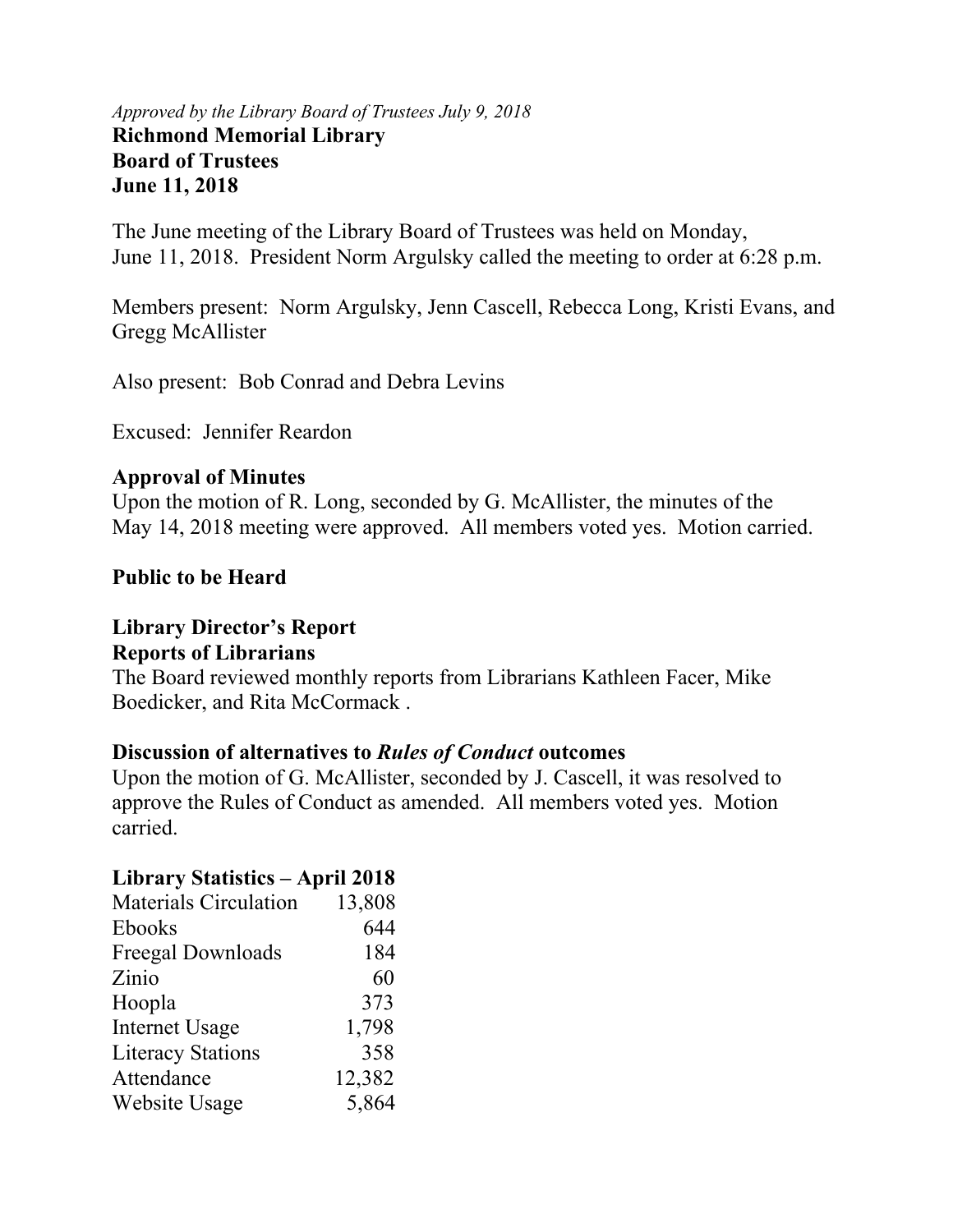### **Committee Reports Report from Gregg McAllister, president of the Richmond Memorial Library Foundation**

Foundation Board President G. McAllister reported that the foundation is finalizing brochures, and announced that a Scrabble fundraiser will be launched in the fall.

# **Financial Reports May 2018 Summary of Revenues and Appropriations**

Upon the motion of R. Long, seconded by K. Evans, it was resolved to approve the May 2018 Summary of Revenues and Appropriations. All members voted yes. Motion carried.

# **Trust Balances, May 2018**

Upon the motion of R. Long, seconded by K. Evans, it was resolved to approve the Trust Balance report. All members voted yes. Motion carried.

### **Approval of Invoices for Payment**

Upon the motion of R. Long, seconded by K. Evans, it was resolved to approve the manual checks on Warrant 68. The amount of \$1,391.89 was received by Proflex Administrators LLC for May Health Care costs. All members voted yes. Motion carried.

Upon the motion of R. Long, seconded by K. Evans, it was resolved to approve the payment of \$13,388.92 on Supplemental Warrant 71. All members voted yes. Motion carried.

Upon the motion of R. Long, seconded by K. Evans, it was resolved to approve the payment of \$11,195.89 on Warrant 70. All members voted yes. Motion carried.

# **Request for Budgetary Transfer**

Upon the motion of J. Cascell, seconded by G. McAllister, it was resolved to approve the following transfers:

\$7,000.00 from High Deductible Employer Contributions to Health Insurance for Independent Health Bill due before July 1st.

\$10,000 from Materials and Supplies to Other Expenses for the RML Foundation.

\$10,000 from Other Expenses/Computers to Other Expenses for RML Foundation.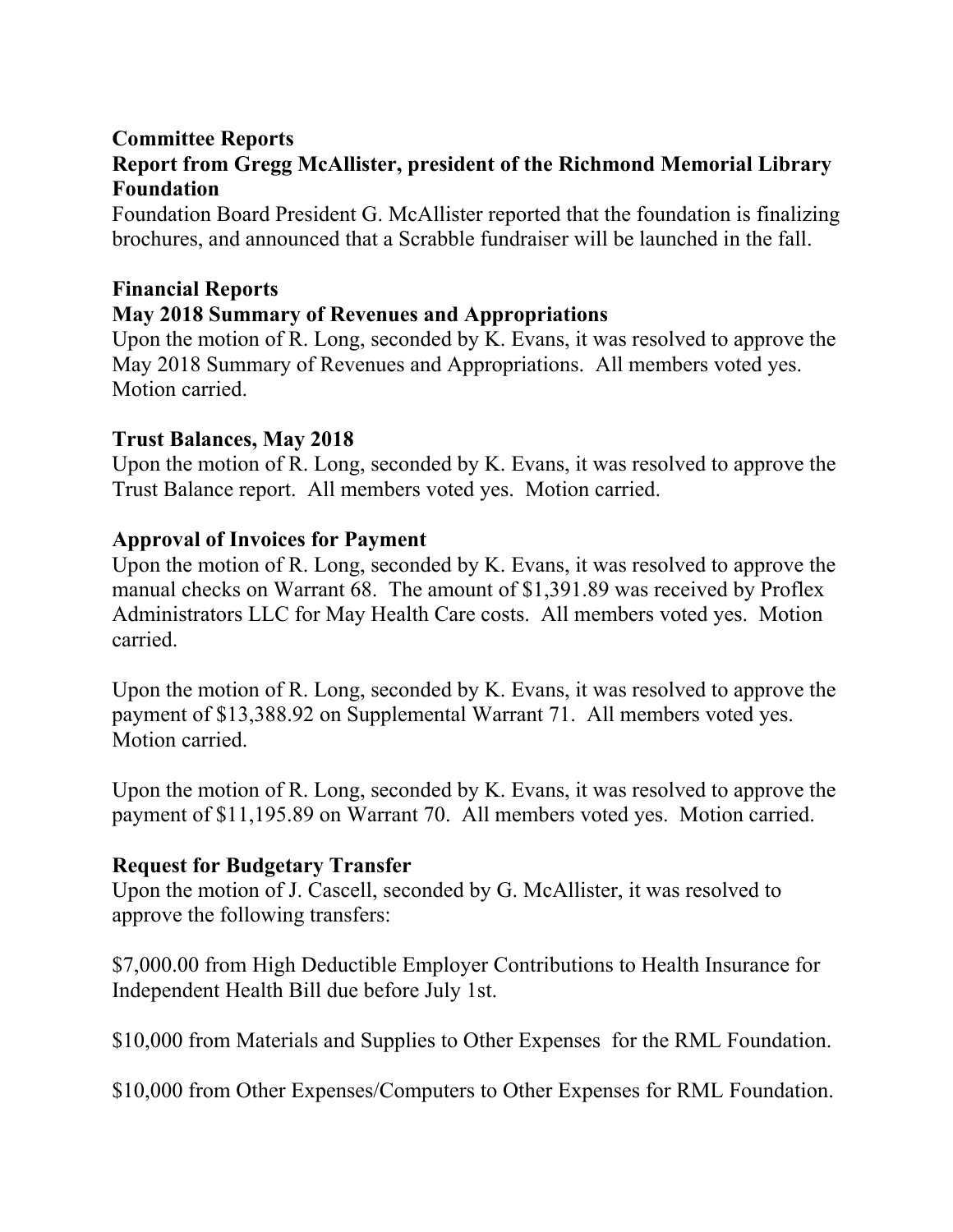\$2,150.00 from Professional Salaries to Paraprofessional Salaries for a one-time acting up bonus.

All members voted yes. Motion carried.

#### **Communications Freed Maxick**

A letter from RML Auditors Freed Maxick, P.C. outlining arrangements for the audit of the financial statements including their respective responsibilities was reviewed.

# **Unfinished Business**

# **Transfer of Adelaide R Kenney Trust**

Upon the motion of R. Long, seconded by K. Evans, it was resolved to transfer the \$10,000 principal of the Adelaide R Kenny Trust and \$3493.44 in Bank of America stock to the Richmond Memorial Library Foundation, pursuant to the order of Judge Charles Zambito. Motion carried. G. McAllister abstained.

Upon the motion of R. Long, seconded by K. Evans, it was resolved to transfer the \$17,345.29 Virginia Rumsey bequest to the Richmond Memorial Library Foundation for management. Motion carried. G. McAllister abstained.

# **New Business**

# **Approval of the schedule of board meeting dates, FY 2018-19**

Upon the motion of G. McAllister, seconded by R. Long, it was resolved to approve the schedule of board meeting dates. All members voted yes. Motion carried.

# **Approval of the appointments of Joan Kulczyk and Anthony Regina to PT Library Clerk vacancies at \$11.50/hr**

Upon the motion of R. Long, seconded by J. Cascell, it was resolved to approve the appointments of Joan Kulczyk and Anthony Regina to PT Library Clerk vacancies at \$11.50/hr. All members voted yes. Motion carried.

### **Approval of the schedule of Salary and Wage increases effective July, 2018**

Upon the motion of K. Evans, seconded by R. Long, it was resolved to approve the schedule of Salary and Wage increases effective July, 2018. All members voted yes. Motion carried.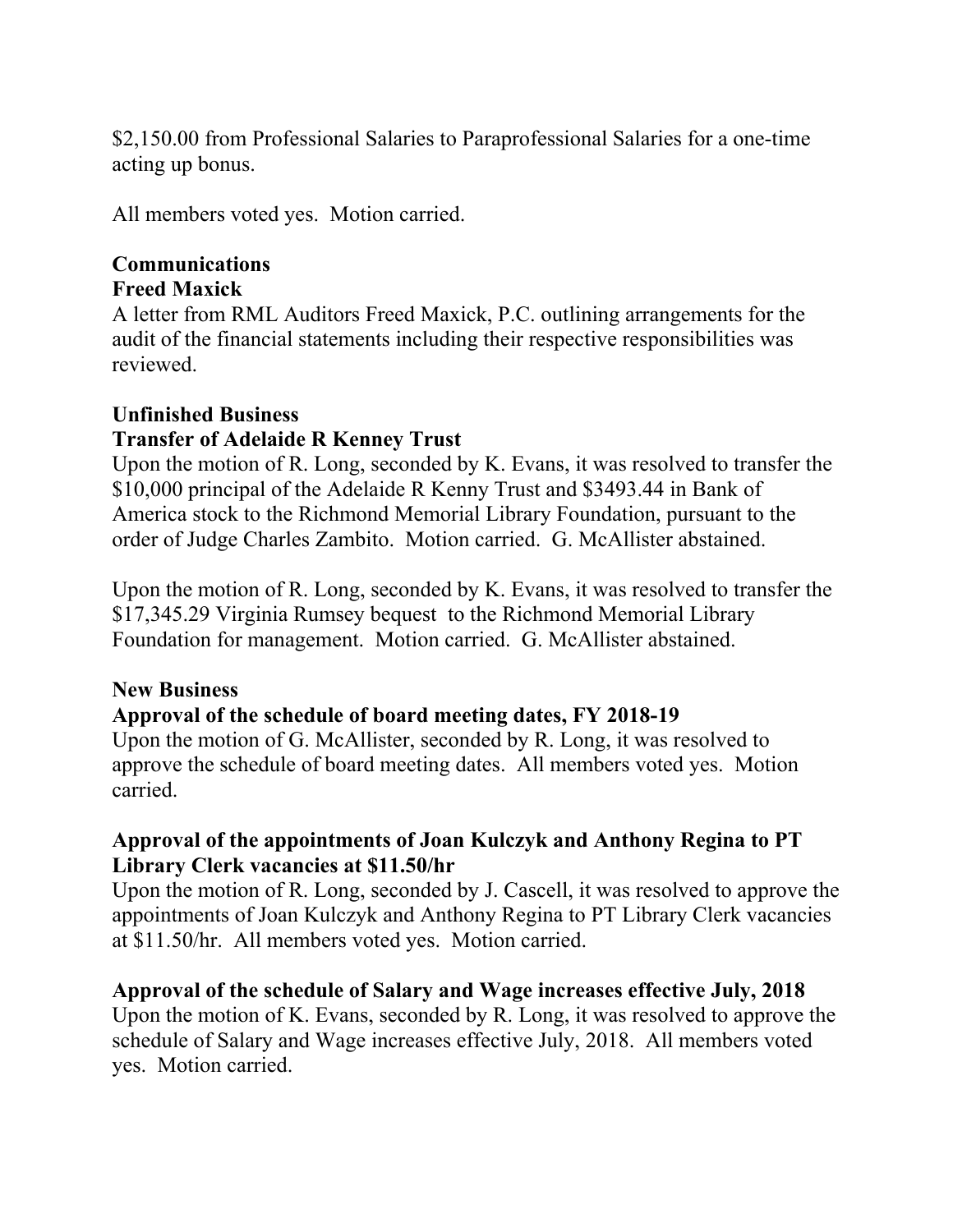### **Approval of one time salary bonus**

Upon the motion of G. McAllister, seconded by J. Cascell, it was resolved to approve a one time salary bonus of \$2,150 to Kelly March for "acting up" duties performed January through April, 2018. All members voted yes. Motion carried.

### **Library Suspensions**

Upon the motion of R. Long, seconded by G. McAllister, it was resolved to approve the suspension of the following students:

Danny Williams, Navaya Lovett, Estavon Lovett, and Javion Krupinski from using the library unless accompanied and supervised by an adult aged 18 or older for three months;

and suspend Zadyn Dash from same for six months.

All members voted yes. Motion carried.

### **Acknowledge 40 years of service as a librarian from Kathleen Facer**

Upon the motion of R. Long, seconded by J. Cascell, Kathleen Facer's 40 years of service as a librarian will be acknowledged by presenting her with the Royal manual typewriter that she favored and used extensively early in her career with the Richmond Memorial Library. All members voted yes. Motion carried.

N. Argulsky suggested a tree be planted in honor of her 40 years of service when the construction project is done and planting can begin. The board whole heartedly agreed.

### **A True "Friend"**

Director B. Conrad sadly conveyed the news that the Library's 2014 Friend of the Year, Don Fox, passed away. For many years, Don was a very dedicated Friend of the Library volunteer who took on the enormous task of sorting through and pricing the numerous book donations for the Friends Book Sales.

### **Adjournment**

Upon the motion of G. McAllister, seconded by R. Long, it was resolved to adjourn the meeting at 7:57p.m. All members voted yes. Motion carried.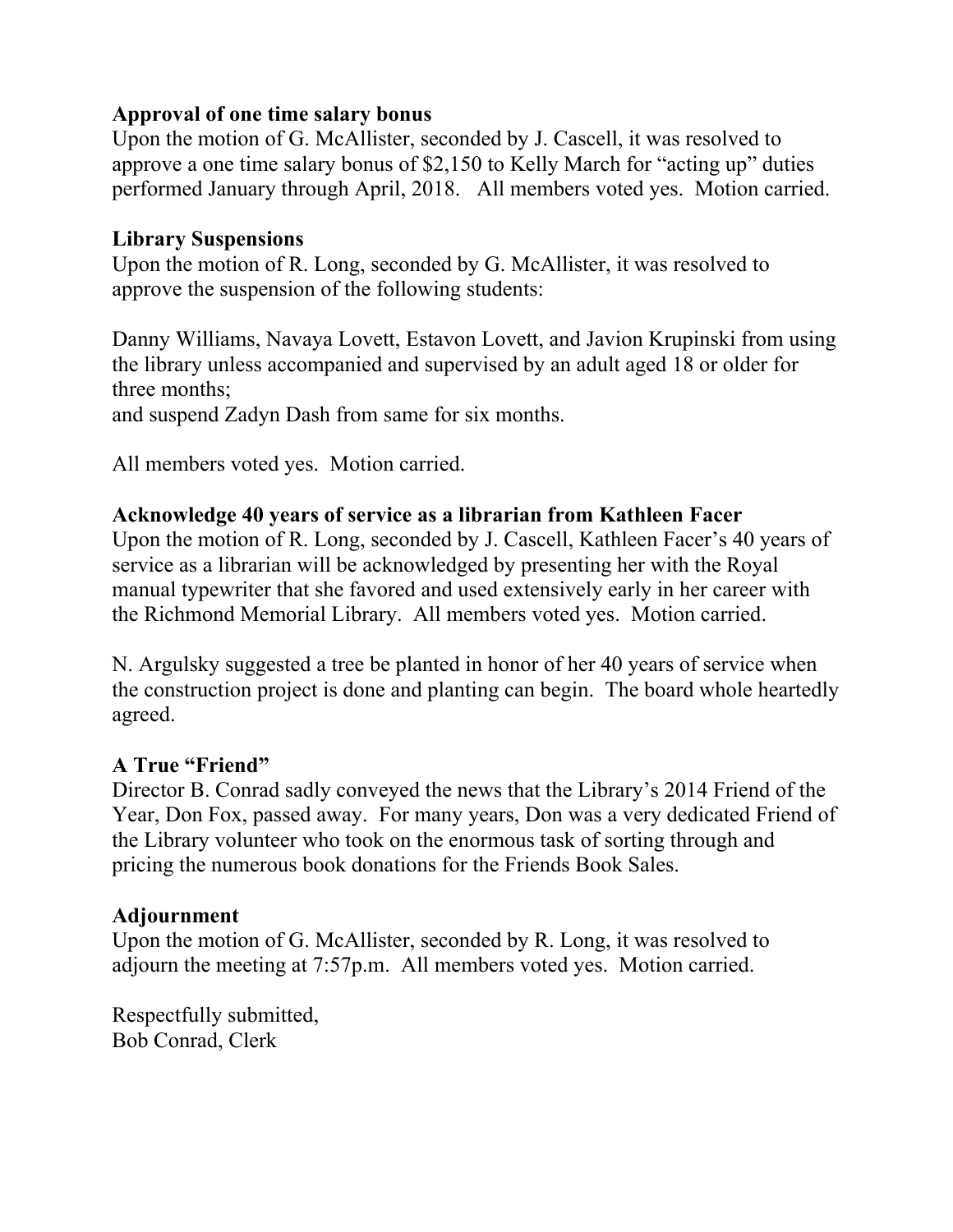### *Approved by the Library Board of Trustees August 13, 2018* **Richmond Memorial Library Board of Trustees July 9, 2018**

The reorganization meeting of the Library Board of Trustees was held on Monday, July 9, 2018. President Norm Argulsky called the meeting to order at 6:30 p.m.

Members present: Norm Argulsky, Rebecca Long, Kristi Evans, and Gregg McAllister

Also present: Bob Conrad, Debra Levins, and Alice Zito

Absent: Jenn Cascell

### **Swearing in of Board Members**

Board Members Norm Argulsky, Rebecca Long, Kristi Evans, and Gregg McAllister were sworn in by Notary Public, Alice Zito.

J. Cascell will be sworn in at a later time.

Upon completion, A. Zito left the meeting at 6:31 p.m.

### **Signing of Conflict of Interest Agreement**

Board members present signed the Conflict of Interest Agreement.

#### **Reorganization Election of President**

Upon the motion of R. Long, seconded by G. McAllister, Norm Argulsky was nominated as the President of the Board of Trustees. All members voted yes. Motion carried.

### **Election of Vice President**

Upon the motion of R. Long, seconded by K. Evans, Gregg McAllister was nominated as the Vice President of the Board of Trustees. All members voted yes. Motion carried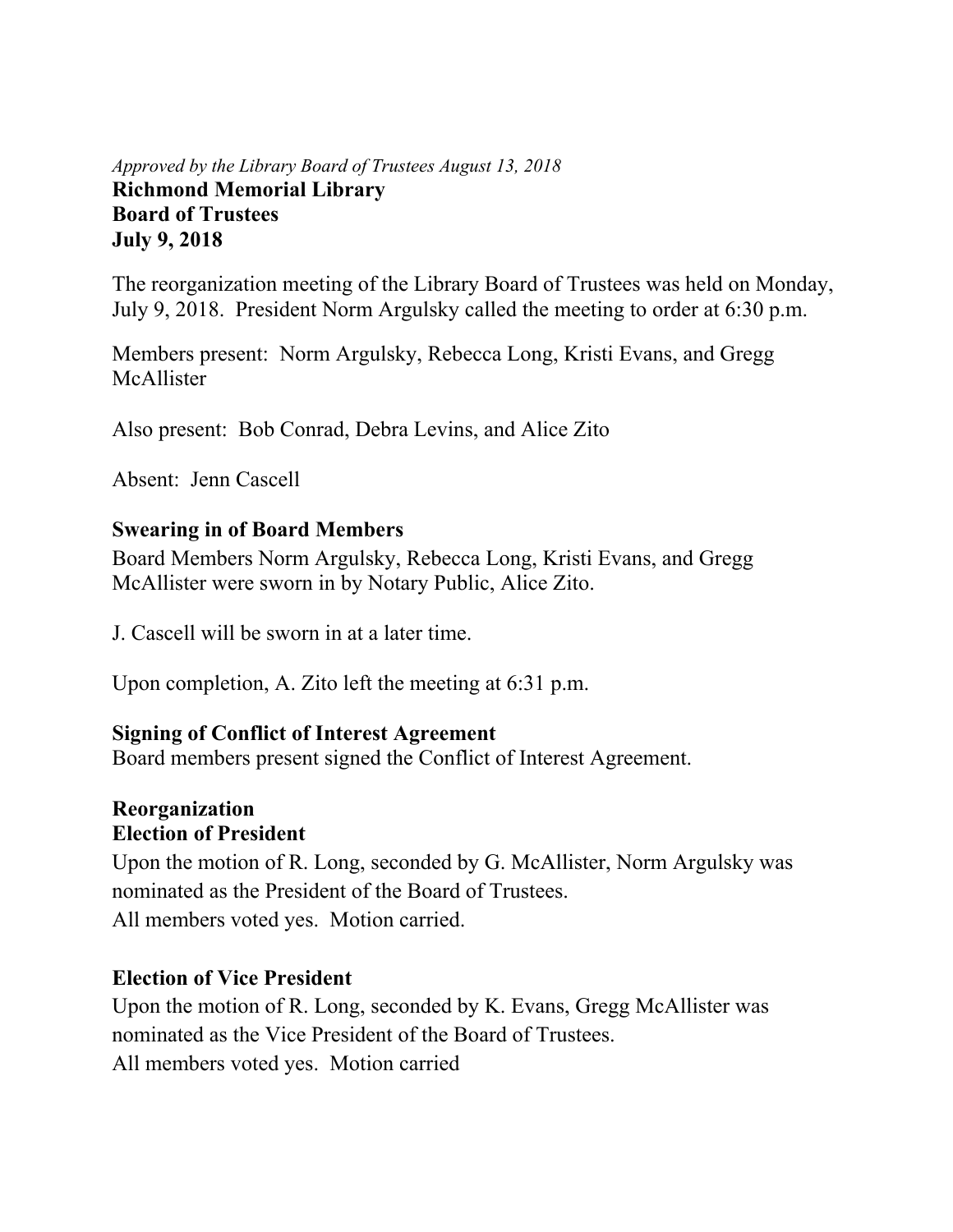### **Appointment of Clerk**

Upon the motion of K.Evans, seconded by G. McAllister, Bob Conrad was appointed as Clerk to the Board of Trustees. All members voted yes. Motion carried.

### **Appointment of Deputy Clerk**

Upon the motion of K.Evans, seconded by G. McAllister, Debra Levins was appointed as Deputy Clerk to the Board of Trustees. All members voted yes. Motion carried.

### **Appointment of Treasurer**

Upon the motion of K.Evans, seconded by G. McAllister, Sally Sanford was appointed as Treasurer to the Board of Trustees. All members voted yes. Motion carried.

# **Appointment of Deputy Treasurer**

Upon the motion of K.Evans, seconded by G. McAllister, Rebecca Long was appointed as Deputy Treasurer to the Board of Trustees. All members voted yes. Motion carried.

# **Appointment of Purchasing Agent**

Upon the motion of K.Evans, seconded by G. McAllister, Bob Conrad was appointed as Purchasing Agent to the Board of Trustees. All members voted yes. Motion carried.

# **Designation of Library Attorney**

Upon the motion of K.Evans, seconded by G. McAllister, Thomas Williams of the Williams Law Firm was appointed to be the attorney of record to represent the Richmond Memorial Library. All members voted yes. Motion carried.

# **Designation of Auditing Firm**

Upon the motion of K.Evans, seconded by G. McAllister, Freed Maxick was appointed as the auditing firm for Richmond Memorial Library. All members voted yes. Motion carried.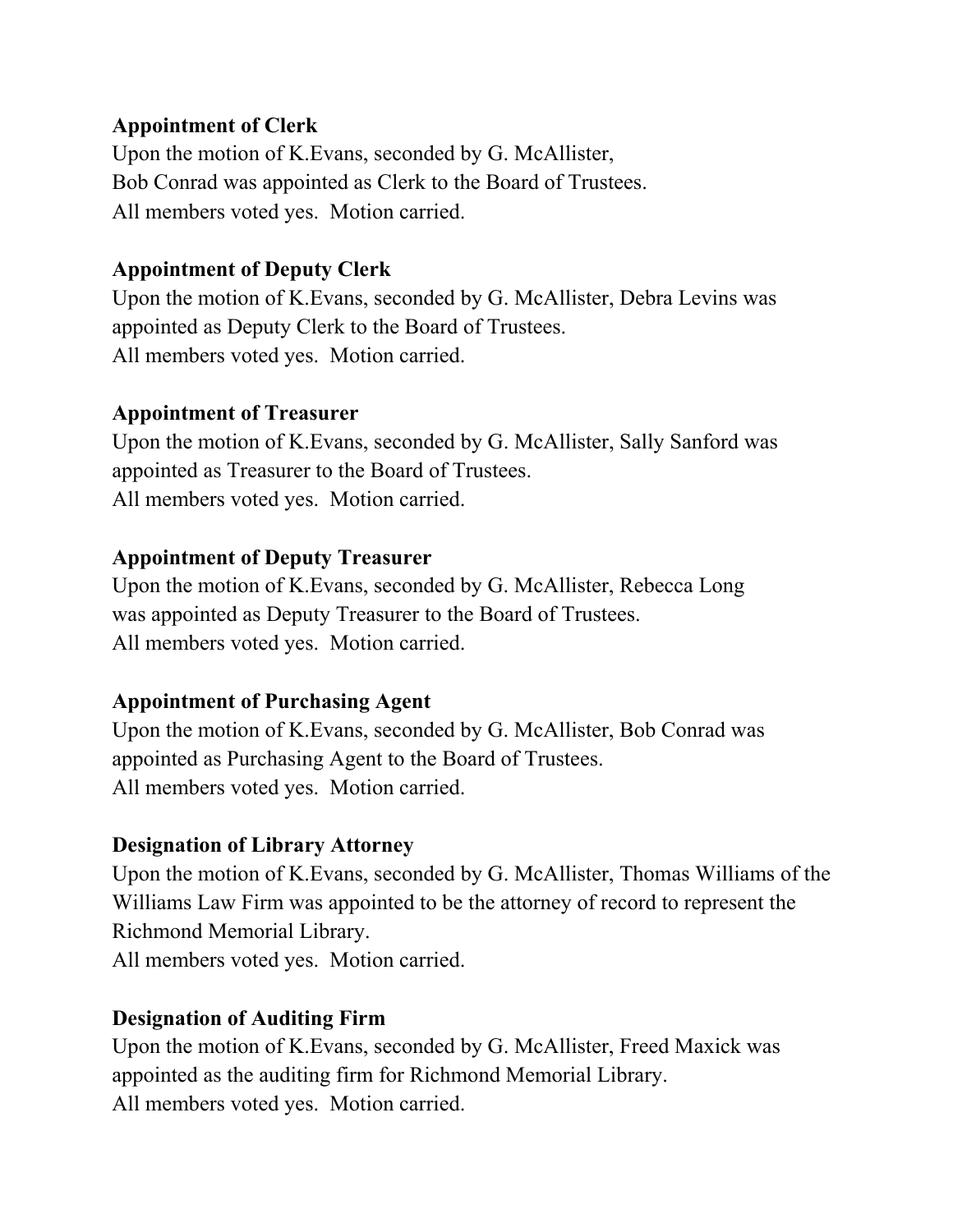# **Designation of Official Bank Depository**

Upon the motion of K.Evans, seconded by G. McAllister, Five Star Bank was appointed as the Official Bank Depository for Richmond Memorial Library.All members voted yes. Motion carried.

# **Designation of Bank Signatories**

Upon the motion of K.Evans, seconded by G. McAllister, Sally Sanford, N. Argulsky, and R. Long, were appointed to be the Bank Signatories for the Richmond Memorial Library. All members voted yes. Motion carried.

# **Designation of Payroll Certifier**

Upon the motion of K.Evans, seconded by G. McAllister, Robert Conrad was appointed to be the Payroll Certifier for the Richmond Memorial Library. All members voted yes. Motion carried.

# **Designation of Deputy Payroll Certifier**

Upon the motion of K.Evans, seconded by G. McAllister, Alice Zito was appointed to be the Deputy Payroll Certifier for the Richmond Memorial Library. All members voted yes. Motion carried.

# **Designation of Petty Cash Funds**

Upon the motion of K.Evans, seconded by G. McAllister, it was resolved to approve a Petty Cash amount of \$200 for the Richmond Memorial Library and \$100 for the Library Visits Program (Formerly SAGE). All members voted yes. Motion carried.

# **Designation of Official Newspaper**

Upon the motion of K.Evans, seconded by G. McAllister, The Daily News was appointed to be Richmond Memorial Library's official newspaper. All members voted yes. Motion carried.

# **By-Laws Review**

Upon the motion of R. Long, seconded by G. McAllister, there were no changes made to the By-Laws. All members voted yes. Motion carried.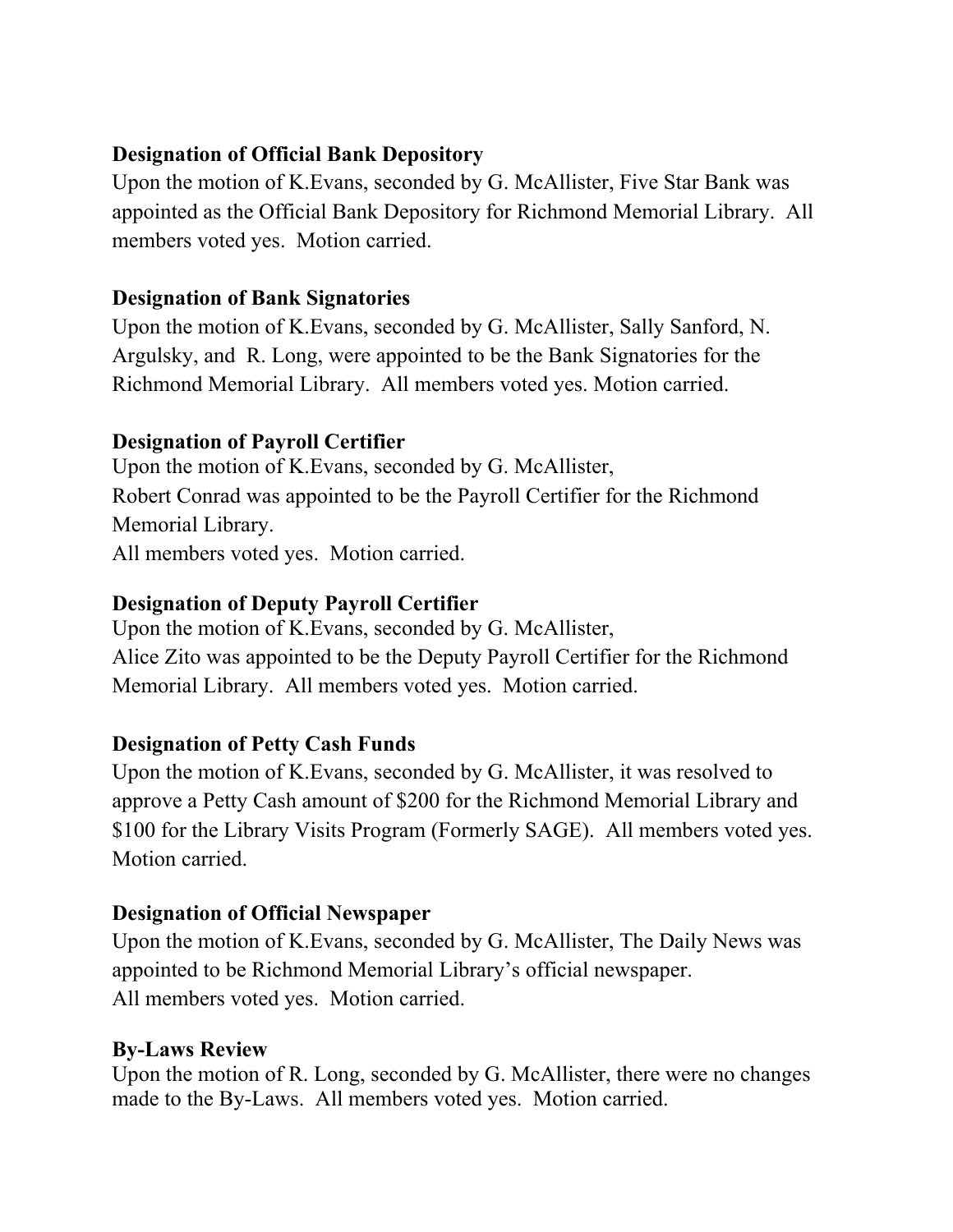### **Approval of Minutes**

Upon the motion of G. McAllister, seconded by K. Evans, the minutes of the June 11, 2018 meeting were approved. All members voted yes. Motion carried.

# **Public to be Heard –** None.

# **Library Director's Report**

### **Reports of Librarians Mike Boedicker and Samantha Stryker**

The Board reviewed monthly reports from Librarians Samantha Stryker and Mike Boedicker.

### **Combined Youth Services Report**

The Board also reviewed the Combined Youth Services Report from Librarian Jennifer Potter.

### **SAGE program renamed Library Visits effective 7/1/2018; new logo**

Library Visits replaced the SAGE program name effective 7/1/2018. A new logo was created by Library Visits clerk Mary Marks.

### **Receipt of 2018-19 Muriel H. Marshall Fund Aging in Place Grant**

The Richmond Memorial Library was awarded \$57,140.00 from the Community Foundation in support of the Library Visits program.

### **May 2018 Statistics**

| <b>Materials Circulation</b> | 12,193 |
|------------------------------|--------|
| Ebooks                       | 598    |
| Freegal Downloads            | 272    |
| Zinio                        | 80     |
| Hoopla                       | 304    |
| <b>Internet Usage</b>        | 2,023  |
| <b>Literacy Stations</b>     | 234    |
| Attendance                   | 12,227 |
| <b>Website Usage</b>         | 5,181  |
|                              |        |

### **Committee Reports**

### **Nioga Library System**

Director B. Conrad relayed information from S. Schafer of the last Nioga Library System meeting.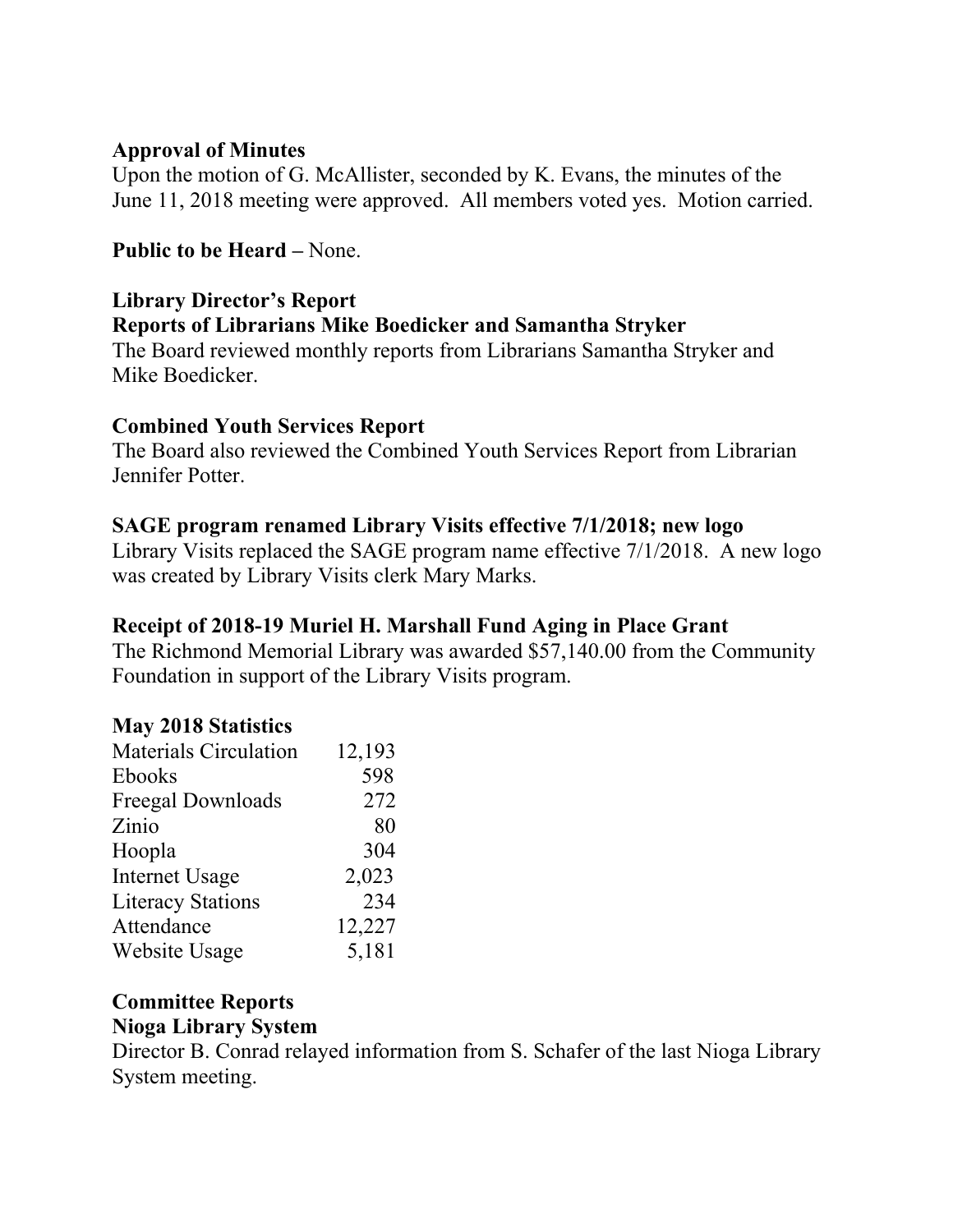# **Financials May 2018 Summary of Revenues and Appropriations**

Upon the motion of G. McAllister, seconded by R. Long, it was resolved to approve the May 2018 Summary of Revenues and Appropriations. All members voted yes. Motion carried.

# **May 2018 Bank Reconciliations**

Upon the motion of G. McAllister, seconded by R. Long, it was resolved to approve the May 2018 Bank Reconciliations. All members voted yes. Motion carried.

# **Approval of Invoices for Payment**

Upon the motion of G. McAllister, seconded by R. Long, it was resolved to approve the manual checks on Warrant 75. The amount of \$2,560.37 was received by Proflex Administrators LLC for June Health Care costs. All members voted yes. Motion carried.

Upon the motion of G. McAllister, seconded by R. Long, it was resolved to approve the payment of \$17,318.16 on Supplemental Warrant 72. All members voted yes. Motion carried.

Upon the motion of G. McAllister, seconded by R. Long, it was resolved to approve the payment of \$6,582.41 on Supplemental Warrant 73. All members voted yes. Motion carried.

Upon the motion of G. McAllister, seconded by R. Long, it was resolved to approve the payment of \$10,203.50 on Supplemental Warrant 1. All members voted yes. Motion carried.

Upon the motion of G. McAllister, seconded by R. Long, it was resolved to approve the payment of \$17,146.89 on Supplemental Warrant 3. All members voted yes. Motion carried.

# **Communications**

# **The Community Foundation**

Director Conrad reviewed correspondence between himself and Patricia Campbell of the Community Foundation regarding cuts to the Library Visits program.

# **Unfinished Business -** None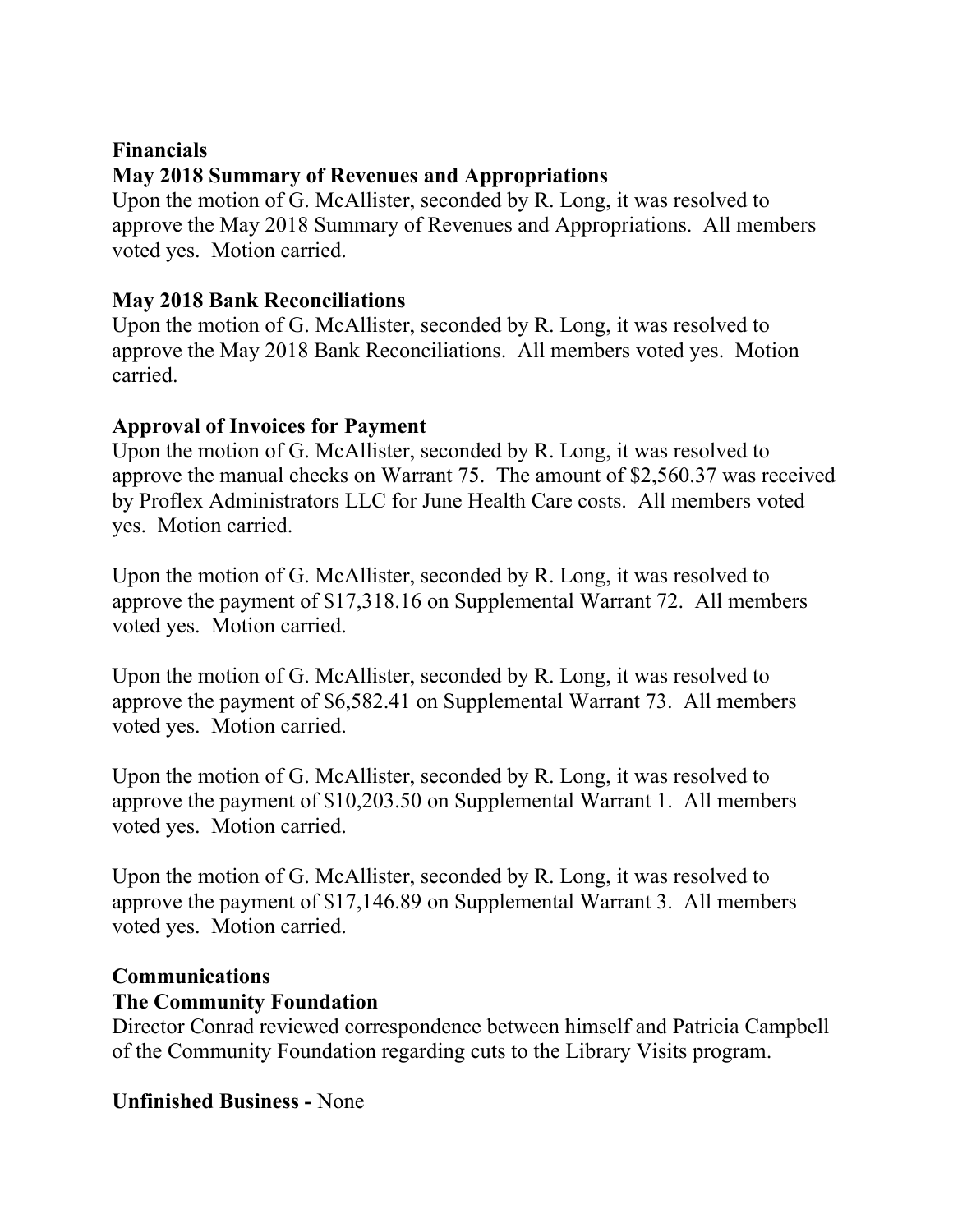### **New Business Subcommittee appointments Buildings & Grounds**

N. Argulsky and J. Cascell will remain on the Building and Grounds Committee.

### **Finance**

R. Long will remain on the Finance committee, and K. Evans will be added.

### **Approval of Marshall Fund Budget, FY 2018-19**

Upon the motion of K. Evans, seconded by G. McAllister, it was resolved to approve the Marshall Fund Budget, FY 2018-19. All members voted yes. Motion carried.

### **Approval of Warrant Schedule, FY 2018-19**

Upon the motion of R. Long, seconded by G. McAllister, it was resolved to approve the Warrant Schedule, FY 2018-19. All members voted yes. Motion carried.

### **Adjournment**

Upon the motion of G. McAllister, seconded by R. Long, it was resolved to adjourn the meeting at 7:30 p.m. All members voted yes. Motion carried.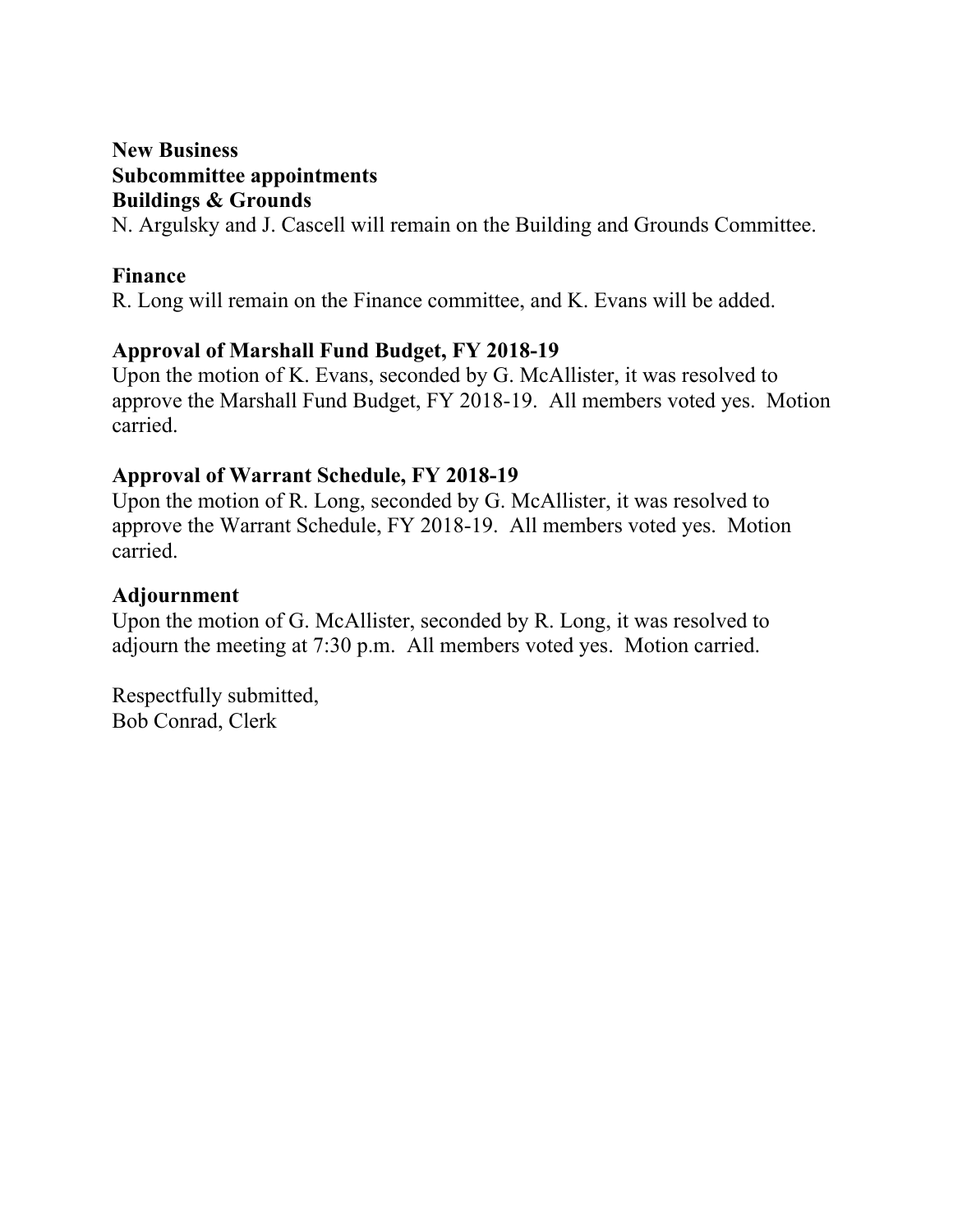### *Approved by the Library Board of Trustees September 10, 2018* **Richmond Memorial Library Board of Trustees August 13, 2018**

The August meeting of the Library Board of Trustees was held on Monday, August 13, 2018. President Norm Argulsky called the meeting to order at 6:30 p.m.

Members present: Norm Argulsky, Jenn Cascell, Kristi Evans, and Gregg McAllister

Also present: Bob Conrad, and Debra Levins

Excused: Rebecca Long

### **Approval of Minutes**

Upon the motion of G. McAllister, seconded by K. Evans, the minutes of the July 9, 2018 meeting were approved. All members voted yes. Motion carried.

**Public to be Heard -** None

### **Library Director's Report**

### **July reports of Adult Services librarians**

The Board reviewed monthly reports from Librarians Rita McCormack, Mike Boedicker, and Samantha Stryker.

### **Combined Youth Services report**

The Board also reviewed the combined youth services report from Librarian Jennifer Potter.

### **June 2018 Statistics**

| <b>Materials Circulation</b> | 13,198 |
|------------------------------|--------|
| <b>Ebooks</b>                | 580    |
| <b>Freegal Downloads</b>     | 220    |
| Zinio                        | 66     |
| Hoopla                       | 418    |
| <b>Internet Usage</b>        | 2,075  |
| <b>Literacy Stations</b>     | 322    |
| Attendance                   | 11,116 |
| Website Usage                | 4,856  |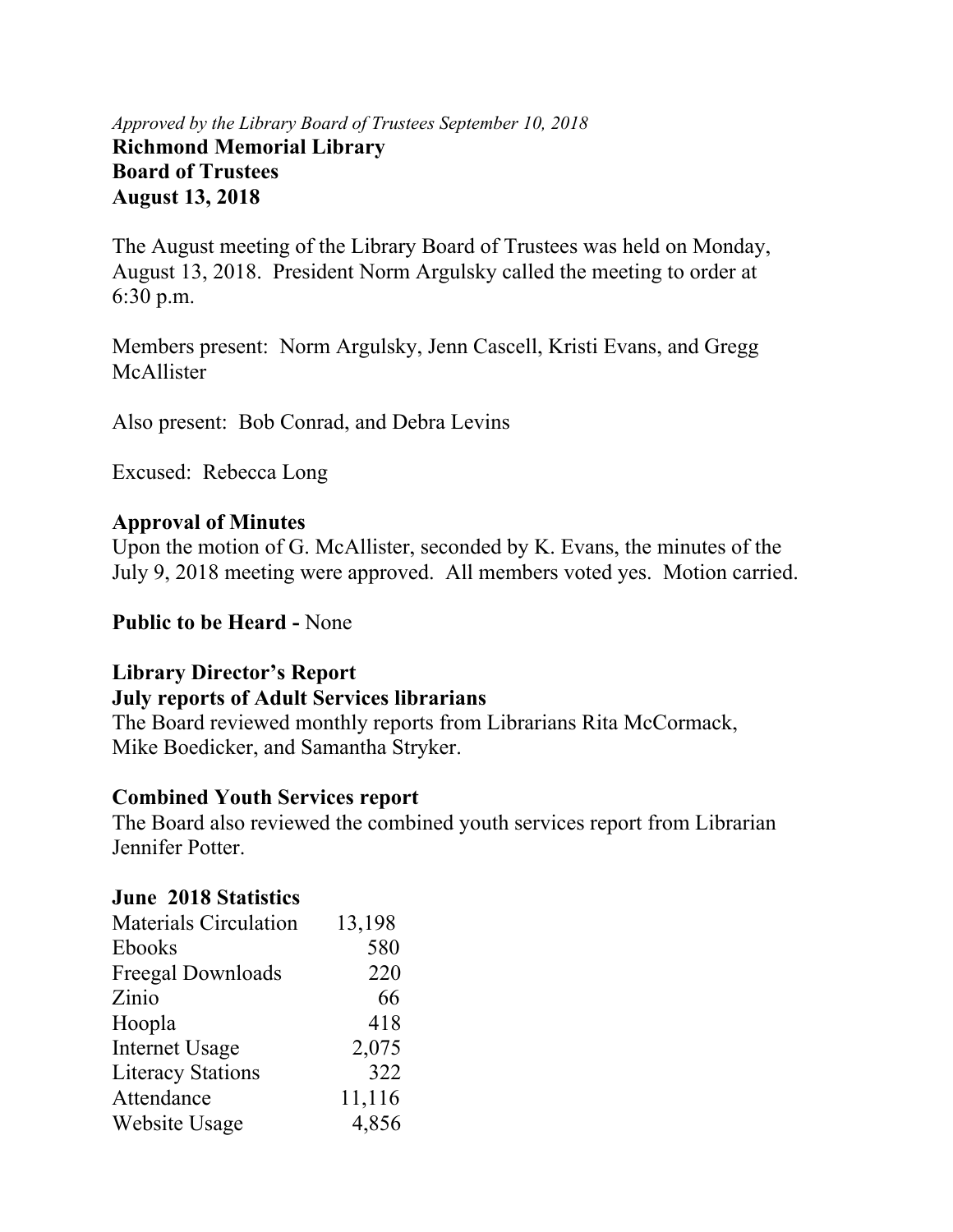# **"Drag Story Hour" program proposal from GO Art! status update**

The Director reported upon and the Board discussed a "Drag Story Hour" program proposal from GO Art! Genesee-Orleans Regional Arts Council.

### **Committee Reports Building Committee**

Board President Norm Argulsky spoke to Father Ivan and received approval from the Resurrection Parish Board and the Finance Committee to have two parking spaces designated as handicapped parking during library hours.

# **Financials**

# **Bank Reconciliations for period ending June 30, 2018**

Upon the motion of J. Cascell, seconded by G. McAllister, it was resolved to approve the June 2018 Bank Reconciliations. All members voted yes. Motion carried.

# **Approval of Invoices for Payment**

Upon the motion of J. Cascell, seconded by G. McAllister, it was resolved to approve the manual checks on Warrant 12. The amount of \$968.82 was received by Proflex Administrators LLC for July Health Care costs. All members voted yes. Motion carried.

# **Approval of Invoices for Payment**

Upon the motion of J. Cascell, seconded by G. McAllister, it was resolved to approve the additional payments added to Supplemental Warrant 73 totaling \$34,823.05. All members voted yes. Motion carried.

Upon the motion of J. Cascell, seconded by G. McAllister, it was resolved to approve the payment of \$29,578.12 on Supplemental Warrant 5. All members voted yes. Motion carried.

Upon the motion of J. Cascell, seconded by G. McAllister, it was resolved to approve the payment of \$35,874.00 on Supplemental Warrant 9. All members voted yes. Motion carried.

Upon the motion of J. Cascell, seconded by G. McAllister, it was resolved to approve the payment of \$14,342.22 on Warrant 4. All members voted yes. Motion carried.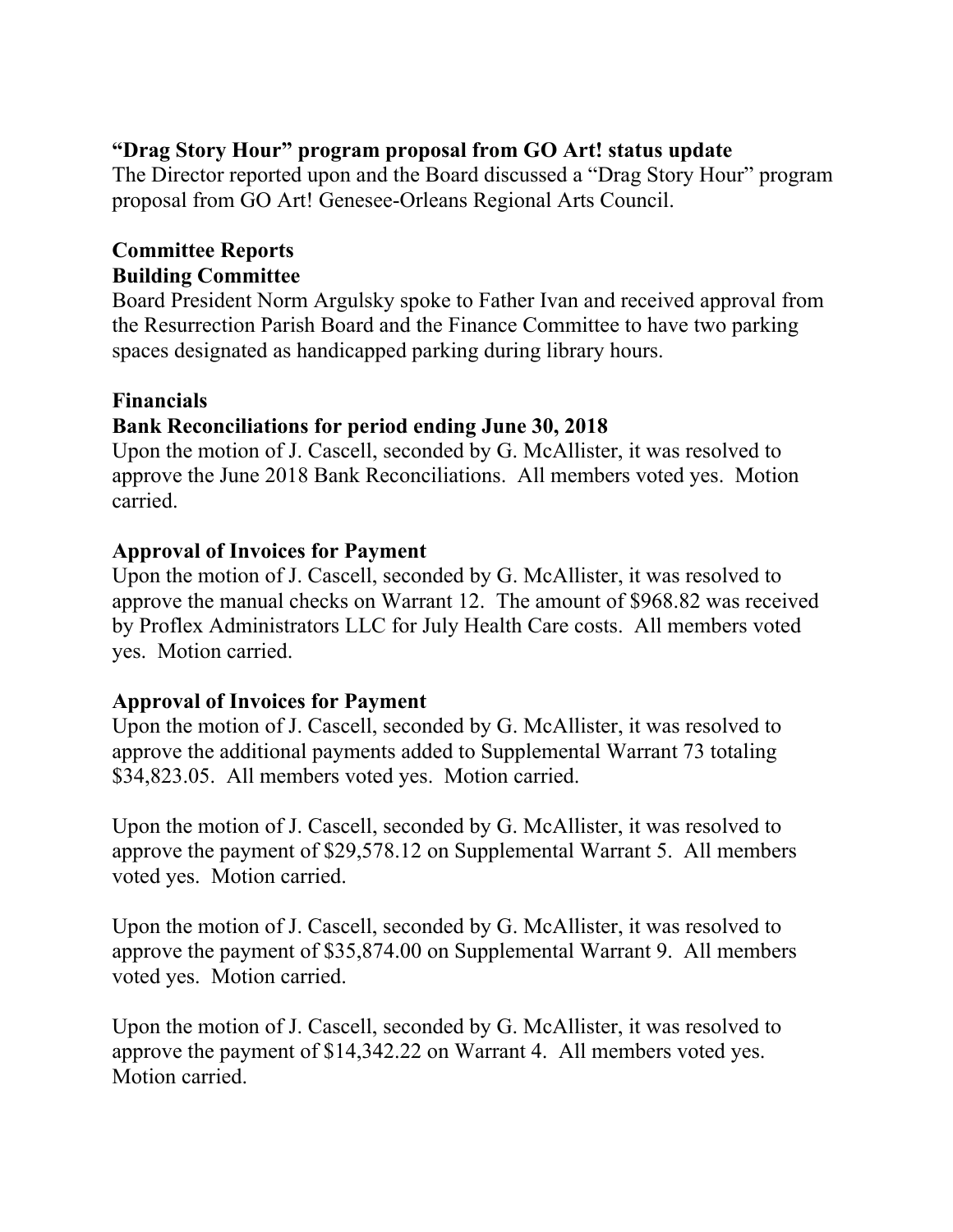# **Communications Thank You note from Kathleen Facer**

A card was received from Kathleen Facer thanking the Board for the gift of the typewriter and for the plans to have a tree planted in the new landscaping in honor of her many years of service to Richmond Memorial Library.

### **Unfinished Business –** None.

#### **New Business**

# **Approval of wage increase for The Library Visits library clerk Mary Marks along with a one-time bonus for duties performed**

Upon the motion of J. Cascell, seconded by K. Evans, it was resolved to approve the wage increase for The Library Visits library clerk Mary Marks to \$12.60, effective August 6, 2018, along with a one- time bonus of \$155.35 for duties she performed at the SAGE/Library Visits desk between May 27 and August 4, 2018. All members voted yes. Motion carried.

### **Verify Contact Information**

Contact information for current board members was updated.

### **Executive Session**

President Norm Argulski declared an executive session at 7:36 p.m. to discuss a personnel matter.

### **Adjournment**

Upon the motion of G. McAllister, seconded by K. Evans, it was resolved to exit executive session at 7:38 p.m. and adjourn. All members voted yes. Motion carried.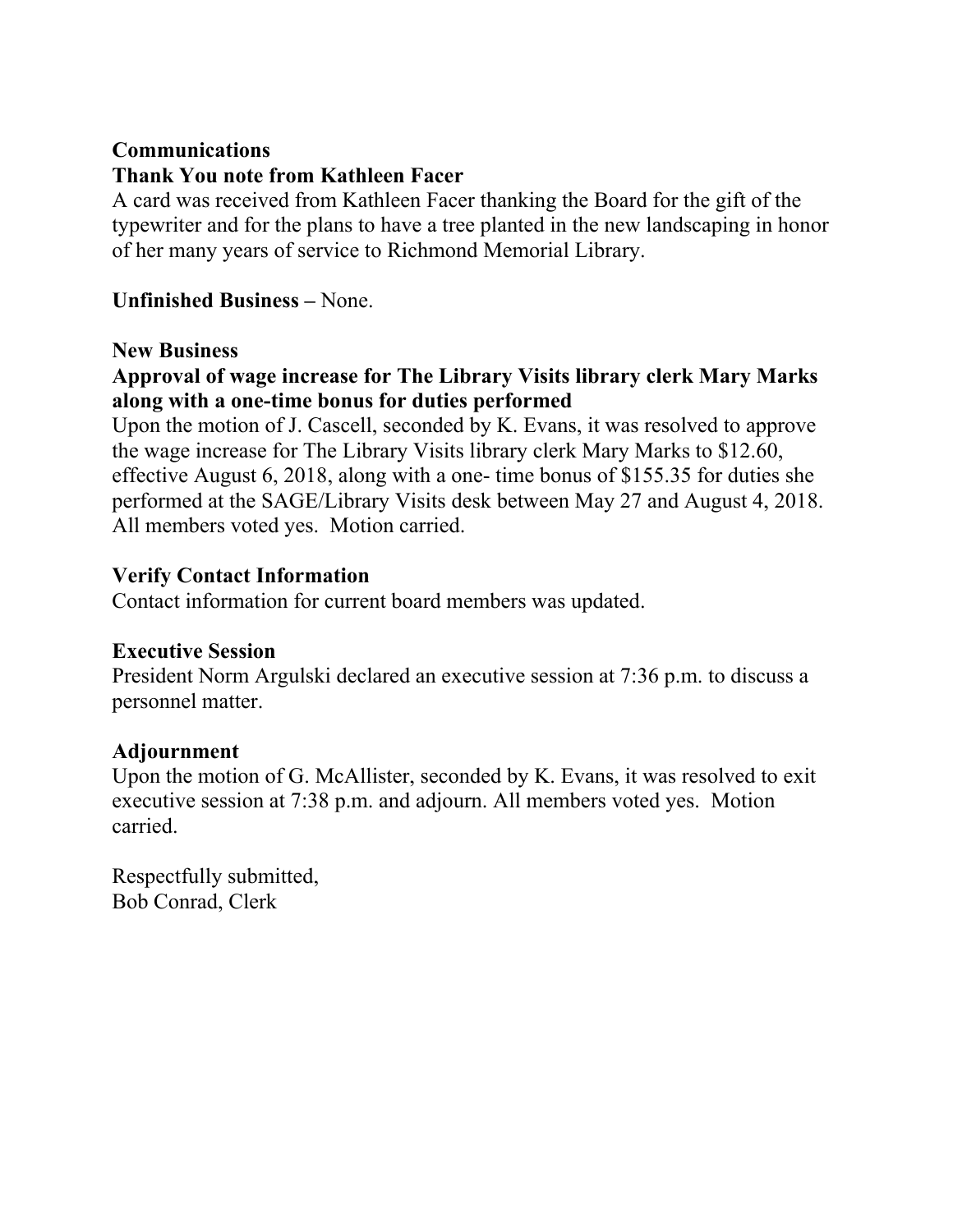### *Approved by the Library Board of Trustees October 15, 2018* **Richmond Memorial Library Board of Trustees September 10, 2018**

The September meeting of the Library Board of Trustees was held on Monday, September 10, 2018. President Norm Argulsky called the meeting to order at 6:30 p.m.

Members present: Norm Argulsky, Jenn Cascell, Rebecca Long, Kristi Evans, and Gregg McAllister

Also present: Bob Conrad, Mike Boedicker, and Debra Levins

### **Approval of Minutes**

Upon the motion of G. McAllister, seconded by J. Cascell, the minutes of the August 13, 2018 meeting were approved. All members voted yes. Motion carried.

# **Public to be Heard -** None

# **Library Director's Report**

# **Presentation of New Web Site by Mike Boedicker**

Director Conrad introduced Librarian Mike Boedicker to the Board. M. Boedicker is the new Richmond Memorial Librarian in charge of non-fiction and computer technology along with his share of reference duties. He has also taken on the role of Webmaster. He explained that EBSCO STACKS will be replacing Dreamweaver. He prefers EBSCO STACKS because it is a responsive website. The Board seemed pleased with the presentation which included a sample view of the website projected on a screen.

After concluding his website presentation, M. Boedicker left the meeting at 6:55 p.m.

# **August reports of Adult Services librarians McCormack, Boedicker & Stryker**

The Board reviewed monthly reports from librarians Rita McCormack, Mike Boedicker and Samantha Stryker.

# **Adult Summer Reading Report**

Director Conrad reviewed the adult summer reading report with the Board.

# **Combined Youth Services report**

The Board also reviewed the Combined Youth Services Report from Librarian Jennifer Potter.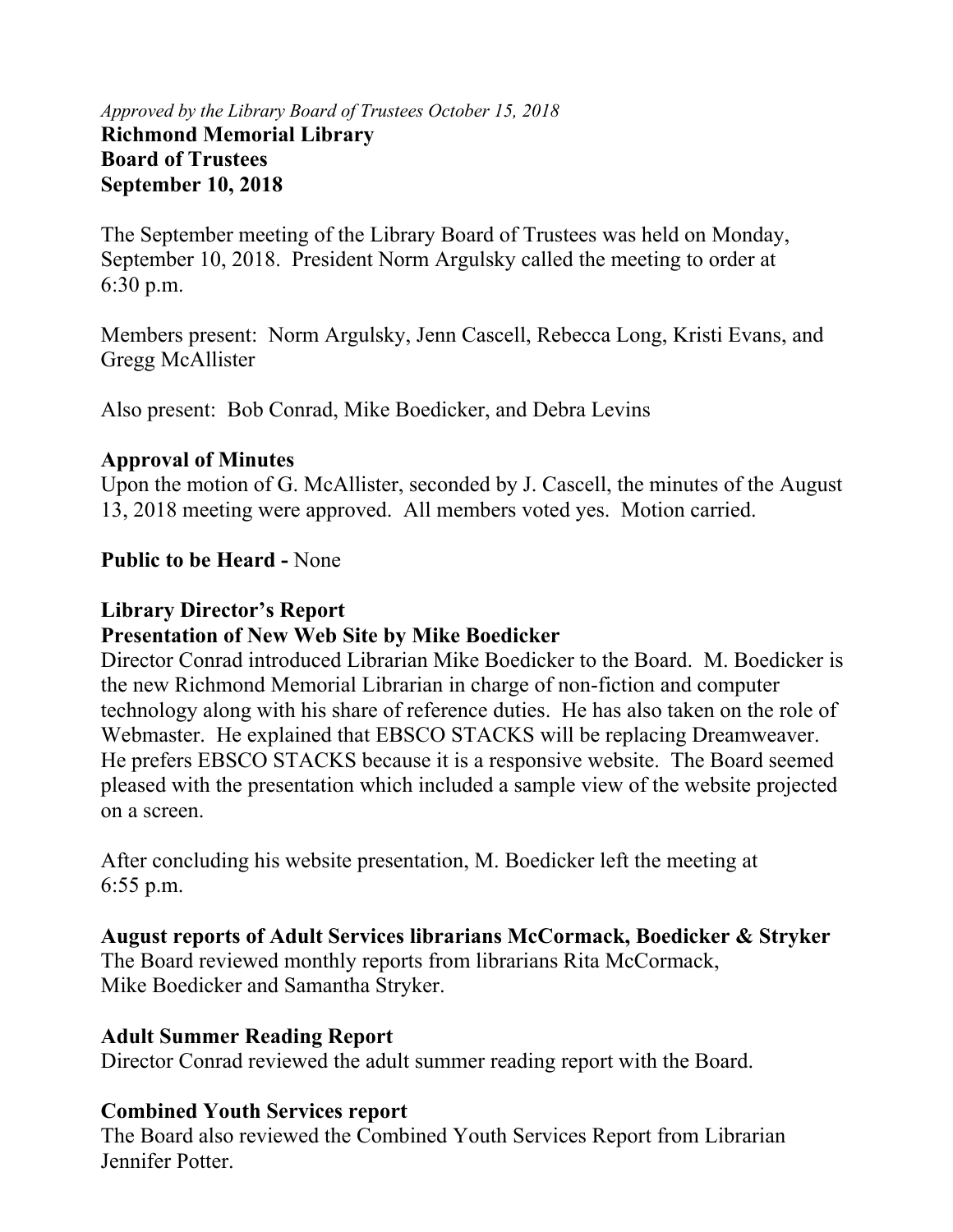### **Youth Services Summer Reading Report**

The Youth Services summer reading report was reviewed.

### **Library Statistics – July 2018**

| <b>Materials Circulation</b> | 15,275 |
|------------------------------|--------|
| <b>Ebooks</b>                | 643    |
| Freegal Downloads            | 288    |
| Zinio                        | 36     |
| Hoopla                       | 490    |
| <b>Internet Usage</b>        | 1,747  |
| <b>Literacy Stations</b>     | 433    |
| Attendance                   | 11,497 |
| Website Usage                | 5,228  |

### **NYLA Conference Guide (handout)**

The NYLA Conference is in Rochester this year. Director Conrad invited Board members to review the NYLA booklet and to consider registering for the Conference.

### **Committee Reports –** None

### **Financials**

# **July 2018 Summary of Revenues and Appropriations**

Upon the motion of R. Long, seconded by K. Evans, it was resolved to approve the July 2018 Summary of Revenues and Appropriations. All members voted yes. Motion carried.

### **July 2018 Bank Reconciliations**

Upon the motion of R. Long, seconded by K. Evans, it was resolved to approve the July 2018 Bank Reconciliations. All members voted yes. Motion carried.

### **Approval of Invoices for Payment**

Upon the motion of R. Long, seconded by K. Evans, it was resolved to approve the manual checks on Warrant 13. The amount of \$1,578.09 was received by Proflex Administrators LLC for August Health Care costs. All members voted yes. Motion carried.

Upon the motion of R. Long, seconded by K. Evans, it was resolved to approve the payment of \$11,922.72 on Supplemental Warrant 8. All members voted yes. Motion carried.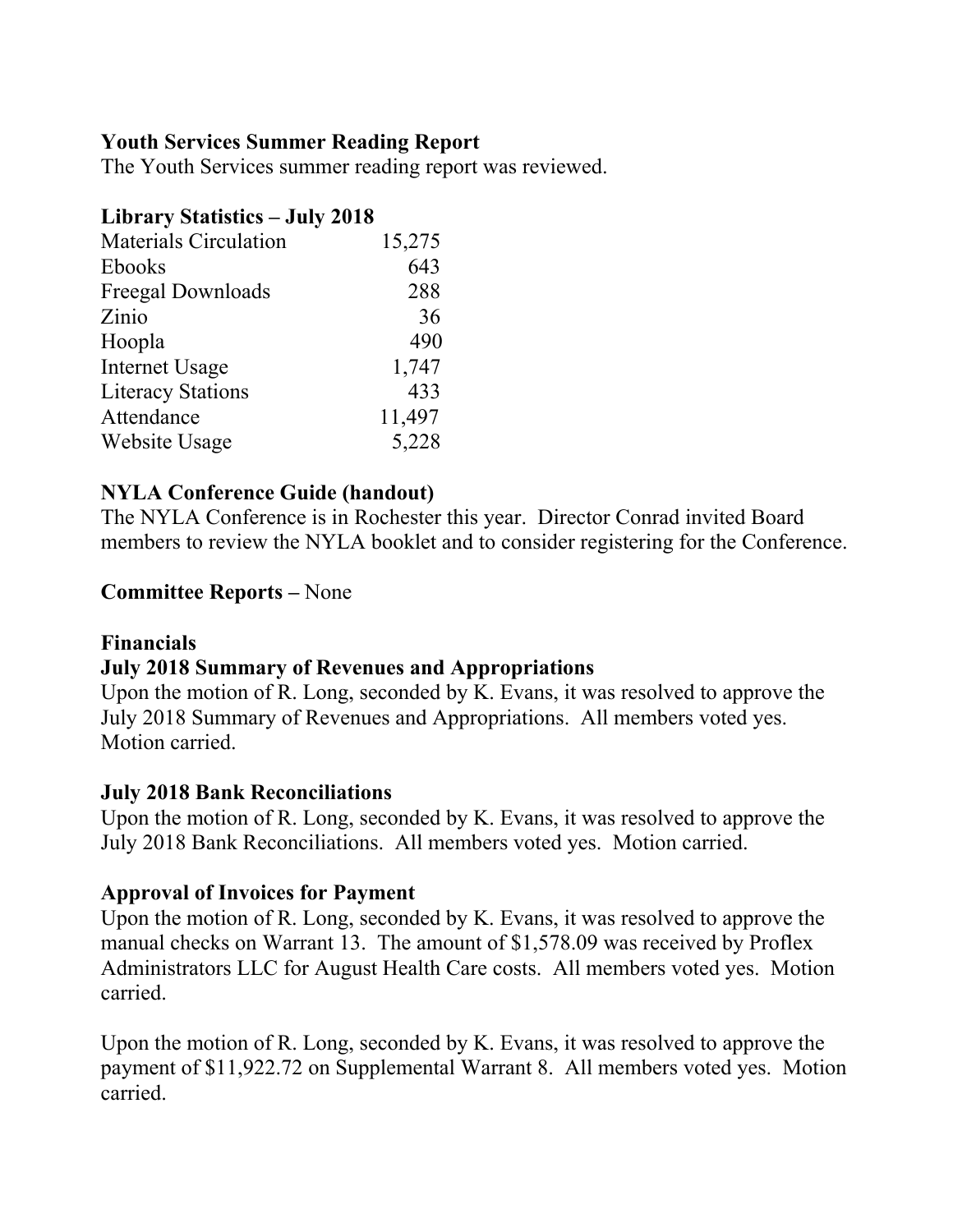Upon the motion of R. Long, seconded by K. Evans, it was resolved to approve the payment of \$4,409.67 on Supplemental Warrant 16. All members voted yes. Motion carried.

Upon the motion of R. Long, seconded by K. Evans, it was resolved to approve the payment of \$17,389.40 on Warrant 14. All members voted yes. Motion carried.

**Communications -** None

**Unfinished Business -** None

#### **New Business**

### **Approval of the appointment of Jill Feine to PT/Sub Librarian at \$16.50/hr**

Upon the motion of G. McAllister, seconded by J. Cascell, it was resolved to approve the appointment of Jill Feine to PT/Sub Librarian at \$16.50/hr. All members voted yes. Motion carried.

### **Adoption of application for New York State Aid for Library Construction Grant in the amount of \$202,162**

Upon the motion of G. McAllister, seconded by R. Long, it was resolved to adopt the application for New York State Aid for a Library Construction Grant in the amount of \$202,162.00.All members voted yes. Motion carried.

### **Other Business**

Board President N. Argulsky said he received a booklet from NIOGA regarding board meetings. Seven trustees seemed to be the most common number of trustees in the NIOGA library system. After a discussion, N. Argulsky asked the trustees to consider increasing our number of trustees. It will be discussed again at the October meeting.

Director Conrad reminded the Board that the next two board meetings will be on the third Monday of the month due to the Columbus Day and Veterans Day holidays.

### **Adjournment**

Upon the motion of R. Long, seconded by G. McAllister, it was resolved to adjourn the meeting at 7:33 p.m. All members voted yes. Motion carried.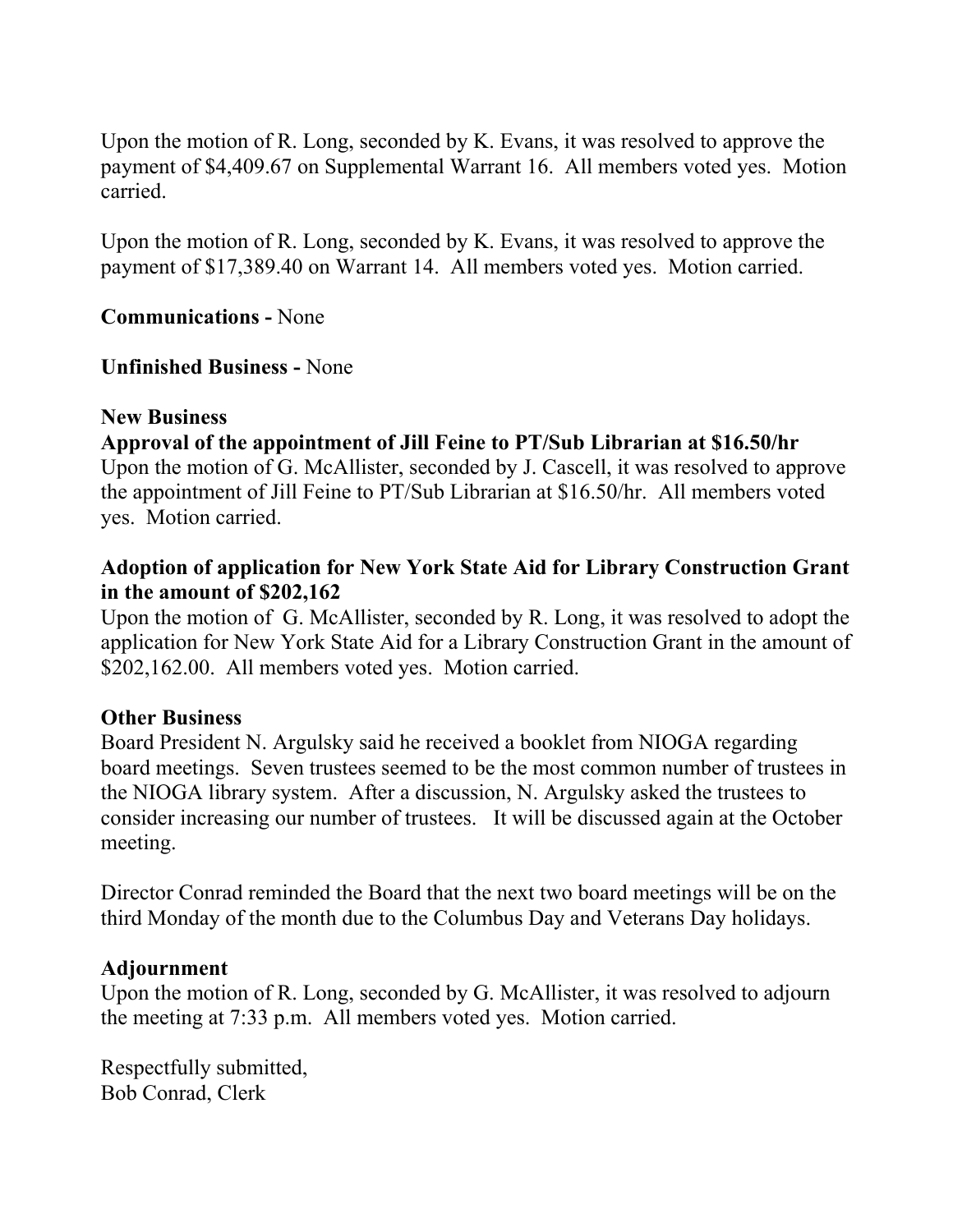*Approved by the Library Board of Trustees November 19, 2018* **Richmond Memorial Library Board of Trustees October 15, 2018** 

The October meeting of the Library Board of Trustees was held on Monday, October 15, 2018. President Norm Argulsky called the meeting to order at 6:30 p.m.

Members present: Norm Argulsky, Jenn Cascell, Rebecca Long, Kristi Evans, and Gregg McAllister

Also present: Bob Conrad, and Debra Levins

#### **Approval of Minutes**

Upon the motion of G. McAllister, seconded by R. Long, the minutes of the September 10, 2018 meeting were approved. All members voted yes. Motion carried.

**Public to be Heard** - None

#### **Library Director's Report**

#### **September reports of Adult Services librarians**

The Board reviewed monthly reports from Librarians Rita McCormack, Samantha Stryker and Mike Boedicker.

#### **Combined Youth Services report**

The Board also reviewed the Combined Youth Services Report from Librarian Jennifer Potter.

#### **Addition to Agenda**

Director Conrad added to his report a draft of the proposed trustee education requirements for library trustees from the NYS Education Department. This was briefly discussed.

### **Library Statistics – August 2018**

| <b>Materials Circulation</b> | 14,998 |
|------------------------------|--------|
| <b>Ebooks</b>                | 683    |
| Freegal Downloads            | 213    |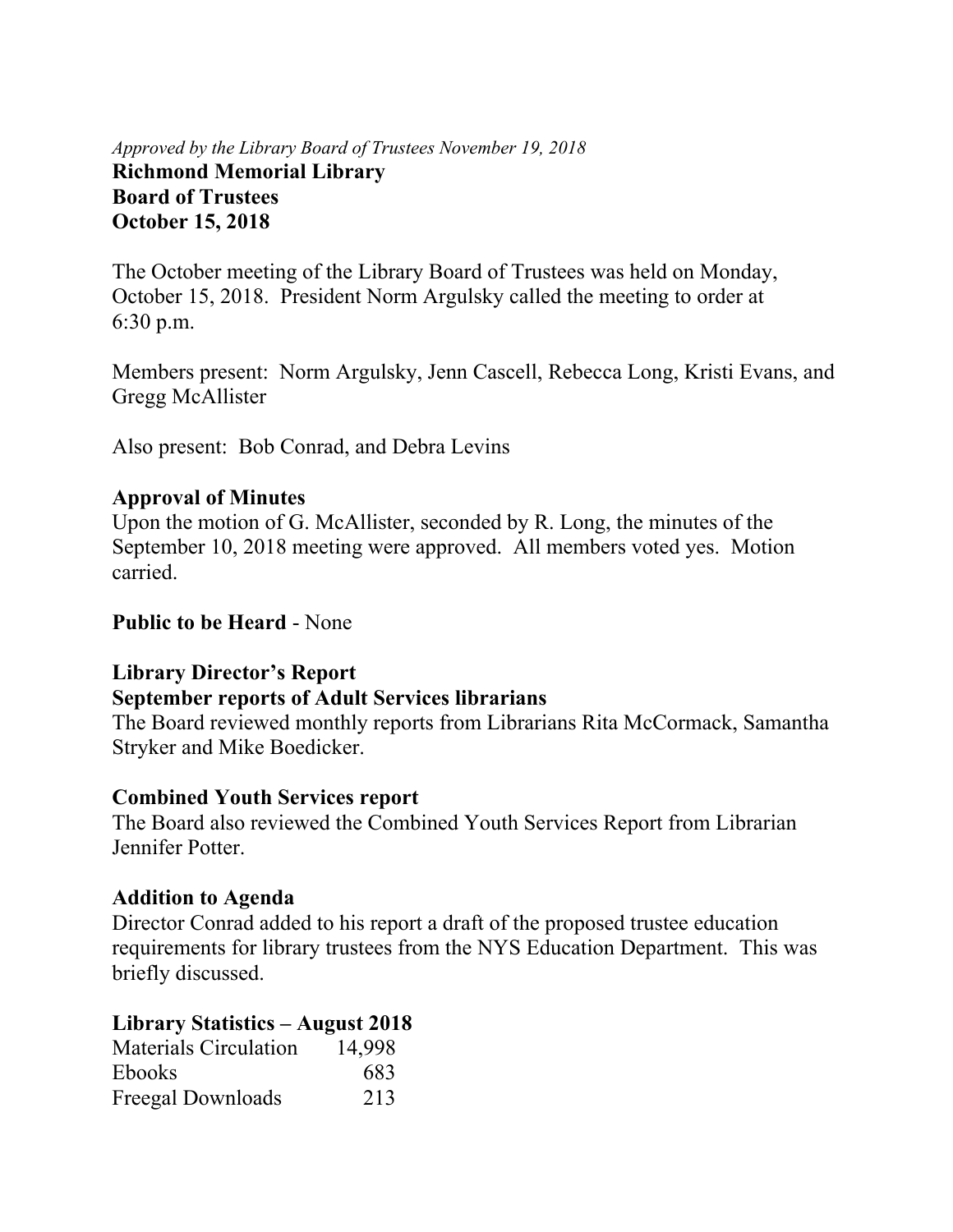| Zinio                    | 155    |
|--------------------------|--------|
| Hoopla                   | 439    |
| <b>Internet Usage</b>    | 2,083  |
| <b>Literacy Stations</b> | 392    |
| Attendance               | 11,634 |
| Website Usage            | 5,426  |

# **Library Statistics – September 2018**

| <b>Materials Circulation</b> | 13,234 |                                     |
|------------------------------|--------|-------------------------------------|
| <b>Ebooks</b>                | 578    |                                     |
| Freegal Downloads            | 251    |                                     |
| Zinio                        | 79     |                                     |
| Hoopla                       | 465    |                                     |
| Internet Usage               | 1,791  |                                     |
| <b>Literacy Stations</b>     | 275    |                                     |
| Attendance                   | 11,589 |                                     |
| Website Usage                |        | Switching to STACKS – not available |
|                              |        |                                     |

# **Library Construction update**

#### **Bid Process**

Director Conrad briefed the Board on the bid process for the library construction project.

### **City of Batavia Historic Landmarks & Districts**

A map and list of historic landmarks & districts was reviewed by the Trustees.

# **County Funding & Redistricting Initiative updates**

B. Conrad updated the Board on county and municipal funding for libraries, and on coordinating Genesee county library redistricting initiatives.

### **Committee Reports -** None

#### **Financials**

### **August 2018 Summary of Revenues and Appropriations**

Upon the motion of J. Cascell, seconded by K. Evans, it was resolved to approve the August 2018 Summary of Revenues and Appropriations. All members voted yes. Motion carried.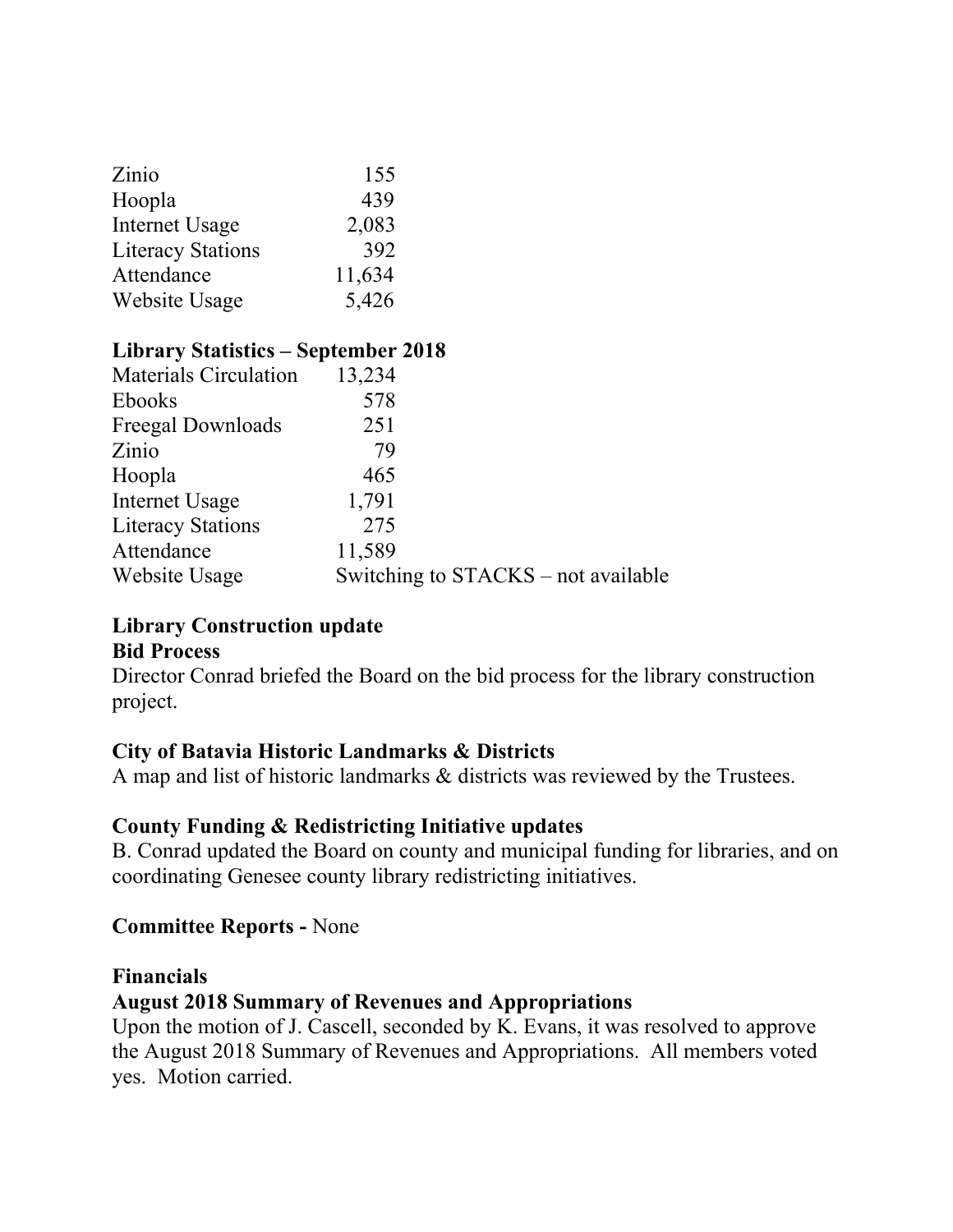### **August 2018 Bank Reconciliations**

Upon the motion of J. Cascell, seconded by K. Evans, it was resolved to approve the August 2018 Bank Reconciliations. All members voted yes. Motion carried.

### **Approval of Invoices for Payment and Revised Manual Check for August 2018**

Upon the motion of J. Cascell, seconded by K. Evans, it was resolved to approve the manual checks on revised Warrant 13. The amount of \$1,573.09 was received by Proflex Administrators LLC for August Health Care costs. All members voted yes. Motion carried.

Upon the motion of J. Cascell, seconded by K. Evans, it was resolved to approve the manual checks on Warrant 25. The amount of \$3,934.69 was received by Proflex Administrators LLC for September Health Care costs. All members voted yes. Motion carried.

Upon the motion of J. Cascell, seconded by K. Evans, it was resolved to approve the payment of \$2,707.77 on Supplemental Warrant 19. All members voted yes. Motion carried.

Upon the motion of J. Cascell, seconded by K. Evans, it was resolved to approve the payment of \$13,583.81 on Supplemental Warrant 20. All members voted yes. Motion carried.

Upon the motion of J. Cascell, seconded by K. Evans, it was resolved to approve the payment of \$623.28 on Supplemental Warrant 23. All members voted yes. Motion carried.

Upon the motion of J. Cascell, seconded by K. Evans, it was resolved to approve the payment of \$15,985.91 on Warrant 18. All members voted yes. Motion carried.

# **Request for Budgetary Transfer**

Upon the motion of R. Long, seconded by G. McAllister, it was resolved to approve a transfer of \$433.00 from Other Expenses to Workman's Compensation for an increase from last year. All members voted yes. Motion carried.

# **Communications** - None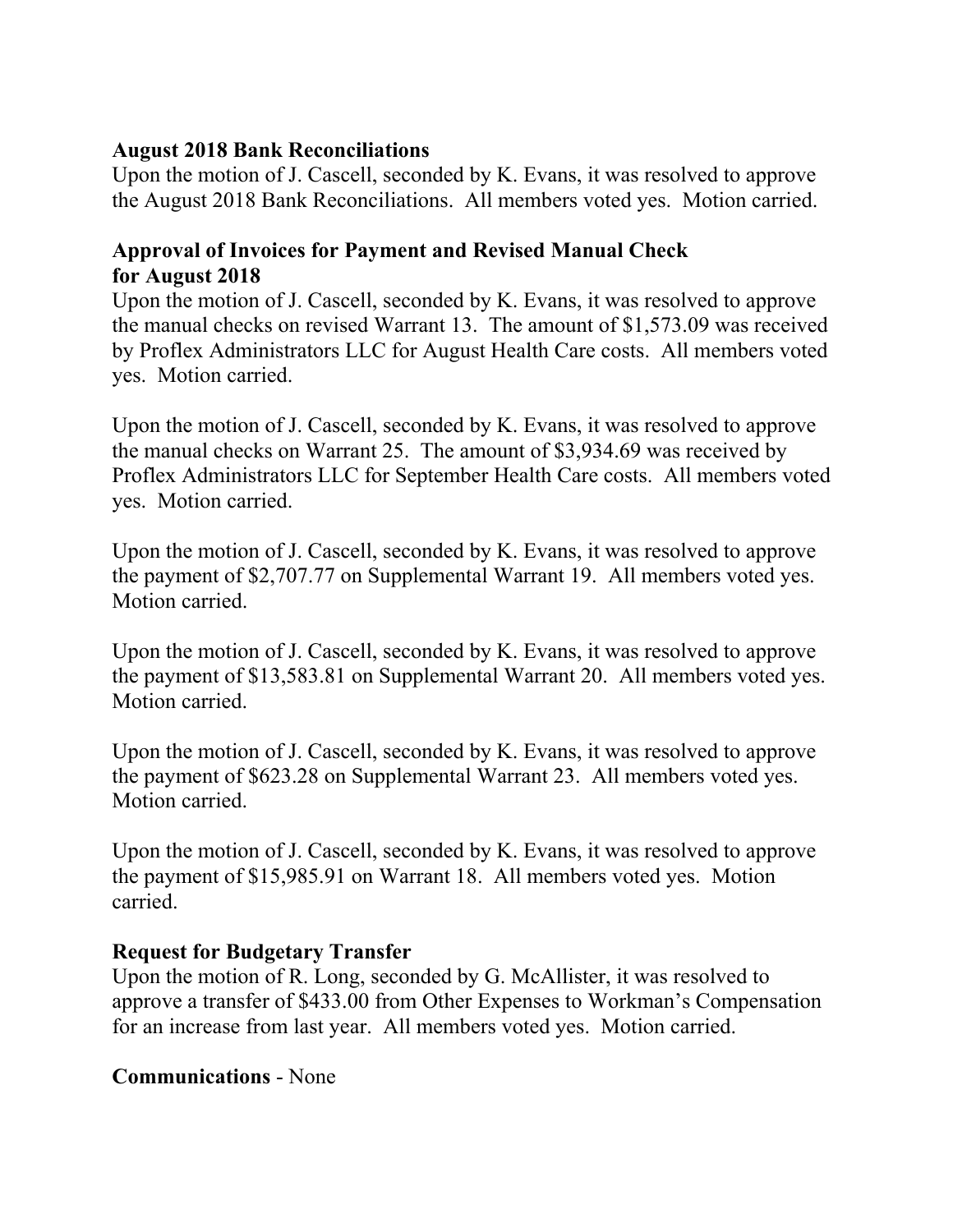# **Unfinished Business**

### **Increase size of board to 7**

The board discussed growing in size and formed a consensus that 7 Trustees would be ideal to begin 2018-19 FY. A Bylaws Subcommittee comprised of President N. Argulski and G. McAllister was formed to make additional changes to the By-Laws to clarify the methods and processes by which the board could grow.

# **New Business**

#### **Approval of 2019 Library Closures**

Upon the motion of R. Long, seconded by J. Cascell, it was resolved to approve the 2019 Library Closures with the revisions discussed. All members voted yes. Motion carried.

### **Approval of library bans**

Upon the motion of K. Evans, seconded by G. McAllister, it was resolved to ban the following from the Library

for 3 months: Nyeree Lovett Josiah Culver Sheldon Siverling

for 6 months: Navaya Lovett Fabian Vasquez

All members voted yes. Motion carried.

### **Other Business**

Director B. Conrad reminded the Board that the next meeting falls on the third Monday, November 19, due to Veterans Day.

### **Adjournment**

Upon the motion of R. Long, seconded by G. McAllister, it was resolved to adjourn the meeting at 8:01 p.m. All members voted yes. Motion carried.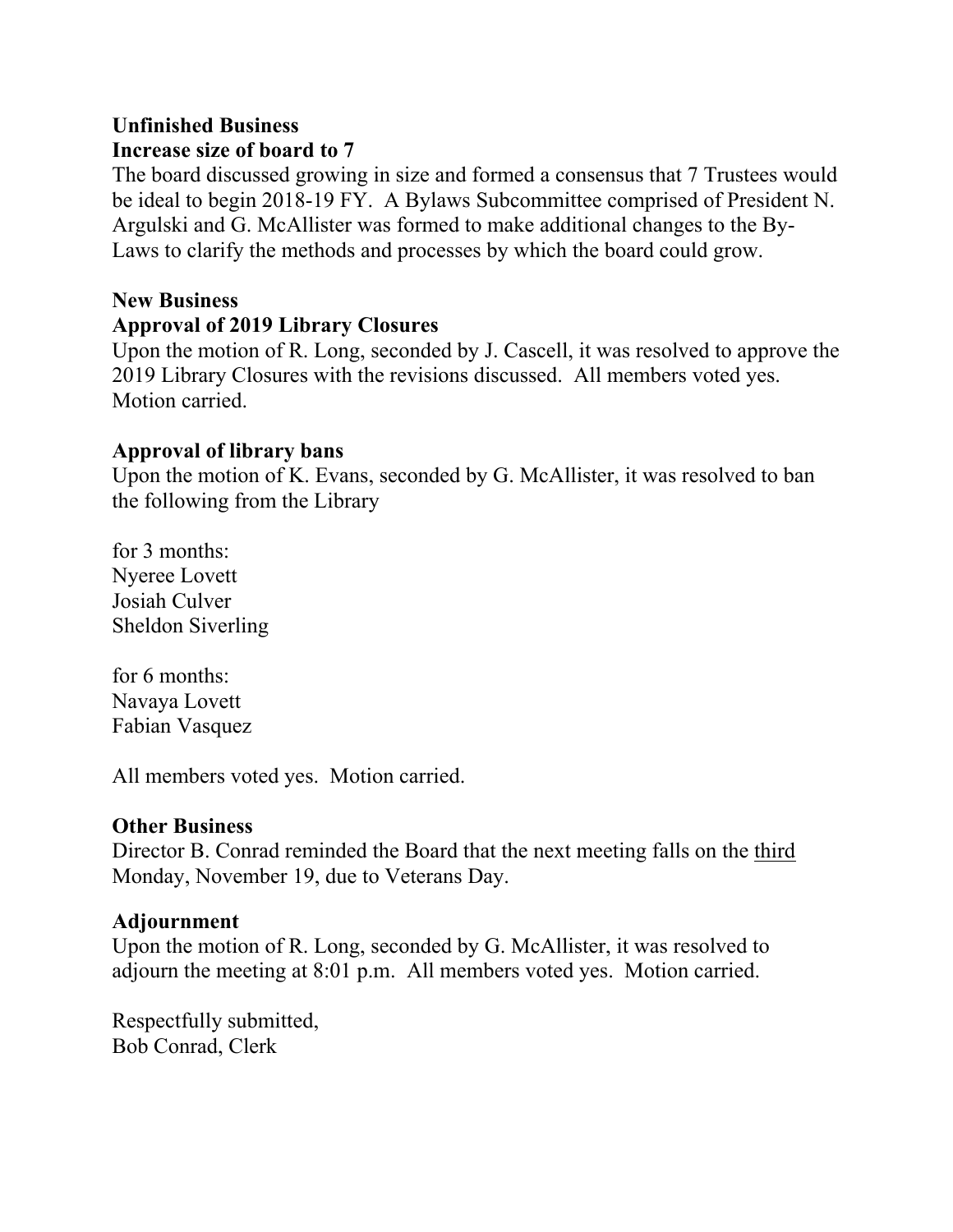### *Approved by the Library Board of Trustees December 10, 2018* **Richmond Memorial Library Board of Trustees November 19, 2018**

The November meeting of the Library Board of Trustees was held on Monday, November 19, 2018. President Norm Argulsky called the meeting to order at 6:30 p.m.

Members present: Norm Argulsky, Jenn Cascell, Rebecca Long, Kristi Evans, and Gregg McAllister

Also present: Bob Conrad and Debra Levins

### **Approval of Minutes**

Upon the motion of R. Long, seconded by G. McAllister, the minutes of the October 15, 2018 meeting were approved with one minor correction. All members voted yes. Motion carried.

### **Public to be Heard**

# **Library Director's Report**

### **October reports of Adult Serices Librarians**

The Board reviewed monthly reports from Librarians Rita McCormack, Samantha Stryker and Mike Boedicker

### **Combined Youth Services report**

The Board also reviewed the Combined Youth Services Report from Librarian Jennifer Potter.

# **Library Statistics – October 2018**

| <b>Materials Circulation</b> | 14,060 |
|------------------------------|--------|
| Ebooks                       | 517    |
| Freegal Downloads            | 194    |
| Zinio                        | 148    |
| Hoopla                       | 540    |
| <b>Internet Usage</b>        | 1,921  |
| <b>Literacy Stations</b>     | 249    |
| Attendance                   | 12,865 |
| Website Usage                | 4,311  |
|                              |        |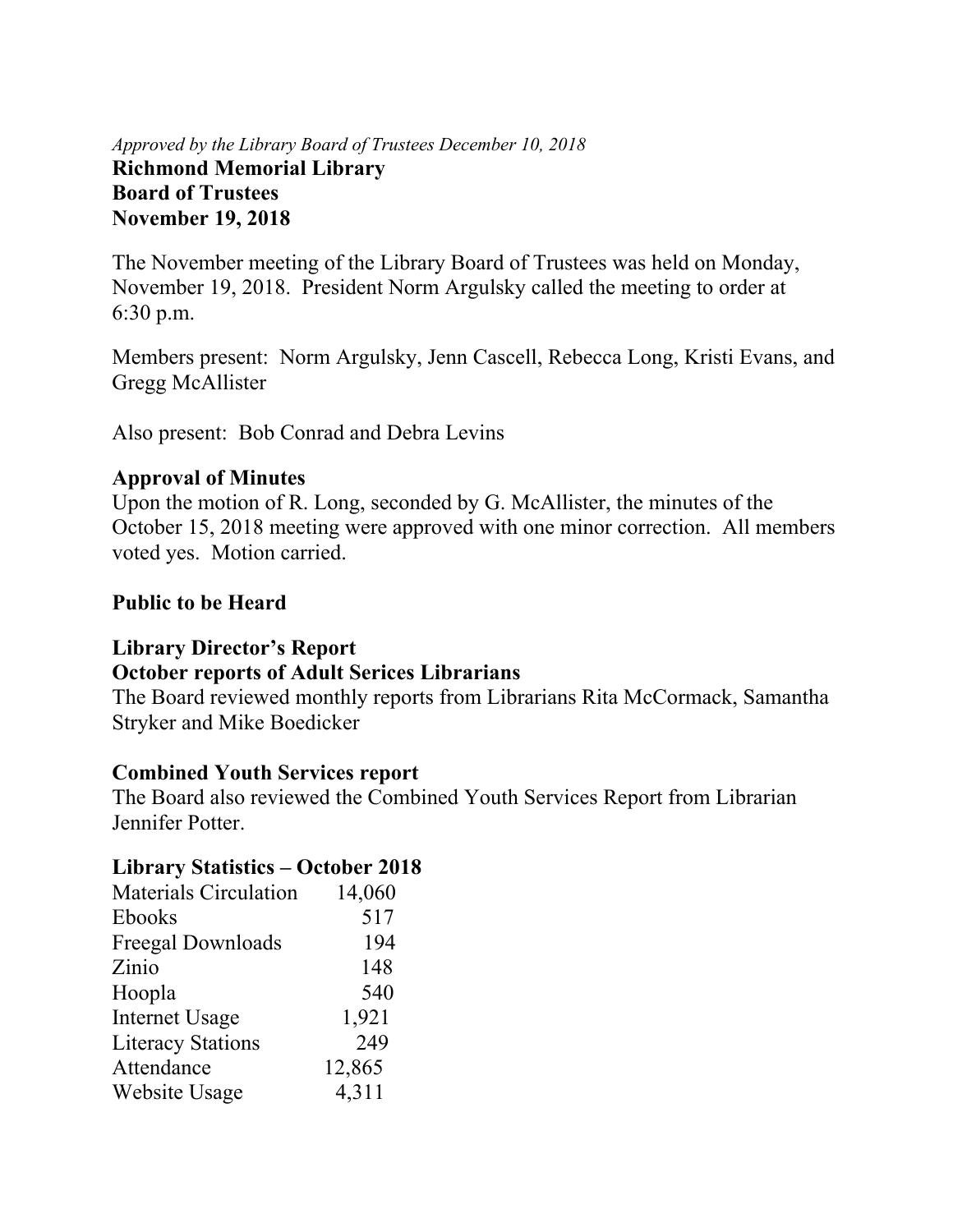### **Recommendations of Nioga Member Libraries Committee**

Upon the motion of J. Cascell, seconded by K. Evans, it was resolved to adopt the suggested loan periods as presented. All members voted yes. Motion carried.

### **Committee Reports –** None

### **Financials**

### **Summary of Revenues and Appropriations, September 2018**

Upon the motion of R. Long, seconded by G. McAllister, it was resolved to approve the September 2018 Summary of Revenues and Appropriations. All members voted yes. Motion carried.

### **Bank Reconciliations, September 2018**

Upon the motion of R. Long, seconded by G. McAllister, it was resolved to approve the September 2018 Bank Reconciliations. All members voted yes. Motion carried.

### **Quarterly Comparisons, September 2017 vs. 2018**

Comparison figures of September 2017 to September 2018 estimated revenues and revenues to date were reviewed.

### **Summary of Revenues and Appropriations, October 2018**

Upon the motion of R. Long, seconded by G. McAllister, it was resolved to approve the October 2018 Summary of Revenues and Appropriations. All members voted yes. Motion carried.

### **Bank Reconciliations, October 2018**

Upon the motion of R. Long, seconded by G. McAllister, it was resolved to approve the October 2018 Bank Reconciliations. All members voted yes. Motion carried.

### **Approval of Invoices for Payment**

Upon the motion of R. Long, seconded by G. McAllister, it was resolved to approve the manual checks on Warrant 31. The amount of \$790.44 was received by Proflex Administrators LLC for October Health Care costs. All members voted yes. Motion carried.

Upon the motion of R. Long, seconded by G. McAllister, it was resolved to approve the payment of \$11,409.57 on Supplemental Warrant 24. All members voted yes. Motion carried.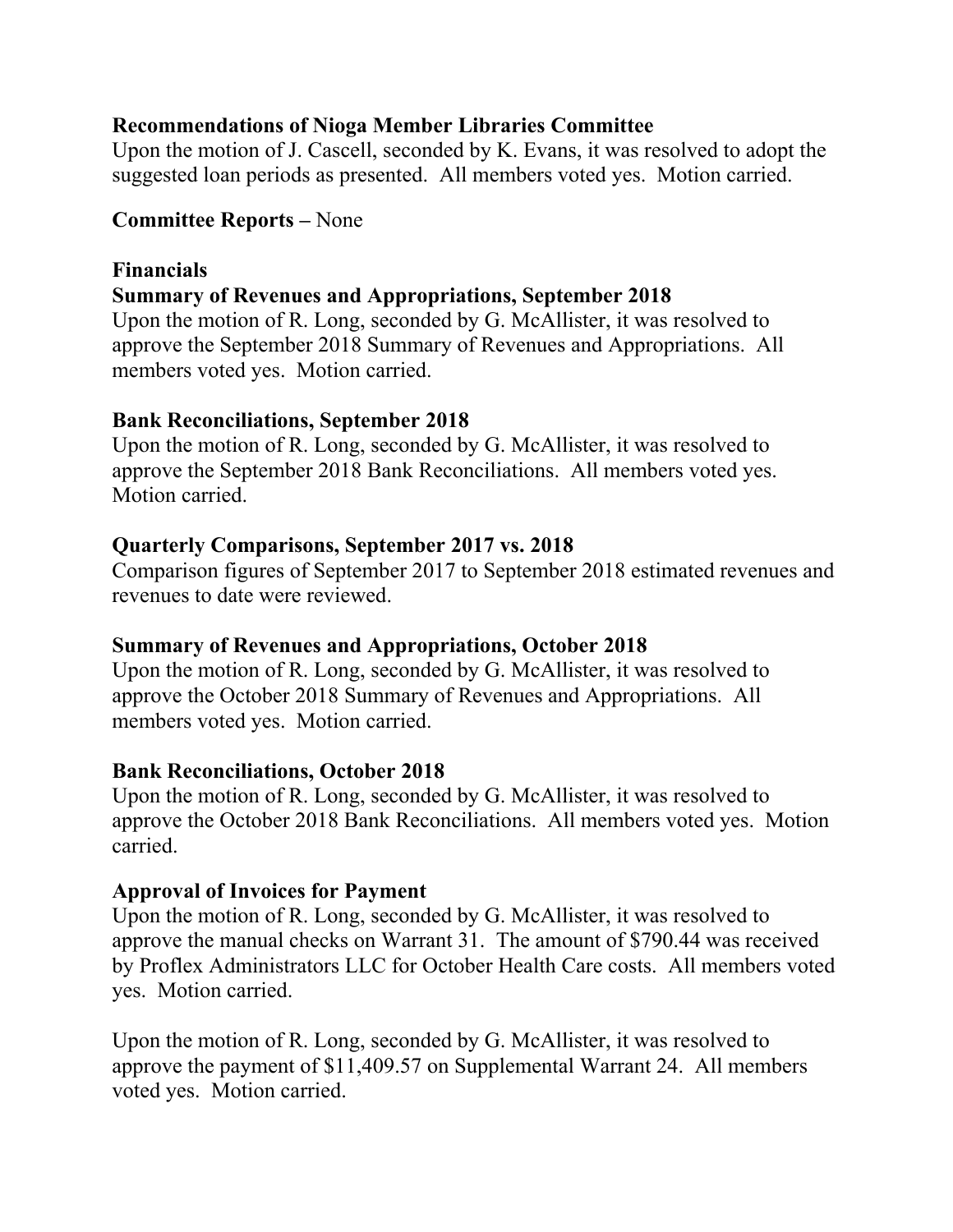Upon the motion of R. Long, seconded by G. McAllister, it was resolved to approve the payment of \$2,382.96 on Supplemental Warrant 27. All members voted yes. Motion carried.

Upon the motion of R. Long, seconded by G. McAllister, it was resolved to approve the payment of \$26,332.27 on Warrant 28. All members voted yes. Motion carried.

**Communications -** None

### **Unfinished Business**

### **Proposed Amendment to By Laws, Article IV, Section 8**

An amendment of the bylaws Article IV, Section 8, was presented as prepared by a subcommittee of N. Argulsky and G. McAllister. The need for further amendments was discussed. A consensus was formed that the subcommittee should continue making recommended changes and present them at the December meeting, so that they could be passed in January.

#### **New Business**

# **Approval of 3 month ban for Alex Grandy**

Upon the motion of R. Long, seconded by K. Evans, it was resolved to ban Alex Grandy from the Library for a period of 3 months. All members voted yes. Motion carried.

### **Approval of the 2019-20 Budget Vote/Trustee Election Calendar**

Upon the motion of G. McAllister, seconded by J. Cascell, it was resolved to approve the 2019-20 Budget Vote/Trustee Election Calendar as presented. All members voted yes. Motion carried.

### **Executive Session**

Upon the motion of G. McAllister, seconded by R. Long, it was resolved to enter into Executive Session at 7:35 p.m. All members voted yes. Motion carried.

Upon the motion of G. McAllister, seconded by K. Evans, it was resolved to exit Executive Session at 7:42 p.m. All members voted yes. Motion carried.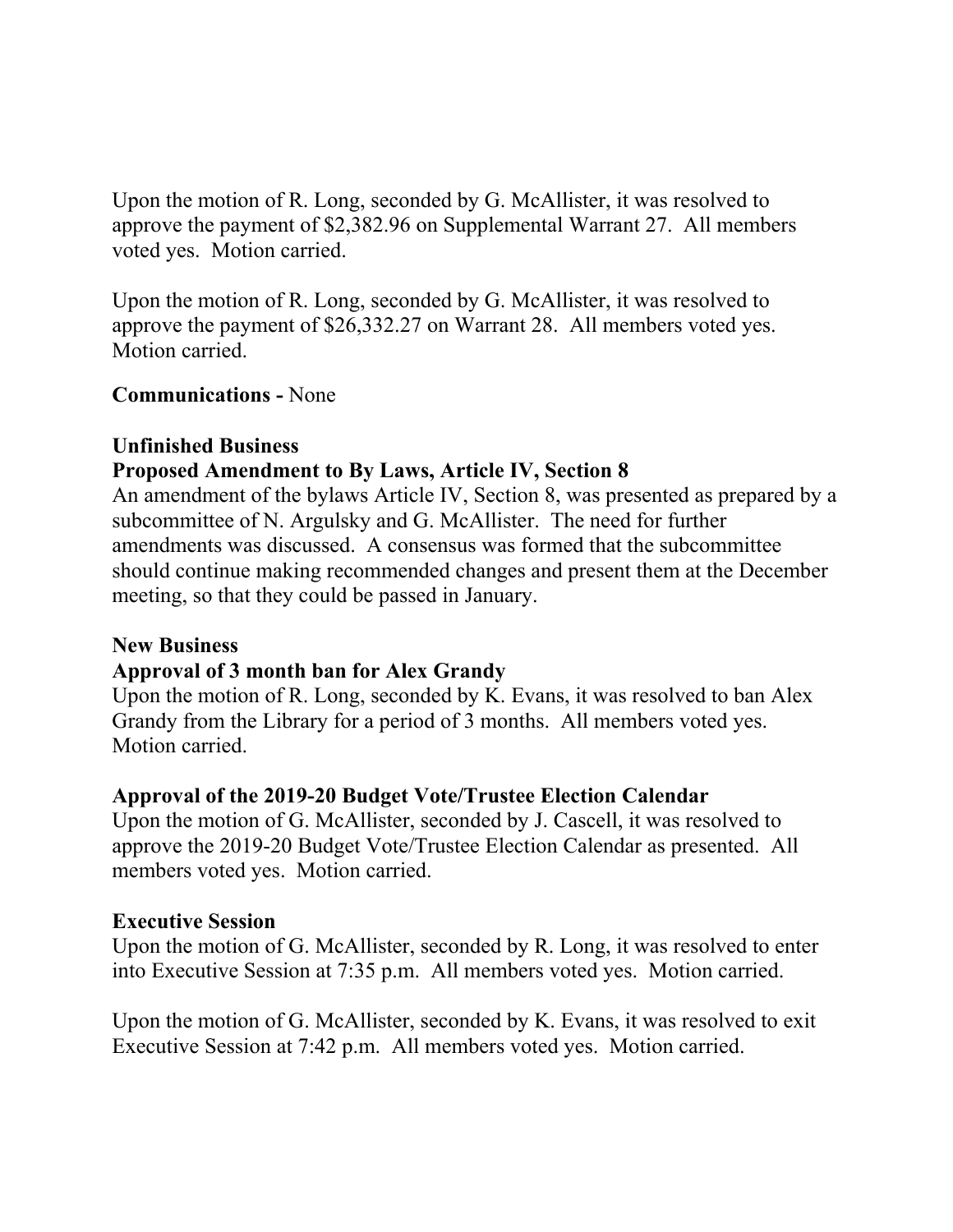### **Increase the wage of Library Clerk Felicia Cecere**

Upon the motion of J. Cascell, seconded by R. Long, it was resolved to increase the wage of Library Clerk Felicia Cecere to \$13.76/hr., effective 11/11/2018. All members voted yes. Motion carried.

### **Other Business**

### **The Foundation Scrabble Fundraiser**

The Foundation Scrabble Fundraiser will be held on Saturday, December  $1<sup>st</sup>$  at Go-Art! from 7 p.m. – 9:30 p.m. The cost is \$35.00. Pre-registration is required by November  $26<sup>th</sup>$  and is open to adult 18 and older. Prizes are as follows: First Place: \$150 Second Place: \$50 Third Place: \$35

### **The Friends Membership Drive**

The Friends Membership Drive was discussed.

### **Adjournment**

Upon the motion of J. Cascwell, seconded by G. McAllister, it was resolved to adjourn the meeting at 7:46 p.m. All members voted yes. Motion carried.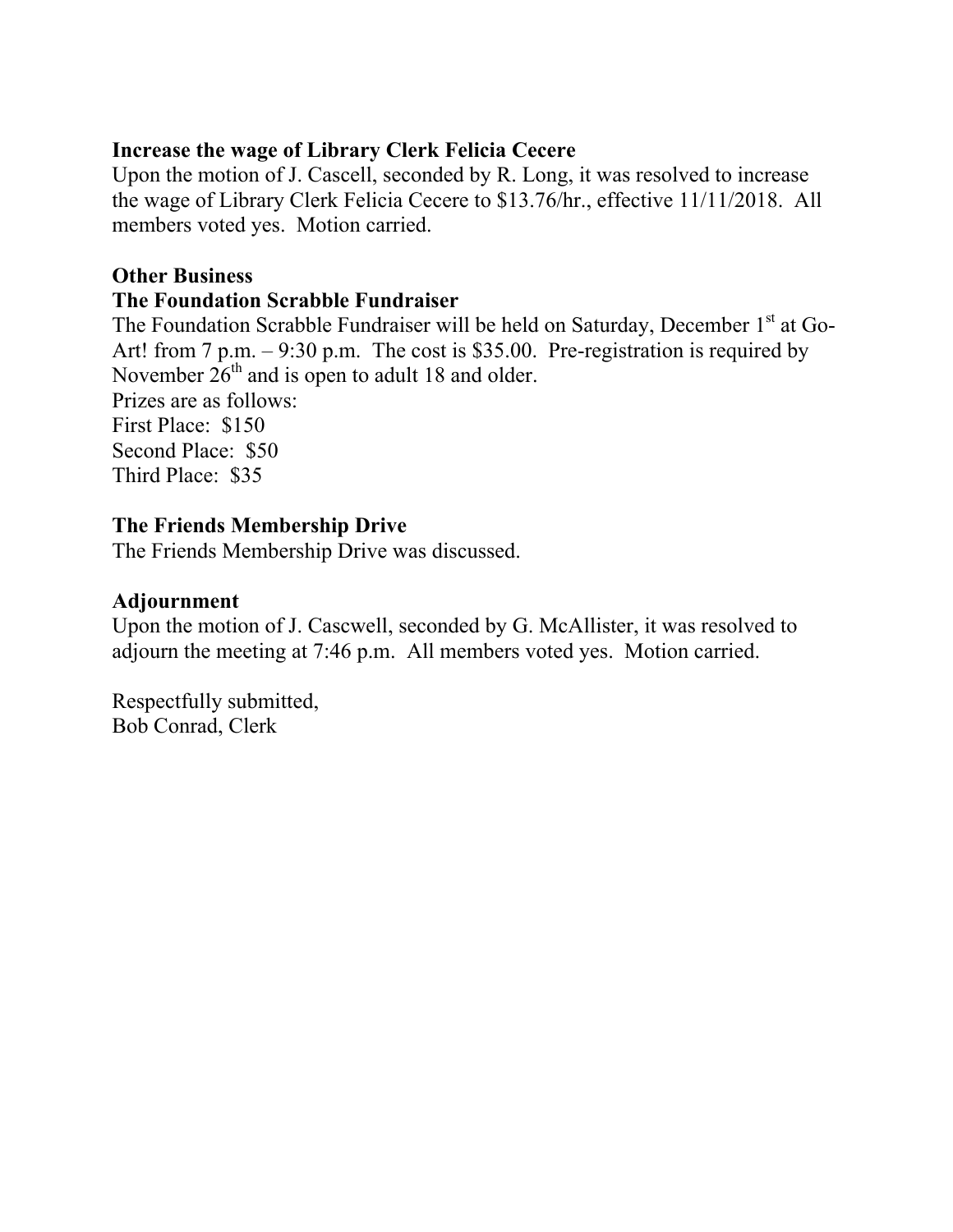### *Approved by the Library Board of Trustees January 14, 2019* **Richmond Memorial Library Board of Trustees December 10, 2018**

The December meeting of the Library Board of Trustees was held on Monday, December 10, 2018. Vice President Gregg McAllister called the meeting to order at 6:28 p.m.

Members present: Gregg McAllister, Rebecca Long, and Kristi Evans

Also present: Bob Conrad and Debra Levins

Excused: Norm Argulsky and Jenn Cascell

#### **Approval of Minutes**

Upon the motion of K. Evans, seconded by R. Long, the minutes of the November 19, 2018 meeting were approved. All members voted yes. Motion carried.

#### **Public to be Heard** - None

### **Library Director's Report Reports from Librarians**

The Board reviewed monthly reports from Librarians Mike Boedicker, Rita McCormack and Samantha Stryker.

#### **NYLA Conference reports**

Both Director Conrad and Jennifer Potter submitted reports of the NYLA Conference they attended November 7-10, 2018 in Rochester, NY.

#### **Combined Youth Services Report**

The Board also reviewed the Combined Youth Services Report from Librarian Jennifer Potter.

#### **Committee Reports**

#### **Proposed Amendments to the By Laws**

The Board discussed proposed amendments to the By-Laws which were submitted by subcommittee N. Argulsky and G. McAllister.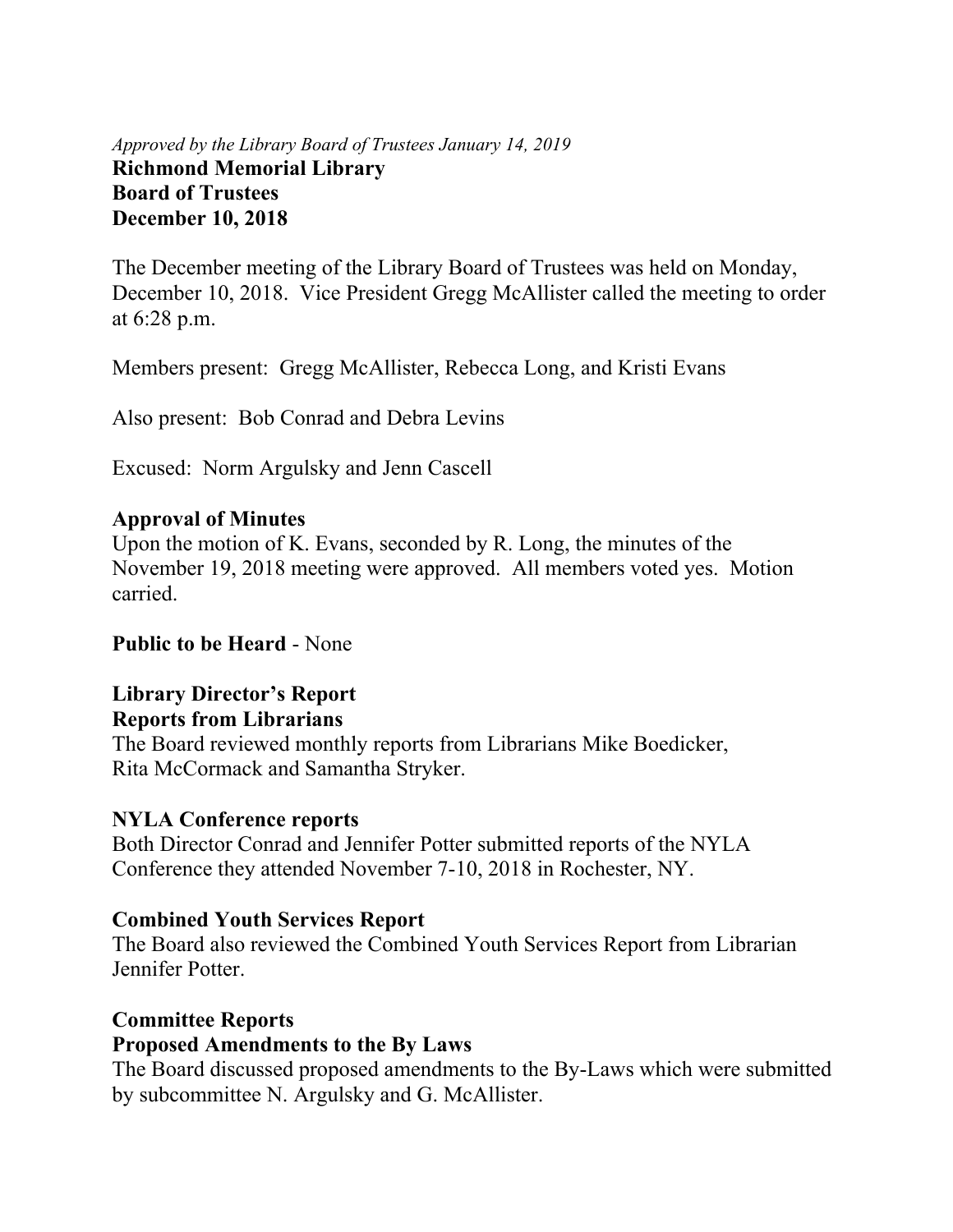#### **Financials**

### **Appropriations Status Report, November 2018**

Upon the motion of R. Long, seconded by K. Evans, it was resolved to approve the November 2018 Appropriations Status Report. All members voted yes. Motion carried.

### **Bank Reconciliations, November 2018**

Upon the motion of R. Long, seconded by K. Evans, it was resolved to approve the November 2018 Bank Reconciliations. All members voted yes. Motion carried.

### **Approval of Invoices for Payment**

Upon the motion of R. Long, seconded by K. Evans, it was resolved to approve the manual checks on Warrant 30. The amount of \$2,817.58 was received by Proflex Administrators LLC for November Health Care costs. All members voted yes. Motion carried.

Upon the motion of R. Long, seconded by K. Evans, it was resolved to approve the payment of \$10,708.63 on Supplemental Warrant 32. All members voted yes. Motion carried.

Upon the motion of R. Long, seconded by K. Evans, it was resolved to approve the payment of \$837.70 on Supplemental Warrant 36. All members voted yes. Motion carried.

Upon the motion of R. Long, seconded by K. Evans, it was resolved to approve the payment of \$16,020.23 on Warrant 34. All members voted yes. Motion carried.

### **Request for Budgetary Transfer**

Upon the motion of K. Evans, seconded by R. Long, it was resolved to approve a transfer of \$400 from Books – Marshall Grant to Travel  $\&$  Meetings – Marshall Grant to cover additional mileage expenses. All members voted yes. Motion carried.

**Communications** - None

**Unfinished Business** - None